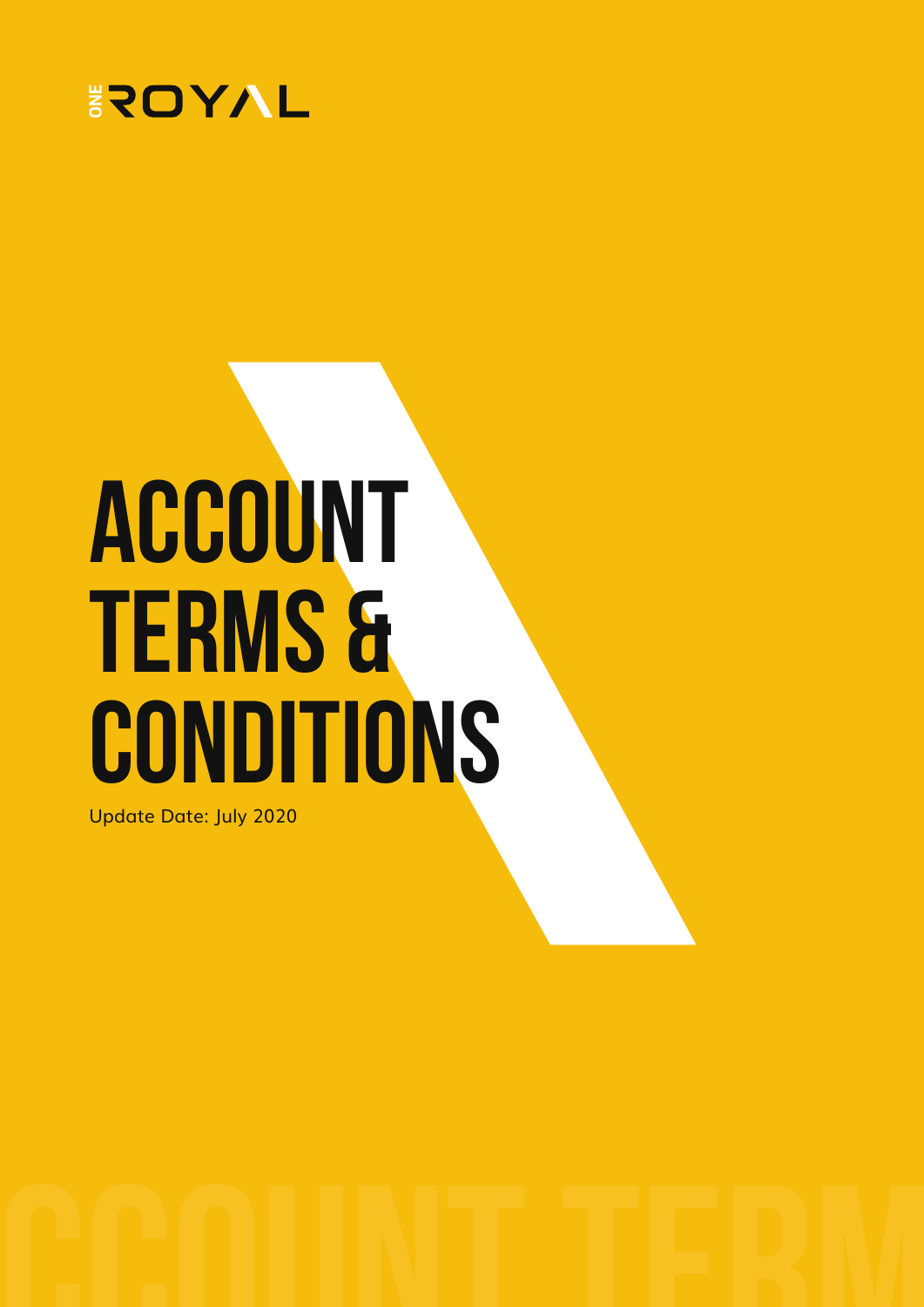# **AYOT!**

#### **1. INTRODUCTION**

1.0 **Royal ETP LLC** (CR No: 149 LLC 2019) is registered at Halifax Street, Kingstown, Saint Vincent and the Grenadines. Royal is incorporated under the Limited Liabilities Companies Act, Chapter 151 of the Revised Laws of Saint Vincent and the Grenadines, 2009.

In this document the terminology used refers to "we'', ''us'', ''our'' it shall refer to **Royal ETP LLC** and where the terminology used refers to ''you'', ''the client'', ''your'' it shall refer to the individual to whom this document pertains to.

1.1 These terms govern your Account with Royal. The particular terms which apply to you will depend on the Financial Products or financial services provided to you by Royal. All of the Financial Products or financial services are subject to the general terms in this document and to the Schedules which apply to particular financial services you may receive or particular Financial Products you may transact from time to time.

1.2 In relation to your Account, a reference to "Terms" is a reference to the terms in this document (including the Schedules) which are applicable to you, as amended from time to time.

1.3 In order to establish your Account, you will need to complete and return to Royal your completed Application Form. Royal may, in its absolute discretion, accept or decline to provide any one or more Financial Products or financial services that you have selected in your Application Form.

1.4 These Terms will apply to you in respect of your Account from the earlier of (a) the time Royal accepts your application in the Application Form in respect of a particular Financial Product or financial service; (b) the time Royal otherwise agrees to provide the Financial Product or financial service to you; or (c) the time you first place an Order in respect of a Financial Product with Royal or otherwise instruct Royal to provide the financial service to you.

1.5 You acknowledge and agree that you have read and understood all documentation provided to you by us including these Terms and any product disclosure statement (PDS) in relation to any Financial Products which you request Royal to make available to you in relation to your Account. You authorise Royal to open an Account for you.

1.6 You acknowledge that you have received, read and understood our Financial Services Guide (FSG) and PDS. Our FSG and PDS may change from time to time. A copy of the current FSG and PDS can be obtained on our website or on request.

1.7 You acknowledge that all dealings in Financial Products and the performance by us of our obligations under these Terms are subject to the Companies Act.

1.8 You acknowledge that we will not provide legal, tax, financial or accounting advice to you as part of the services that we provide to you in accordance with these Terms. By these Terms we do not act in a fiduciary capacity and Royal does not owe any fiduciary obligations to you in respect of its services provided to you in connection with these Terms except as expressly stated in these Terms.

1.9 These Terms do not constitute personal financial advice, nor a recommendation or opinion that a particular Financial Product or service is appropriate for you.

1.10 A liability of Royal accrues solely to that entity. Royal is not the agent, fiduciary, joint venture or guarantor of any other person.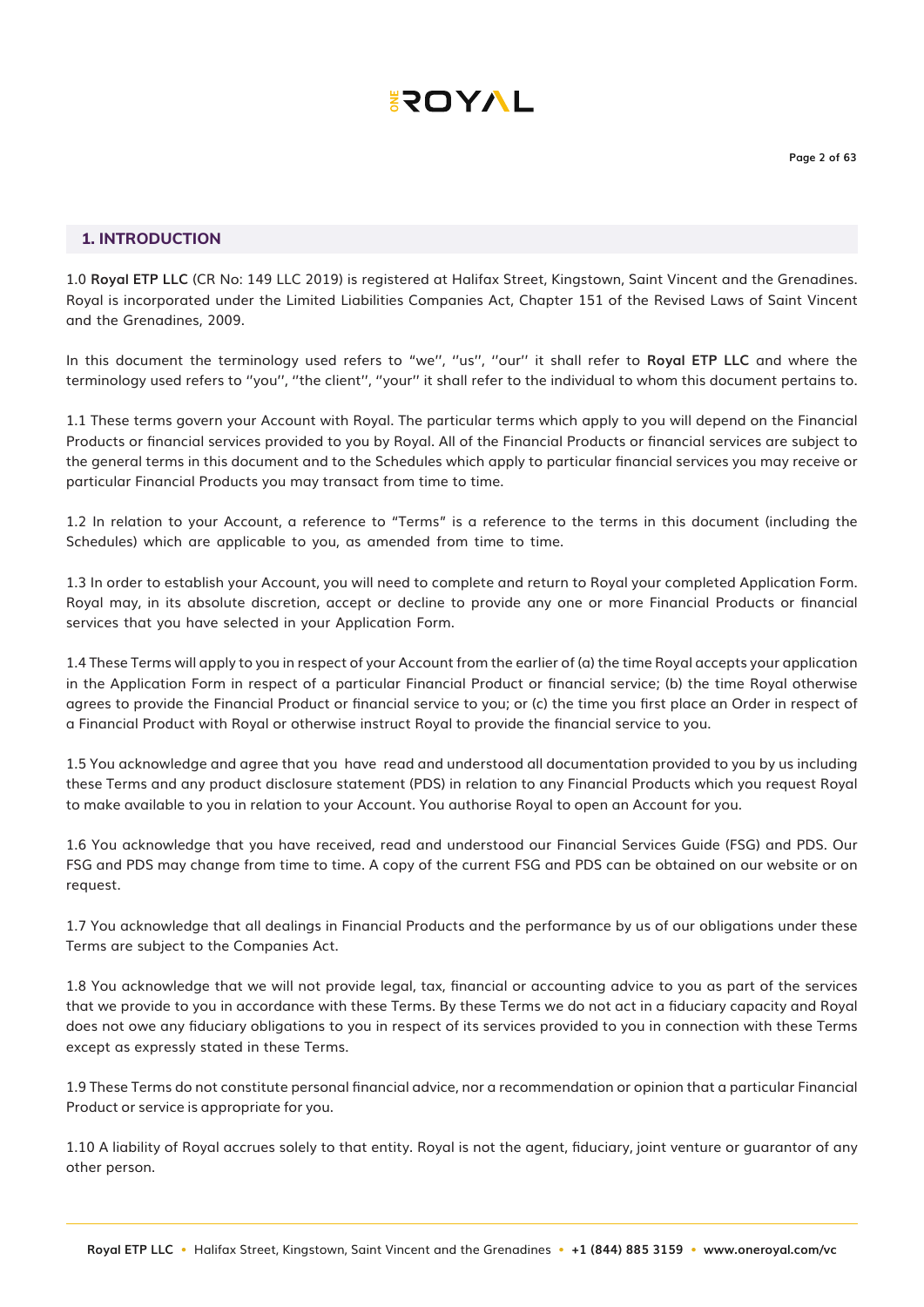

1.11 Royal has discretions under these Terms which can affect your Transactions. You do not have any power to direct how we exercise our discretions. When exercising our discretions, we will comply with our legal obligations. We will have regard to our policies and to managing all risks (including financial, credit and legal risks) for ourselves and all of our clients, our obligations to our counterparties, market conditions and our reputation. We will try to act reasonably in exercising our discretions, but we are not obliged to act in your best interests or to avoid or minimize a loss in your Account.

#### **2. INTERPRETATION**

2.1 Unless the context otherwise requires, any expressions or phrases not otherwise defined within these Terms have the meaning given to them in the Rules relevant to the Financial Product or financial service.

2.2 In these Terms, unless otherwise indicated, the following words and expressions have the meaning set out below:

Account means an account held in your name or for your benefit with Royal including all Transactions recorded in them, for the purposes of these Terms.

Account Value means the current value of your Account which is calculated by Royal by combining:

- (a) the equivalent balance of your Account in the Trust Account;
- (b) indicative costs to Close (e.g., Transaction Fees, Finance Charges); and
- (c) the values of Transactions not yet booked (if any).

Applicable Laws means, in relation to a matter, all laws, legislation, regulation and subsidiary regulation, instruments and Orders of a regulatory authority or a court, rules and procedures of a Financial Market which apply to the relevant matter including for example, and without limitation, the Companies Act and regulations made pursuant to the Companies Act.

Application Form means the application form by which a person applies to become a Client of Royal and to open an Account. It can be in electronic form.

Authorised Person means the person (if any) described as your authorised agent in the Application Form or another person notified by you to us under clause 5.

Base Rate means the amount nominated by Royal for this term from time to time, as notified to you (including through the Online Service) or posted on its website.

Black Swan Event means an event or occurrence with reference to the Underlying Security which deviates beyond what is normally expected of a situation and that would be extremely difficult to predict and which in the opinion of Royal has a material impact on the Royal Contract.

Business Day means a weekday which is not a public holiday in Saint Vincent and the Grenadines.

Claim means any or all, actual or potential claim, action, complaint, suit, cause of action, arbitration, debt due, costs, claim, entitlement, allegation, demand in respect of damages and any other benefit verdict and judgment whether both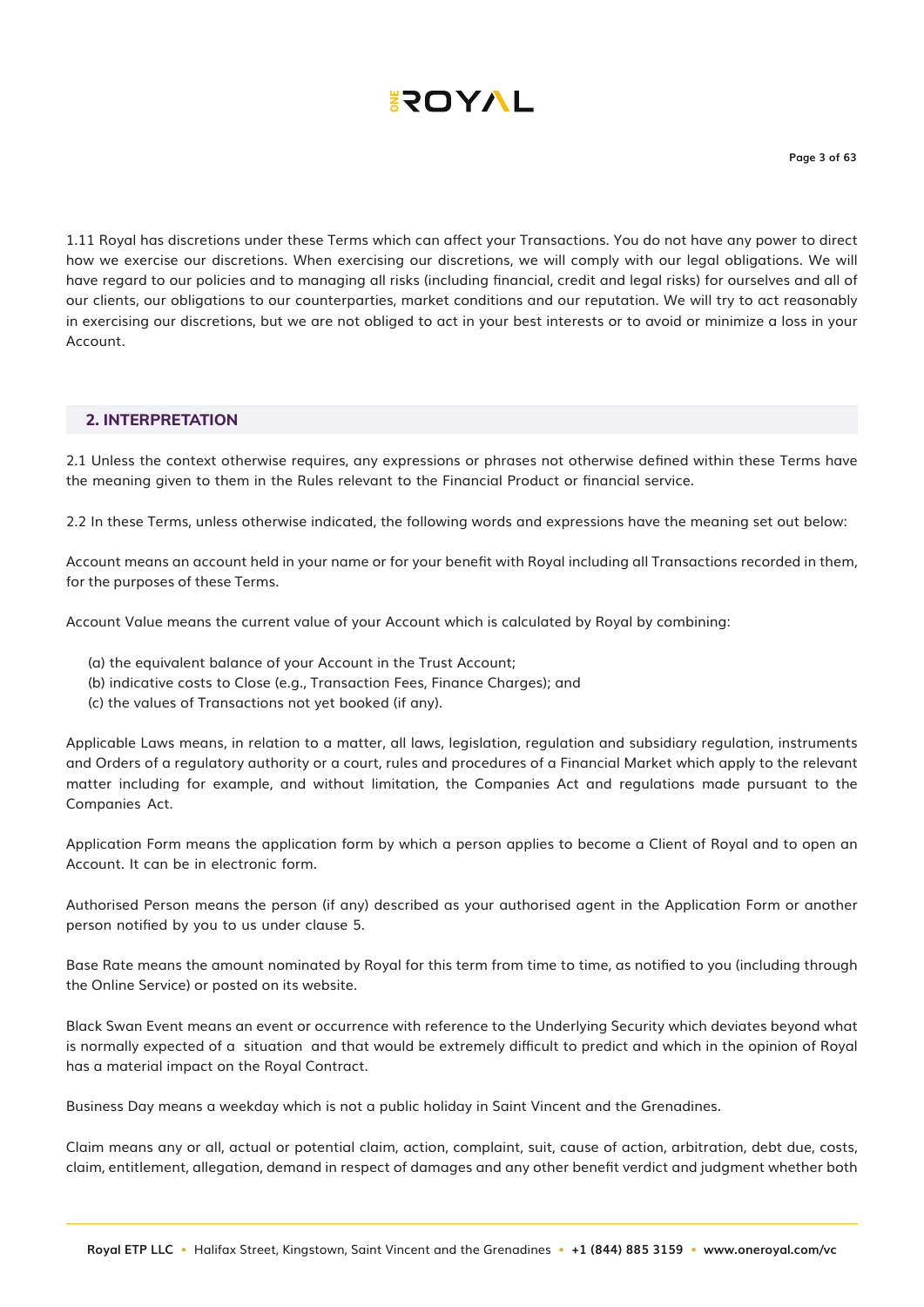# **AYOT!**

at law or in equity or arising under the provisions of any statute, award or determination whether known at the date of these Terms or not.

Client means the person who is (or persons who are) recorded as having an Account.

Close Out, Closed Out and Closing Out in relation to a Transaction means discharging or satisfying the obligations of the Client and Royal under the transaction and this includes matching up the Transaction with a Transaction of the same kind under which the Client has assumed an offsetting opposite position.

Closing Date means the date on which the Transaction is agreed to be Closed Out, or earlier, if deemed to be Closed Out in accordance with these Terms.

Confirmation means any confirmation of a Transaction issued by us to you and includes an electronically transmitted confirmation or a substantially continuously available account statement which contains the information which would be in a confirmation.

Contract Size means the standard volume per 1 Lot expressed either in ounces or number of contracts.

Companies Act means the Companies Act and regulations made under it, as amended from time to time.

CS Facility means a clearing and settlement facility, for example, any clearing or settlement facility through which Transactions are cleared or settled), whether located in SVG or overseas.

Current Market Price means the price available to Royal from its Hedge Counterparty or as quoted on the trading platform.

Default has the meaning in clause 24.1 and, if applicable, as supplemented by a term in a Schedule.

Derivative means a financial instrument with a value that is reliant upon or derived from, an underlying financial asset, index or security. The derivative itself is a contract between two or more parties, and the derivative derives its price from fluctuations in the underlying asset.

An exchange means a marketplace where securities, commodities, derivatives and other financial instruments are traded. Exchanges give companies, governments, and other groups a platform from which to sell securities to the investing public. Finance Charge means a charge payable in accordance with clause 13.

Finance Charge Adjustment and Finance Credit Adjustment means the amount charged or credited (as applicable) to your Account by Royal for Transactions.

Finance Rate displayed as a swap long percentage or swap short percentage on the website or the Online Service means the interest rate percentage for the cost of funding the Open Position Overnight nominated by Royal for this defined term from time to time, as notified to you (including through the Online Service) or posted on its website.

Financial Market means a financial market within the meaning of the Companies Act (which includes, for example, any market on which prices of Financial Products are quoted), whether located in Saint Vincent and Grenadines or overseas.

Financial Product is a product offered to investors based on an underlying security or group of securities that is purchased with the expectation of earning a favorable return.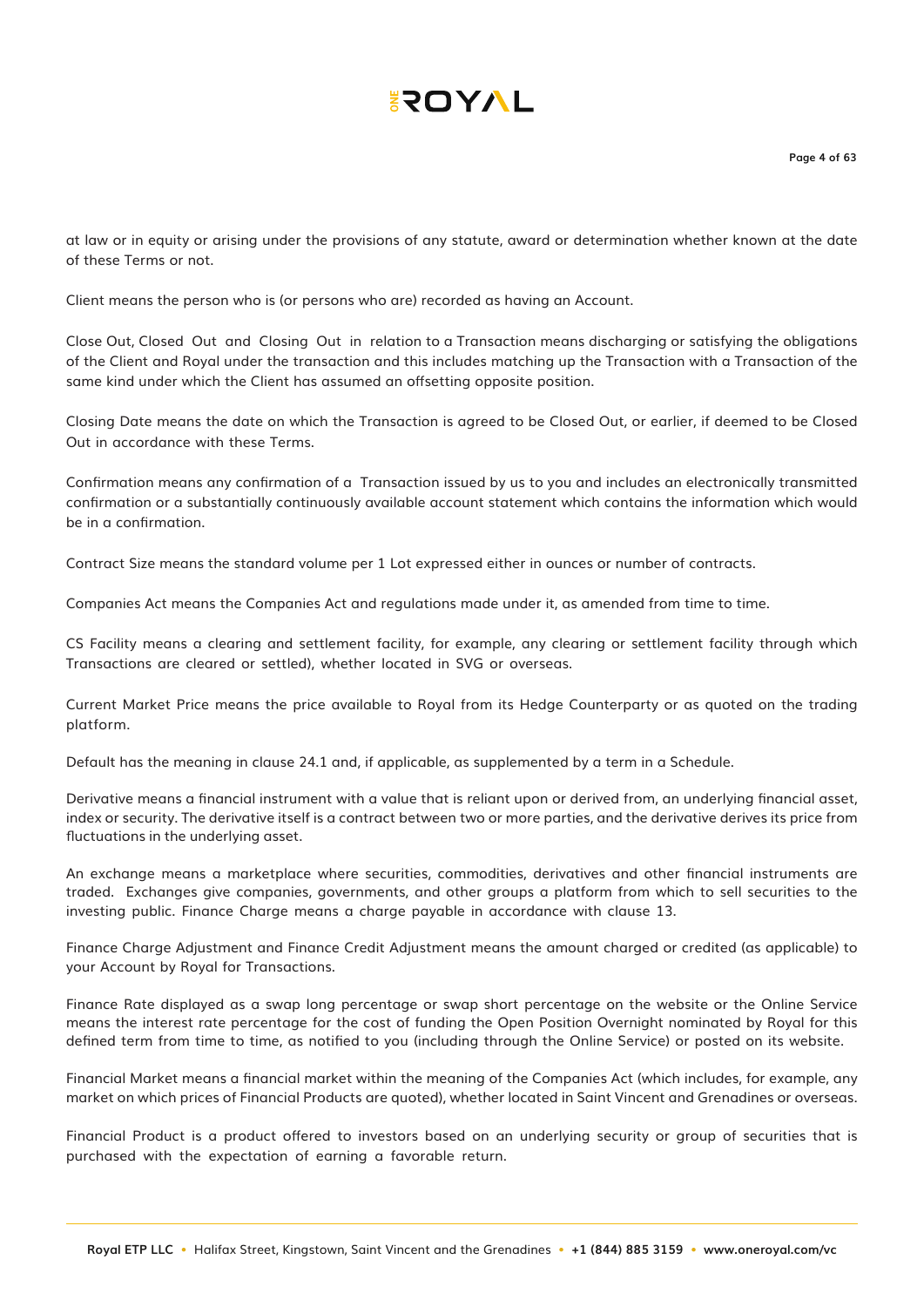

Foreign Exchange means local and foreign currencies.

Forward Purchase and similar expressions mean the purchase of a currency (or other agreed security or commodity at a Price agreed at the time of the purchase, which purchase is to be settled at a future time.

Free Margin means the value of funds that are available for opening and maintaining a position. It is calculated by Royal by subtracting from the Account Value the required Margin.

FSG is defined in clause 1.6.

Hedge Counterparty means a person with whom Royal may enter into a hedge contract to hedge Royal's exposure to Synthetic Equities or other Financial Products.

Initial Margin means the amount which you are required to pay to Royal (depending on your Financial Product or financial service), as the initial Margin Cover for any Transaction which you propose to enter into.

Liquidation Level means the minimum Margin Cover allowable before there might be automatic Close Out of all or some of your Open Positions.

Long Party means the party to a Transaction (including a Synthetic Equity) who is treated as having notionally bought the Underlying Security (or, in the case of an index Synthetic Equity, a right in respect of payment arising from a change in the level of an index).

Loss means a damage, loss, cost, expense or liability incurred by the person concerned, however it arises and whether it is present or future, fixed or unascertained, actual or contingent.

Lot means the unit that represents the volume of a Transaction, taking into consideration the Contract Size. It can be represented as a portion of a Lot, subject to the minimum lot size, for example (0.1 of a lot) being referred to as a mini Lot or (0.01 of a Lot) being referred to as a micro Lot. For example, 1 Lot in EURUSD equals 100,000 EUR being the Sold Currency unit and 0.1 Lot is therefore 10,000 units of Sold Currency.

Margin means the amount of cash or other assets paid to Royal and credited to your Account as Margin.

Margin Cover means the amount of Margin available for margin trading on your Account. It is calculated by Royal by subtracting from the Account Value: (i) the required Margin; and (ii) a percentage of the value of Open Positions.

Online Service is defined in clause 8.1.

Open Contract has the meaning given to Open Contract and Open Position.

Open Position means, at any time, a Transaction which has not been Closed Out, or settled prior to the time agreed for settlement.

Order means any Order placed by you with us to purchase or sell or otherwise deal in Financial Products.

OTC Transaction means a Transaction which is an over- the-counter contract (in contrast with an exchange-traded contract). Overnight means continuing beyond the end of a trading day at 17:00 EST/EDT depending on whether Daylight Savings time needs to be considered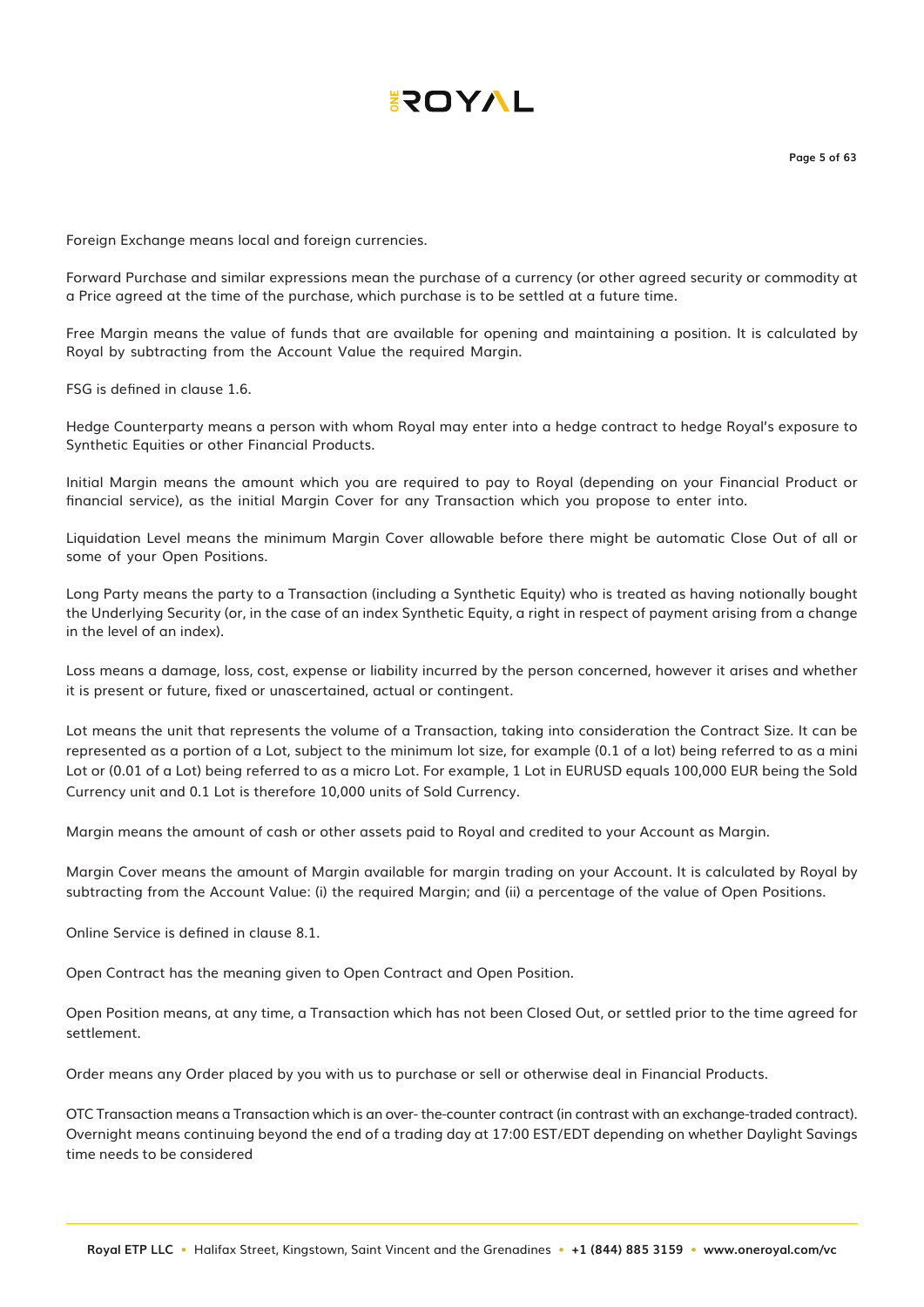

PDS is defined in clause 1.5.

Pip Value means the smallest increment by which a unit of currency changes and is quoted depending on the number of decimal places in which the currency is quoted. For example, a USD/JPY Foreign Exchange Transaction is quoted with only two decimal places.

Price means, in relation to a Transaction, the price or rate quoted by Royal as finally determined when an Order is implemented. Royal Contract means a contract for the parties to pay in cash the difference in prices/index level of securities on the Terms, whose term continues until the Closing Date.

Rules, in relation to a Financial Market or a CS Facility, means the operating rules, procedures, customs and usages of the of the Financial Market or CS Facility (as applicable).

Security Information means any of your email address, logon code, password or trading password.

Segregation or segregated means, in relation to an account or an asset, that:

(a) the party holding the assets in the account:

(i) holds the asset separately from its own property;

(ii) holds the account separately from its own accounts;

(iii) does not record or deposit any assets of its own in the account;

(b) records in relation to such an asset or account must:

(i) be kept separate from records in relation to any other account of the holding party or any Others;

(ii) record separately the particulars associated with that asset and account;

(iii) record separately in respect of each client particulars of the amount or property deposited in or withdrawn from the account;

- (iv) ensure that assets in the account are separately classified;
- (v) correctly record and explain dealings in relation to the assets in the account.

The account must be described as the Trust Account, the Client moneys trust account, the Clients' segregated trust account or a custody account, as the case may be.

Settlement Time means the time by which a Transaction must be settled, as set out in the Confirmation for the Transaction.

Short Party means the party to a Transaction (including a Synthetic Equity) who is treated as having notionally sold the Underlying Security.

Swap Rate means the rate nominated by Royal for this defined term from time to time, as notified to you (including through the Online Service) or posted on its website.

Synthetic Equity means a Transaction, being a Derivative, which derives its value by reference to one or more Underlying Securities and is on the Terms including the relevant Schedule.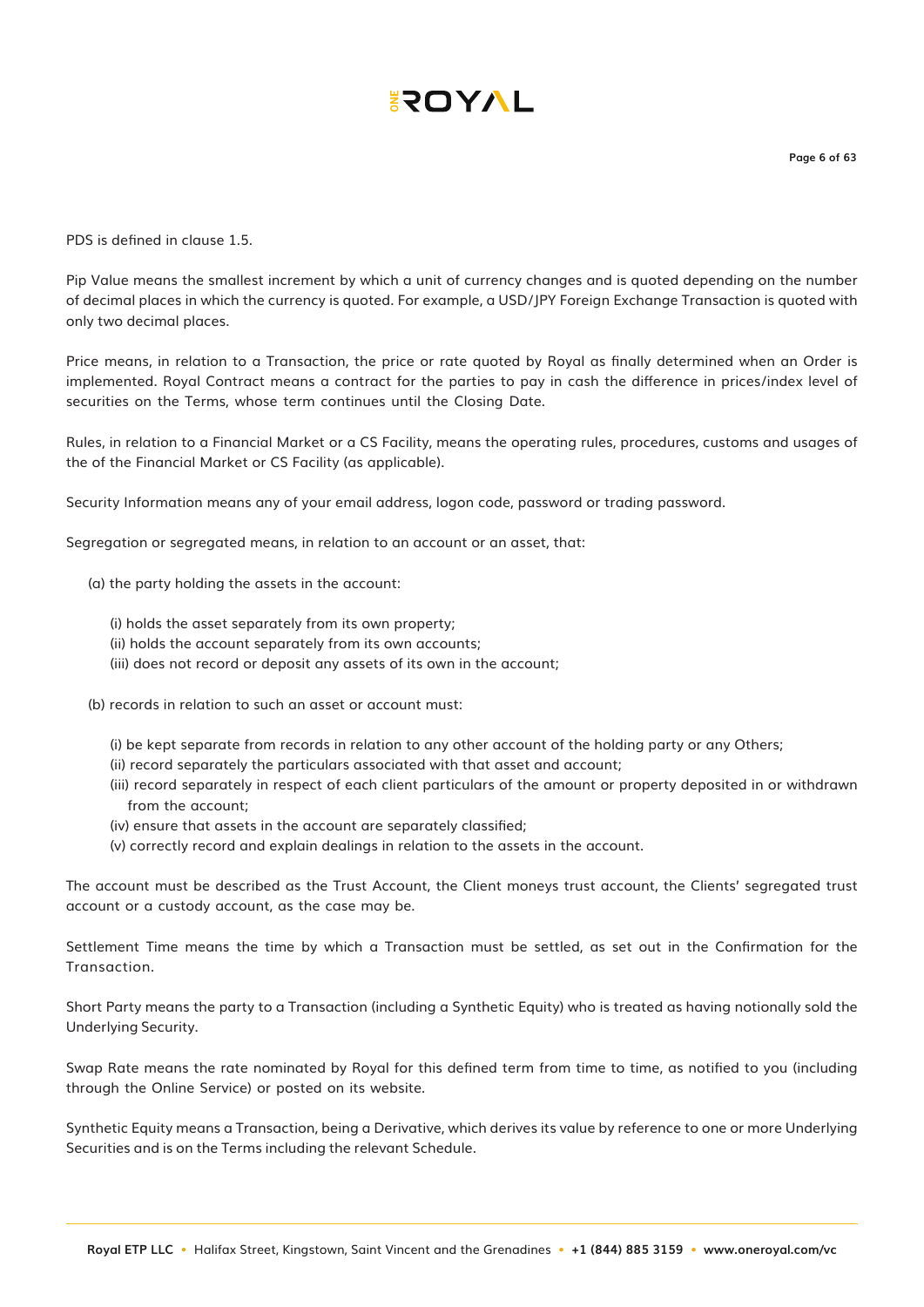# **AYOT!**

Tax means any present or future tax, levy, impost, deduction, charge, duty, compulsory loan or withholding (together with any related interest, penalty, fine or expense in connection with any of them) levied or imposed by any Government agency, other than any imposed on overall net income.

Term Currency means, in Foreign Exchange Transactions, the foreign currency that is being sold to another party. Terms is defined in clause 1.2 and see also clause 2.

Trading Conditions means the operating conditions for trading through the Online Service from time to time.

Transaction means any contract between you and Royal as principal:

Trading Conditions means the operating conditions for trading through the Online Service from time to time.

Transaction means any contract between you and Royal as principal:

- (a) to pay, or to agree to pay, an amount calculated in respect of an Underlying Security in one currency against the settlement in the same or another currency (or other agreed Underlying Security); and
- (b) in respect of which (other than in respect of Closing Out an Open Position as permitted under these Terms) you have, or you are taken to have, agreed (whether orally, electronically or in writing) to:
	- (i) the specification of the Underlying Securities involved;
	- (ii) the amount of Underlying Securities involved and, if applicable, the amount of the specified currency involved; (iii) the Price;
	- (iv) Transaction Fee and Finance Charges; and
	- (v) any other features agreed by Royal.

Transaction Fee means the fee or commission from time to time specified by Royal to be the amount payable by you to Royal in respect of each Transaction.

Trust Account means an account (however named or styled) maintained by Royal in accordance with Part 7.8 of the Companies Act.

Underlying Security means any security, Financial Product, Foreign Exchange, commodity, index or other item (or any combination of one or more of those) the subject of a Transaction, including a value determined by reference to an index or an index multiplied by an amount of currency, in any jurisdiction, whether or not through an Exchange or other market facility. References in these Terms to an Underlying Security which is a share or other similar equity financial product also apply when the Underlying Security is different, for example, a futures contract, an exchange traded option, a currency (or pairs of currencies) (with any necessary adaptation to the particular kind of Underlying Security).

Underlying Security Price means the market price of the security, Financial Product, Foreign Exchange, commodity (or other relevant thing) which is the subject of a Transaction, including a value determined by, including a value determined by reference to an index or an index multiplied by an amount of currency, in any jurisdiction, whether or not through an exchange or other market facility, in any case as calculated by Royal, having regard to the purposes of the calculation and the intent to make a reasonable determination in good faith but without having to consider the specific personal interests of any person.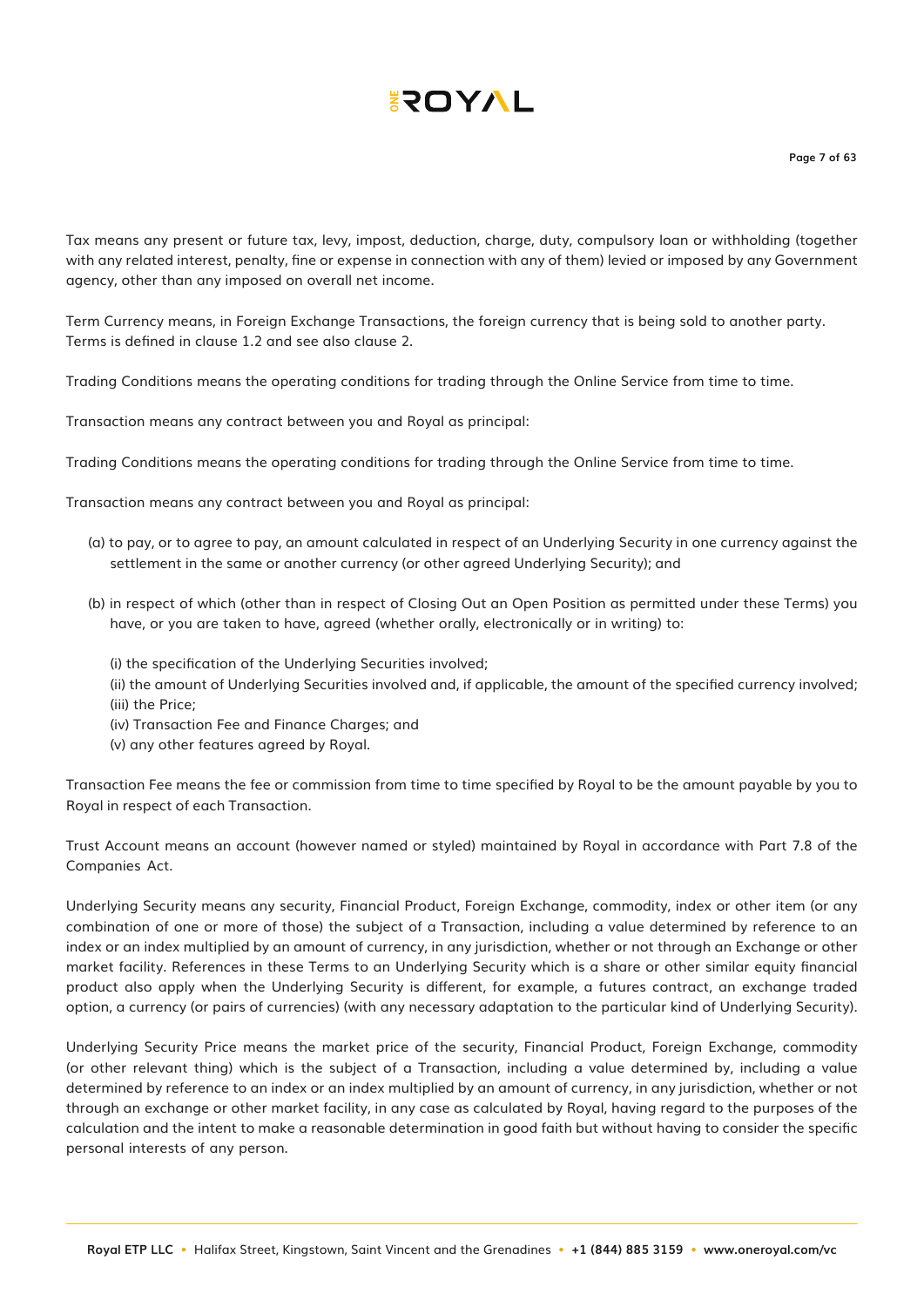# **AYOT!**

We, us or our means Royal.

Royal means **Royal ETP LLC** (CR No: 149 LLC 2019) and its successors and assignees.

Withdrawable Funds means the amount of cash which would be paid to you from the Account if requested. There are Withdrawable Funds only if your Free Margin is a positive amount. The amount of the Withdrawable Funds is the lesser of the cash balance of your Account and the Free Margin. If your Free Margin is not positive, there will be no Withdrawable Funds.

You means the Client, being the person or persons in whose name we open an Account (including any Authorised Person), following our acceptance of an application by that person or those persons.

2.3 Headings used in these Terms are used for convenience only, and do not affect interpretation. The following rules also apply in interpreting this document, except if the context makes it clear that a rule is not intended to apply.

- (a) A reference to legislation (including subordinate legislation) is to that legislation as amended, re-enacted or replaced, and includes any subordinate legislation issued under it.
- (b) A singular word includes the plural and vice versa.
- (c) A word which suggests one gender includes the other genders.
- (d) If a word or phrase is defined, any other grammatical form of that word or phrase has a corresponding meaning.
- (e) A reference to time is to local time in Saint Vincent and the Grenadines.
- (f) Anything permitted to be done by Royal in accordance with these Terms may be done in its absolute discretion, and any opinion or view required to be formed by Royal may be formed in its absolute discretion.
- (g) For the avoidance of doubt, time will continue to run on days which are not Business Days.

2.4 If a specific provision in a Schedule is inconsistent with another provision in these Terms, the specific provision prevails over the other provision to the extent of the inconsistency.

#### **3. ACCOUNT**

3.1 Royal will establish one or more Accounts in respect of the Financial Products or financial services it provides to you. Transactions entered into by you pursuant to these terms will be recorded in the relevant Account established by Royal for that Financial Product or financial service. Unless you have specifically requested Royal to open separate Accounts, you will be taken to have only one Account, with Transactions in respect of each Financial Product or financial service provided to you being recorded in that Account.

3.2 The calculations, reporting and administration may be performed by Royal separately for each Account, so that (without limitation):

- (a) Margin calculations may be managed and enforcement action may be taken for each Account separately; and
- (b) Royal may at any time aggregate one or more Accounts (for reporting or managing Margins or otherwise for the purposes of these Terms), even if you cannot immediately access reports for aggregated Accounts.

3.3 Royal may set off any amount owing by you (including any negative balance in one or more Accounts) against any amount Royal owes you in any other Account, without notice. Royal may choose, in its absolute discretion, which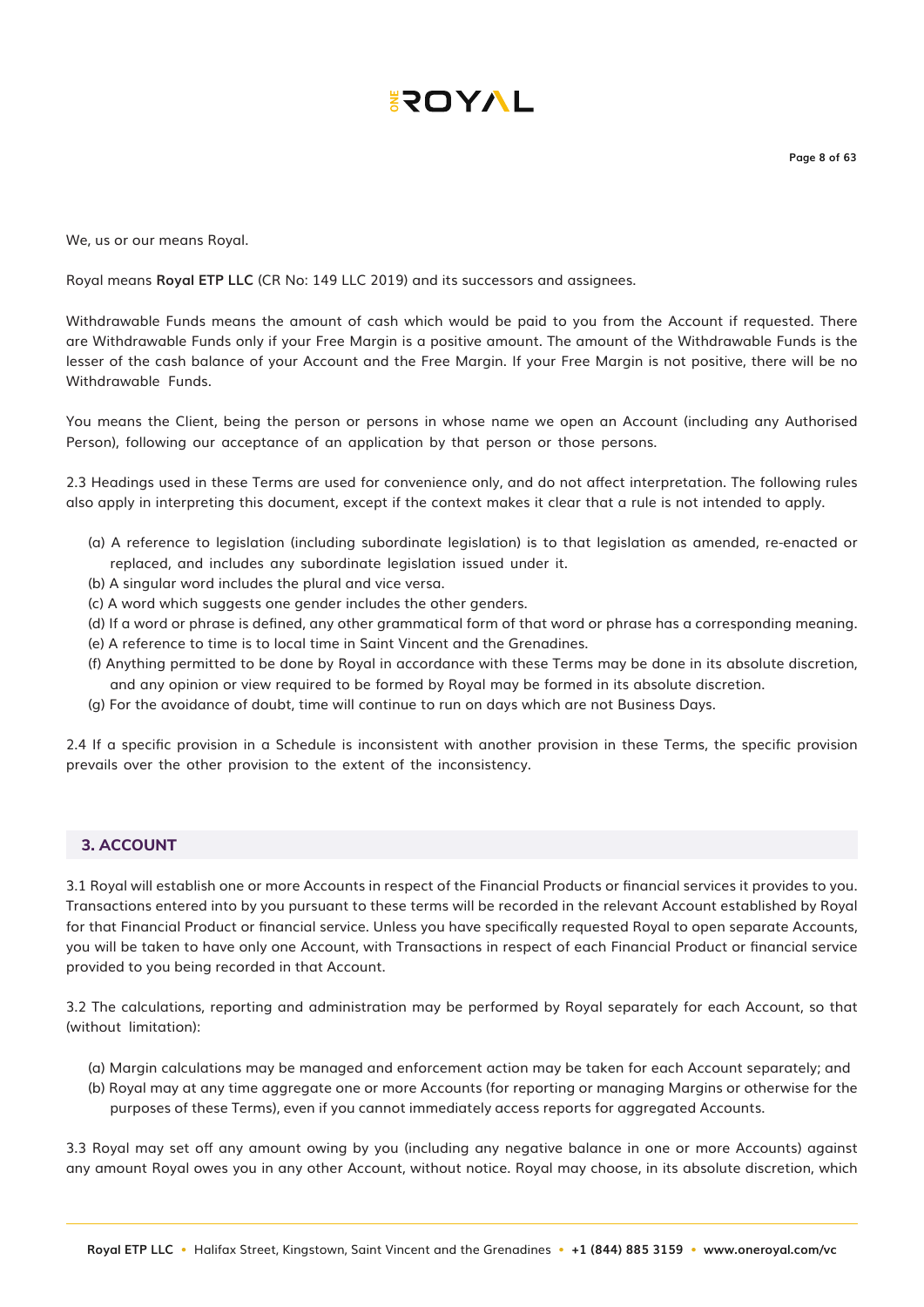

Financial Products, Transactions, cash, or account balance or other property to apply to offset the debt. For the avoidance of doubt, this right of set off (and other rights of set off under these Terms) apply in respect of rights and obligations across more than one Account. You agree that Royal may apply the set off as among one or more Accounts, before Default and on and following Default.

3.4 The Account Value may reflect any such aggregation or set off any debt or other amount owing from time to time.

3.5 All Accounts will be denominated in United Sates Dollars unless we agree with you that one or more Accounts may be denominated in a foreign currency. You may only instruct Royal to effect a Transaction denominated in another currency if you have established a relevant Account denominated in that currency. Royal will not convert any Transaction or any Account balance from one currency to another without an express instruction from you to do so.

3.6 You must maintain Margin in the currency of the relevant Account. The conversion for reporting will be at the rate determined by Royal and that rate will not represent any actual conversion or agreed rate for actual conversion.

3.7 You must maintain Margin for Foreign Exchange Transactions in the Term Currency. If you do not have Margin in the Term Currency in your Account or your Account has a negative account balance in Term Currency but you have sufficient funds in another currency (at the current market rate), Royal may allow those other funds to be used to offset the required Margin. Royal may withdraw that permission at any time, without reason or prior notice to you.

3.8 You must, whenever required by Royal and at your expense, take or defend all legal proceedings which Royal determines in its discretion is appropriate for the protection of the Account (or any part of it) or money paid as Margin to it for itself, whether those proceedings are or might be reasonably be expected to be in the interests of Royal, or your interests, or partly both.

3.9 A Client may be comprised of two or more persons. If the Client is comprised of more than one person then the Account will be deemed to be held by the persons as joint tenants despite any actual or constructive notice to Royal of any partnership or other agreement between the persons. The joint holding will be only be deemed not to be held as joint tenants if there is a court determination that it is not held as joint tenants.

#### **4. CALCULATIONS AND VALUATIONS**

4.1 Royal may from time to time calculate and report the Account Value for an Account.

4.2 Royal may from time to time calculate and report the Withdrawable Funds for an Account.

4.3 Royal may from time to time calculate and report the Realised/Unrealised Loss and Realised/Unrealised Gain for an Account.

4.4 The current value of your Open Positions will be similarly marked to market on a continuous basis, using the Current Market Price.

4.5 Where in the reasonable opinion of Royal there has been or there is a Black Swan Event, Royal may amend or cancel the Royal Contract.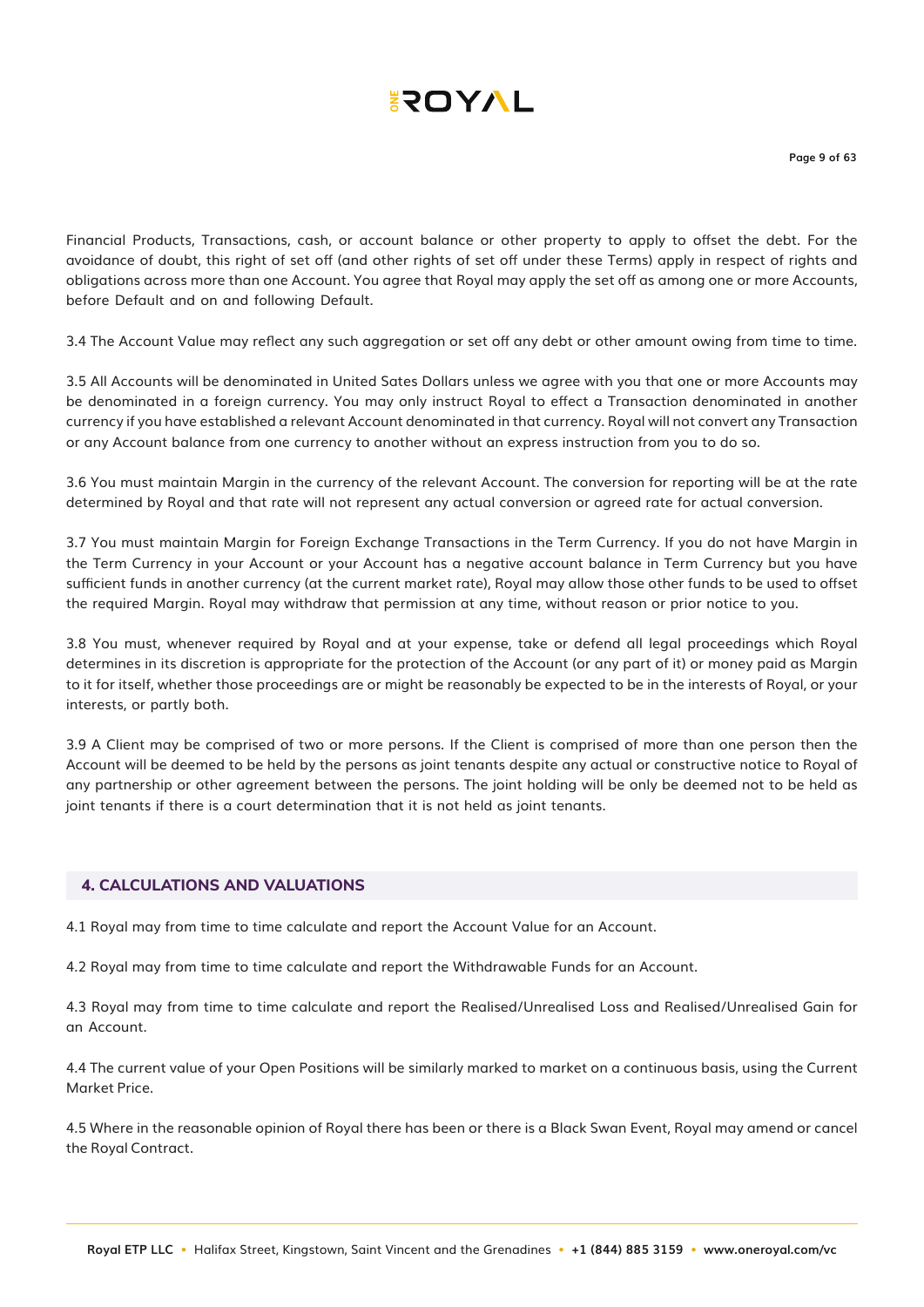

4.6 Terms and expressions used in these Terms for reporting and calculating amounts may differ from time to time from terms or expressions used in Online Services usage or desk usage or market practice. You should have regard to the statements, Confirmations, guides and dealing practices used from time to time.

4.7 If the composition or calculation of an Underlying Security is adjusted by its issuer, regulator or any other third party, Royal will make such adjustment to the Transaction at the time determined by Royal which reasonably preserves the intended economic effect of the Transaction, but without being obliged to consider your particular circumstances or any adjustments. Royal need not give notice of the adjustment. If the Underlying Security becomes subject to a takeover bid, a take-over offer, scheme of arrangement or other mechanism for change in control, then Royal may elect to Close Out the Transaction on a new Closing Date determined by Royal.

4.8 For Synthetic Equity Transactions, ordinarily the Long Party will be credited with an amount equal to the gross unfranked amount of any dividend payable to the holder of the Underlying Security (as determined by Royal) and the Short Party will be debited with an amount equal to the gross unfranked amount of any dividend payable to the holder of the Underlying Security (as determined by Royal).

#### **5. APPOINTMENT AND AUTHORISED PERSONS**

5.1 Royal may accept your authorisation of another person (Authorised Person) to give instructions and place Orders on your behalf. You must notify Royal in your Application Form or otherwise in writing of any such authorisation, setting out the full name, telephone number, fax number, email address and specimen signature of that person and any other information required by Royal to identify the Authorised Person.

5.2 Any change or revocation of such authority is only effective upon receipt by Royal of a signed written notice of change or revocation from you. If another person is later appointed an Authorised Person, the notice must include the full name, telephone number, fax number, email address and specimen signature of that person and be verified by an Authorised Person and any other information required by Royal to identify the Authorised Person and, if you are a body corporate, by a director.

5.3 You may appoint an attorney (under a power of attorney in the relevant jurisdiction) to give instructions and place orders on your behalf or otherwise to do anything which you are entitled to do in connection with or under these Terms. You must notify Royal in writing of any such appointment setting out the attorney's details. You must provide Royal with a written power of attorney; Royal may accept or reject this power of attorney.

5.4 Royal may allow a Client which is a corporation or other legal entity to authorise a person (who is by that authorisation an Authorised Person) or an attorney to do anything which the Client is entitled to do under these Terms, including on conditions determined by Royal.

5.5 Royal may allow any other Client to authorise its Authorised Person or attorney to do anything which the Client is entitled to do under these Terms, including on conditions determined by Royal.

5.6 For the purposes of these Terms, Orders placed by, and other instructions or directions given by, an Authorised Person (or which appear to us on the face of the Orders or other instructions or directions to be placed or given by an Authorised Person) are taken to be your Orders, instructions or directions.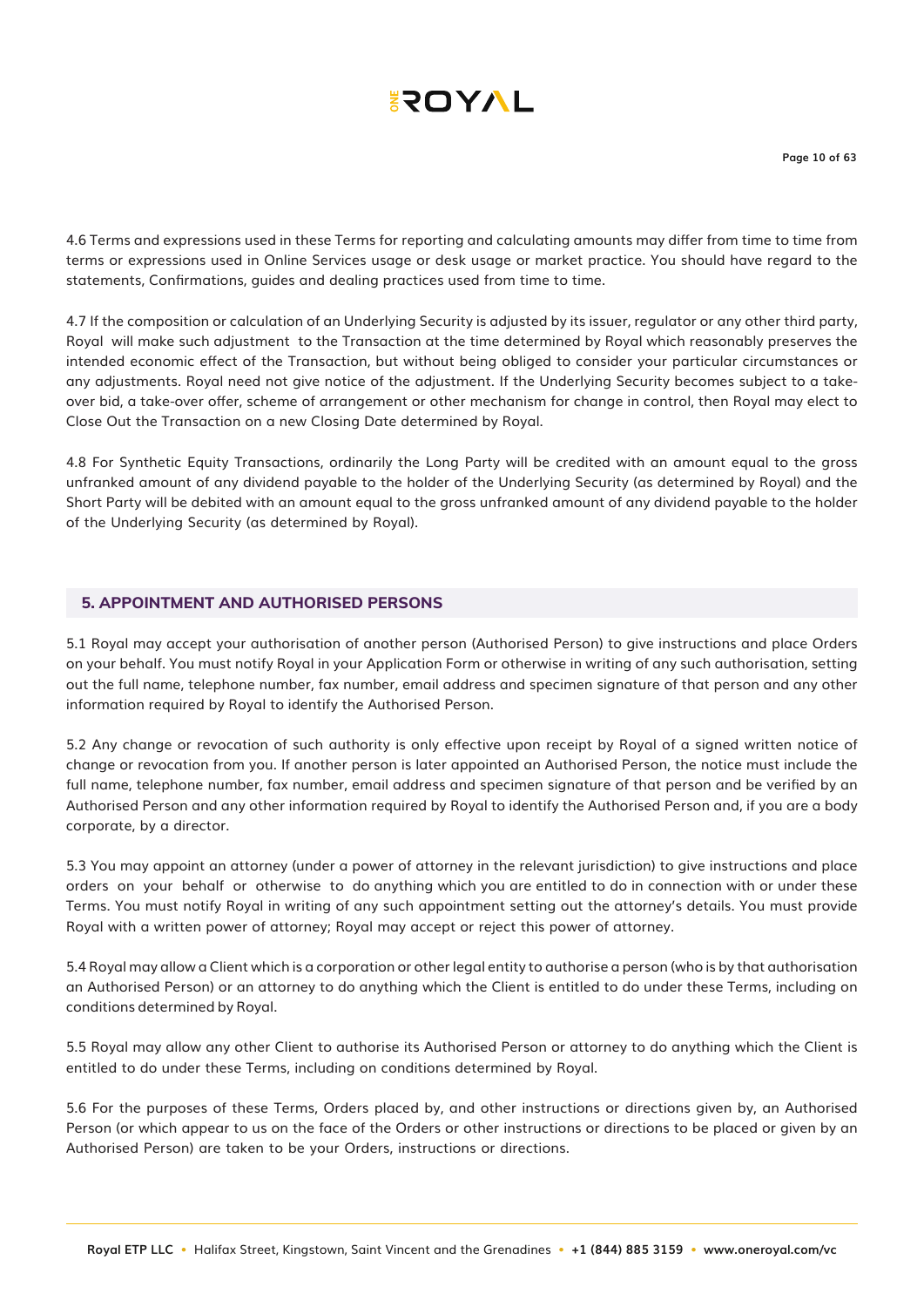# **AYOT!**

5.7 You are and remain solely liable and responsible for all acts and omissions of your Authorised Person notwithstanding the act or omission of the Authorised Person was:

(a) outside their actual or ostensible authority; or

(b) in error, fraudulent, negligent, in breach of their fiduciary duties or criminal.

5.8 You agree not to make, and you release us from any liability to you under your right to make, any Claim against us for any Loss incurred or suffered by you which arise directly or indirectly due to us relying on instructions from or other communications from or acts or omissions by your Authorised Person (including your attorney).

#### **6. ORDERS**

6.1 You may from time to time place Orders with us to enter into Transactions. Subject to these Terms, we will execute your Orders with you as principal in accordance with your instructions.

6.2 We will not be responsible for delays or errors in the transmission or execution of your instructions (except to the extent that responsibility cannot be excluded by law).

6.3 We may refuse to accept an Order and we may place a limit on any Order or place other conditions on the receipt of instructions or Orders, in our absolute discretion and for any reason. We may at any time use, add and change filters within a trading system which prevent delivery of Orders or execution of Orders. We will notify you of any refusal or limitation as soon as reasonably practicable, unless we are prevented by law or a direction from a regulatory authority from notifying you.

6.4 We may cancel or amend an Order at our absolute discretion:

- (a) if required by Applicable Laws to do so;
- (b) in the event of an error;
- (c) if Royal in its reasonable opinion suspects scalping, arbitrage, market manipulation, insider trading, fraud, deceit or any other kind of nefarious behaviour;
- (d) where in the reasonable opinion of Royal, there has been a Black Swan Event;
- (e) if we consider the cancellation appropriate, having regard to the desirability to maintain a fair and orderly market; or
- (f) if the Financial Product the subject of the Transaction has been subject to a trading halt on a Financial Market and you have not reconfirmed instructions.

You acknowledge that Exchanges have a range of powers, including the power to cancel or amend a Transaction. This power can be exercised without your permission or our agreement and so may give rise to us cancelling or amending an Order due to an Exchange exercising its powers even though your Transaction issued by us is an over-the-counter Transaction with no interest in any Financial product the subject of the Transaction and even though we might not have fully or even partly hedged our Transaction with you.

6.5 We will make reasonable efforts to effect any instructions to cancel or amend Orders as quickly as possible. If, however, an Order is filled prior to a cancellation or amendment instruction being effected, you are obliged to accept the Transaction on the original terms prior to your amendment or cancellation instruction, unless the Transaction is itself cancelled or amended.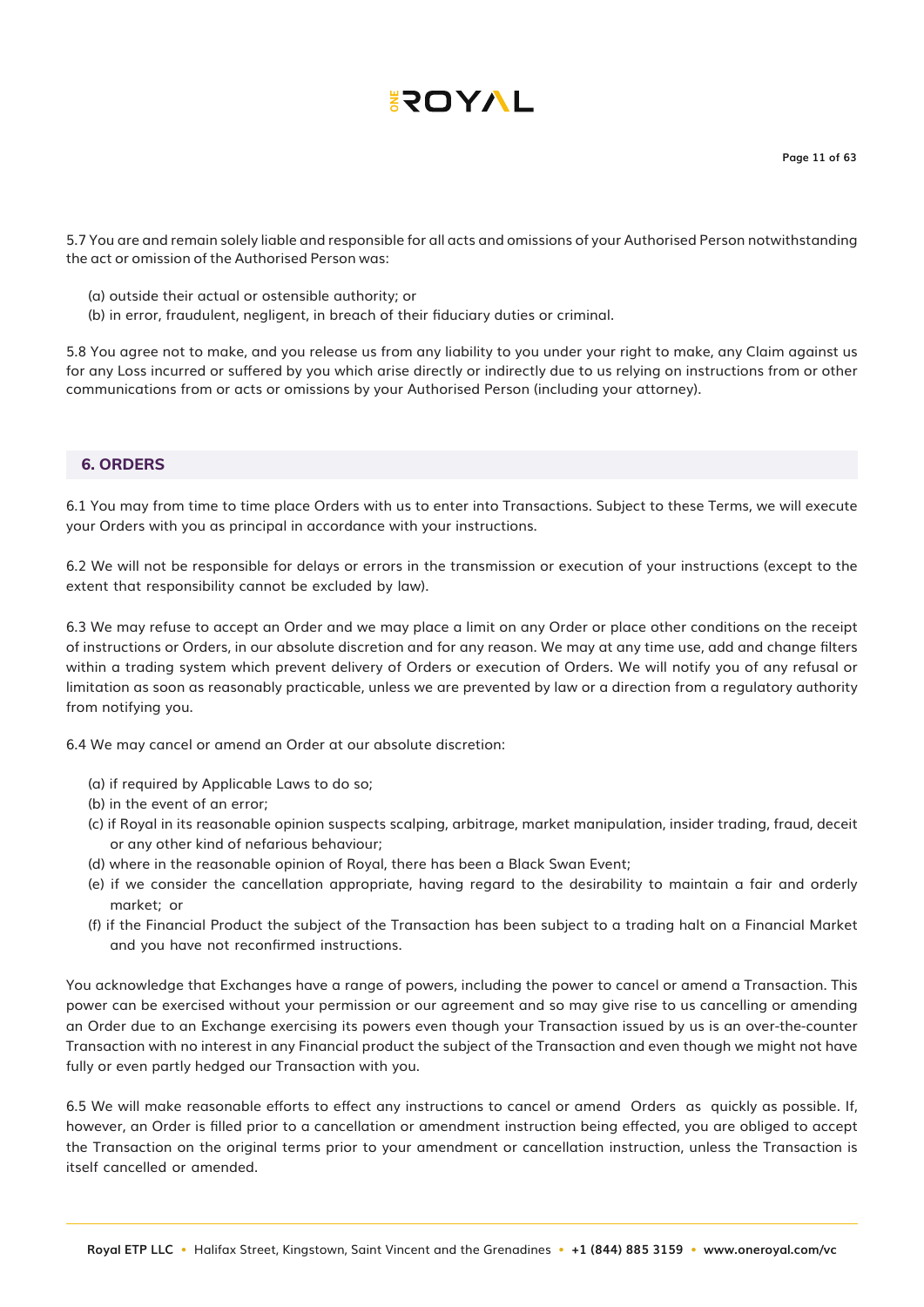

6.6 We may execute Orders for you even in circumstances if we or our associates:

- (a) hold a principal position or deal in the relevant Financial Products;
- (b) provide similar services to other persons in relation to the relevant Financial Products;
- (c) have material price sensitive information relating to the relevant Financial Products if the individuals processing your Order are prevented from knowing or taking into account such information (including, but not limited to, by reason of procedures known as "Chinese walls"); or
- (d) have a potential conflict of interest or duties including, for example, a conflict of interest of which you are not aware and which we are unable to disclose to you.

6.7 Notwithstanding any rule of law or equity to the contrary, Royal is not disqualified from contracting with any person and no contract, transaction or arrangement in which Royal is in any way interested is avoided or rendered voidable by virtue of your agreement with us. Royal is not liable to account to you for any profit realized by any such contract, transaction or arrangement in connection with these Terms or a Transaction. Royal is not required to make any disclosure to you concerning any such contract, transaction or arrangement.

6.8 You are aware of and acknowledge the right of Royal and its related bodies corporate, directors and employees, either on their own account or on behalf of other clients or persons, to deal in any Transaction or take the opposite position to you in Transactions, if permitted (or, if not expressly permitted, then if not prohibited) to do so by the Companies Act and the Rules.

6.9 You acknowledge that we do not operate any discretionary accounts and we will, unless otherwise expressly provided by these Terms, only act on your instructions (including those given by your Authorised Person).

6.10 Unless otherwise specified in these Terms, all Orders will remain open until either cancelled by you or purged by the Online Service. Once an Order has partially traded, only the remaining volume can be cancelled and you remain liable for the volume traded. We do not accept responsibility for reinstating lapsed Orders or for contacting you to seek new instructions.

6.11 If a security code or identifier changes, you are responsible for replacing all live and contingent Order codes with the new relevant security code or identifier. We will not be responsible for any live or contingent Orders with the incorrect security code or identifier.

6.12 You must not instruct us to submit an Order to enter into a Transaction which would breach or cause us or any other person to breach the Companies Act, the Rules or any other Applicable Laws including, without limitation, any law or regulation in relation to:

- (a) market manipulation, false trading, market rigging, fictitious transactions, wash trading or matching of Orders;
- (b) insider trading;
- (c) short selling;
- (d) creating a disorderly market or otherwise prejudicing the integrity or deficiency of the market; or
- (e) misleading or deceptive conduct.

6.13 Your instructions to Royal to enter into a Transaction, your Order to Royal to enter into the Transaction and the Transaction remains valid and enforceable against you, without affecting your other liability to Royal even if you (or your Authorised Person) are not authorised by your own rules (such as a corporate or trust constitution or an investment management agreement).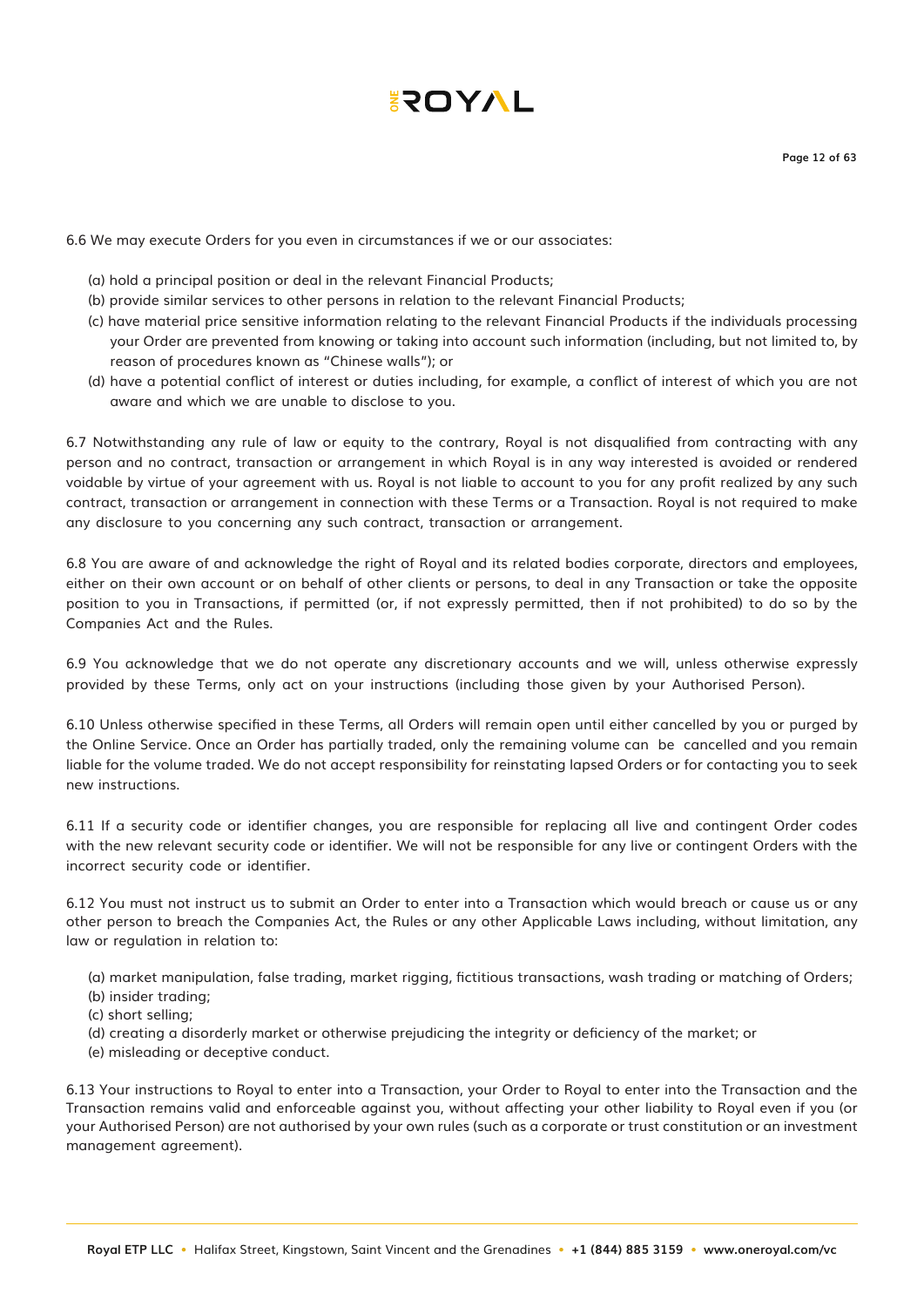

#### **7. ALLOCATION POLICY**

7.1 Royal will deal fairly and in due sequence with all client Orders having regard to fair Market practices.

7.2 To the extent that it is reasonably practicable to do so, Royal will allocate all Transactions (including Transactions effected pursuant to Orders placed on Royal's own account) in the sequence in which Royal receives those Orders, subject to filters and compliance review and to any delay or technical faults connected with or arising through the use of the Online Service, an Exchange System or any other delay that is outside the control of Royal.

#### **8. ONLINE SERVICES**

8.1 This clause contains provisions which, in addition to the other Terms, govern the use of any online or other electronic trading or any information service we provide or make available to you (including, without limitation, all software and communication links) under which you may:

- (a) place your Orders or transmit other instructions to Royal or other persons;
- (b) enquire as to the availability or pricing or value of one or more Financial Products;
- (c) receive market data and other information in relation to one or more Financial Products; or
- (d) receive Confirmation, Account balances or other information in connection with your Account or Transactions.

In these Terms, we refer to such a service as an Online Service.

8.2 An Online Service may be a proprietary service provided by Royal, or a service provided to you by a third party pursuant to an arrangement with Royal (for example, by an Exchange or by a Hedge Counterparty). To the extent that the Online Service is provided to you by Royal, we grant you a non-exclusive and non-transferable license to use the Online Service subject to these Terms.

8.3 Royal may refuse to accept or place any Order in its absolute discretion without having to provide a reason.

8.4 Royal will not be responsible for confirming the receipt of instructions or verifying the authenticity of your instructions.

- 8.5 Royal has no obligation to resubmit Orders purged from any Online Service.
- 8.6 You agree that:
	- (a) you must not use the Online Service (or permit or procure any other person including any Authorised Person to use the Online Service) until the Security Information has been provided by us;
	- (b) the Security Information is confidential;
	- (c) you are responsible for maintaining the confidentiality and use of that Security Information at all times and must procure that any Authorised Person maintains the confidentiality of the Security Information;
	- (d) you will not permit, consent or allow any person (other than any Authorised Person in its capacity as your agent) to use the Security Information or to access or use the Online Service using that Security Information;
	- (e) you will not provide, disclose or make available the Security Information to any person (other than an Authorised Person in its capacity as your agent); and
	- (f) you must notify us immediately upon becoming aware of any unauthorised use of the Security Information or the Online Service.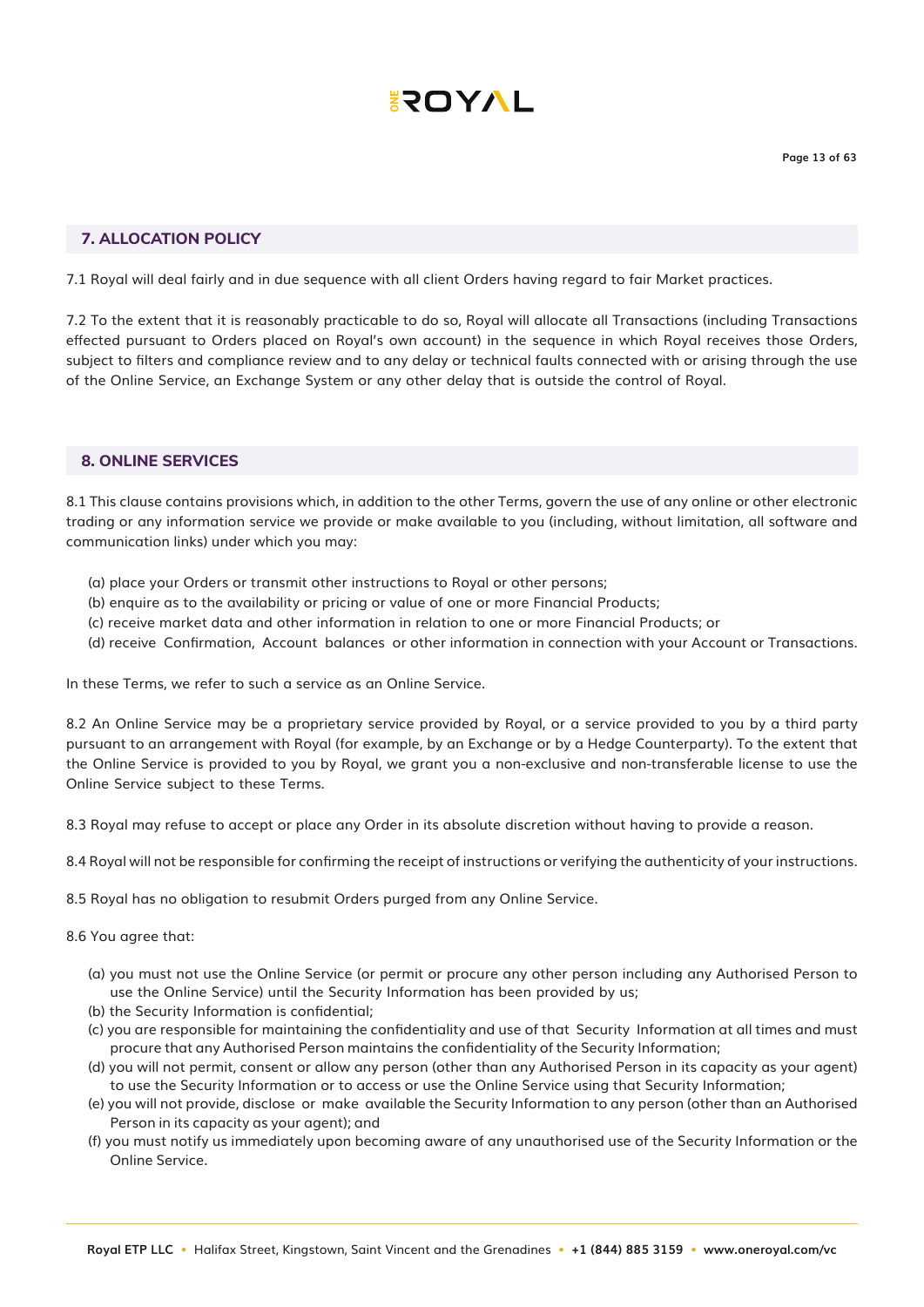- 8.7 You acknowledge and agree that:
	- (a) you are only permitted to access and use the Online Service, using the Security Information;
	- (b) we are entitled to rely on all instructions given by, on behalf of, or apparently on your behalf, using the Security Information; despite any other provision of these Terms, we are not liable for any Loss caused by us acting on instructions or other communications using the Security Information;
	- (c) there may be delays in the processing, execution, amendment or cancellation of an Order entered through the Online Service and:

(i) an Order may be wholly or partly filled before an instruction for its amendment or cancellation is processed; (ii) you remain liable to settle the original Order, until any relevant amendment or cancellation is effected; and (iii) without limiting clause 23, Royal will not be liable for any Loss incurred by you arising from any delay in the dissemination of market information or the processing of any Order or instruction to amend or cancel an Order;

- (d) the execution of an Order placed through the Online Service may be delayed by filters or other electronic features of the electronic system;
- (e) we are not responsible for the processing, execution or cancellation of any Orders submitted through the Online Service, regardless of who enters such Orders and regardless of whether or not there is an error in the Order entry or for any delays;
- (f) any Online Service is provided on an "as is" basis and, except as required by law, we make no representations or warranties express or implied with respect to the Online Service;
- (g) the speed of information provided through the Online Service is subject to a number of factors including, but not limited to, the speed of the user's internet connection, the user's settings, the number of concurrent users accessing the Online Service and the volume of information being received and sent by the Online Service;
- (h) there are significant risks in trading through the Online Service because it is serviced by means of computer and telecommunications systems, even if generally accepted industry standards and practices are followed;
- (i) the features, components or terms of use of an Online Service may be changed by us or the provider of the Online Service without requiring an amendment to these Terms:
- (j) you are responsible for providing and maintaining the communications equipment and telephone or alternative services required for accessing and using the Online Service and for any communication service fees and charges incurred by you in accessing and using the Online Service;
- (k) you are responsible for ensuring you have in place alternative arrangements for the execution of Orders or other services available through the Online Service, if the Online Service or any aspect of it ceases to be available or subject to failure (including, for example, arrangements for the use of telephone or facsimile);
- (l) you must notify us immediately if you become aware of any inaccurate information being transmitted through the Online Service including, for example, inaccurate content as to Orders, Transactions or Account balances; and
- (m) you must only use the Online Service for your own internal business and investment purposes.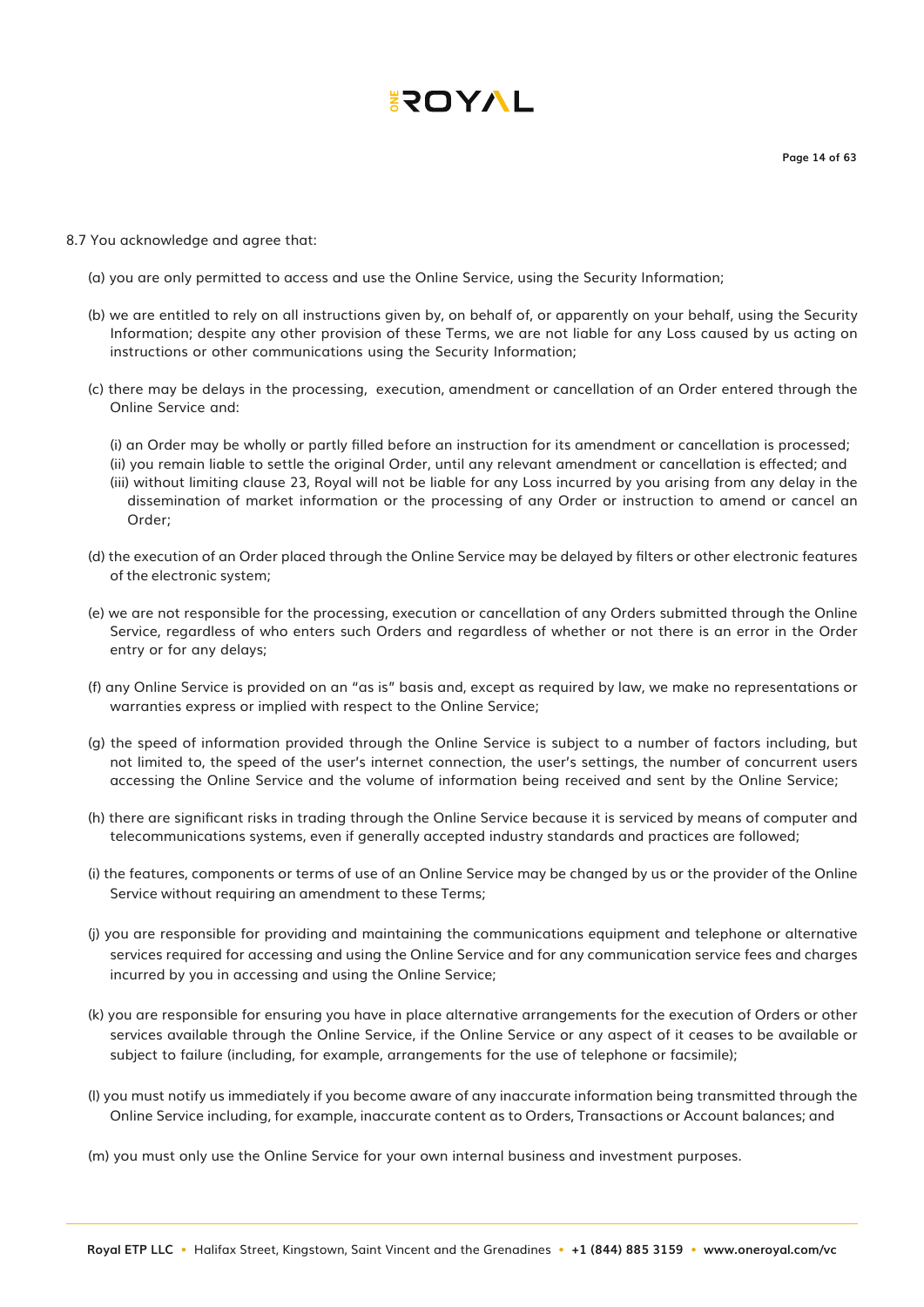8.8 You also agree to be bound by any terms and conditions of access and use which we or any third party provider of an Online Service may specify and notify to you, from time to time.

8.9 You are responsible for reading, understanding and complying with the details of the operational aspects of the Online Service. It is important that you read and understand any user manuals and operational procedures or rules relating to the relevant Online Service and which are made available either by Royal or the provider of the Online Service. Further information on how to use and understand the Online Service can be obtained on our website or through the Online Service (as applicable).

8.10 Either you or your Authorised Person may place Orders with us using the Online Service. You authorise each person who is an Authorised Person from time to time to enter Orders using the Online Service in accordance with this document as your agent. You must provide us on request with a list of your Authorised Persons (containing their names and contact details) and any changes to the list.

8.11 You and each Authorised Person must satisfy any requirements (including without limitation requirements as to knowledge, training, testing, procedures and controls) notified by us to you from time to time and you are solely responsible for ensuring that an Authorised Person satisfies these requirements.

8.12 You are responsible for the consequences of any unauthorised disclosure or use of the Security Information, and for any actions or omissions by an Authorised Person.

8.13 We (or any third party providing the Online Service) may suspend, terminate or impose conditions on the use by you or any Authorised Person of the Online Service at any time without notice to you.

8.14 If you are uncertain as to whether your Order has been received, you must make all reasonable attempts to verify whether the Order has been received, approved and effected prior to taking further action. You agree to issue specific cancellation or amendment instructions with respect to an existing Order and not to attempt to effect changes by placing a second or duplicate Order. You will be solely responsible and liable for any duplicate instruction that you place.

8.15 You agree not to contest the validity or enforceability of any electronic communications between yourself (including your Authorised Person) and Royal.

8.16 If a failure, interruption or malfunction of electronic communication between the parties prevents an Order from being placed, cancelled or amended then, without limiting clause 23, neither party is liable to the other party for any Loss caused then by that failure, interruption or malfunction.

8.17 You acknowledge that all market data and information in relation to trading, volumes and pricing for a Financial Market provided through any Online Service may be proprietary information of the relevant Exchange or Financial Market or another person and any display, dissemination or other use of that information may be subject to restrictions imposed by the Financial Market or other person. You are responsible for complying with any such restrictions.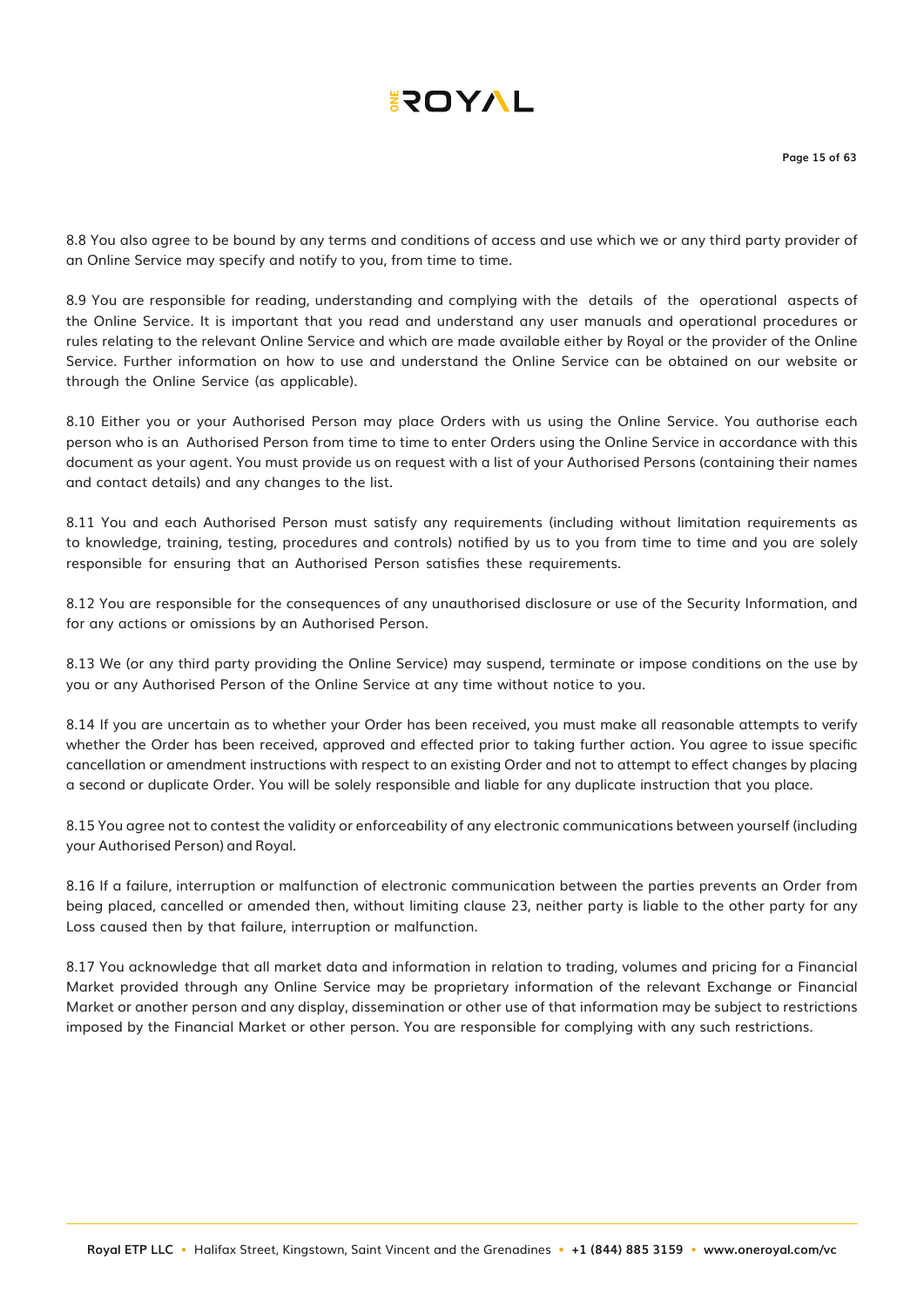

#### **9. CONFIRMATIONS**

9.1 We will, if required by Applicable Laws, give you a confirmation (Confirmation) in respect of each Transaction which Royal enters into with you. You consent to receiving Confirmation by electronic means including, for example, through any Online Service. If our service provides conditions by accessing a substantially continuously available service, you consent to your Confirmation being available by those means instead of being sent to you.

9.2 You can agree with us, if permitted by Applicable Laws, not to give you a Confirmation or to provide Confirmations to an address or person nominated by you.

9.3 Each Confirmation given by us is subject to the Applicable Laws and the correction of errors and omissions. Royal may, at any time, reissue a Confirmation in order to correct any errors or omissions.

9.4 You are responsible for promptly checking each Confirmation. You must immediately notify us if you become aware that there is an error in the Confirmation. We are entitled to assume that the Confirmation is correct unless you notify us of any error within 48 hours following us (or someone on our behalf) giving you the Confirmation or the Confirmation (or its equivalent) becoming available to you

#### **10. CLIENT ACKNOWLEDGMENTS**

10.1 You, the Client, acknowledge and confirm to Royal for Royal's benefit in relying on the following:

- (a) you (or, if a corporate entity, the directors who apply to be bound by these Terms) have read and understood all documentation provided to you by us including these Terms and any Product Disclosure Statement (PDS) in relation to any Financial Products which you request Royal to make available to you in relation to your Account;
- (b) you have received, read and understood our Financial Services Guide (FSG);
- (c) all dealings in Financial Products and the performance by us of our obligations under these Terms are subject to Applicable Laws;
- (d) Royal relies on your representation that at all times you will be able to make payments and fulfill all commitments on your part arising under these Terms and under the conditions applicable to dealings between you and Royal;
- (e) that trading in Transactions incurs a risk of loss as well as a potential for profit;
- (f) we will not provide legal, tax, financial or accounting advice to you as part of the services that we provide to you;
- (g) by these Terms (including any Transaction made under it) we do not act in a fiduciary capacity in relation to you and Royal does not owe any fiduciary obligations to you in respect of its services provided to you in connection with these Terms;
- (h) the Client will provide to Royal on request such information regarding its financial and business affairs and identity, as Royal may reasonably require;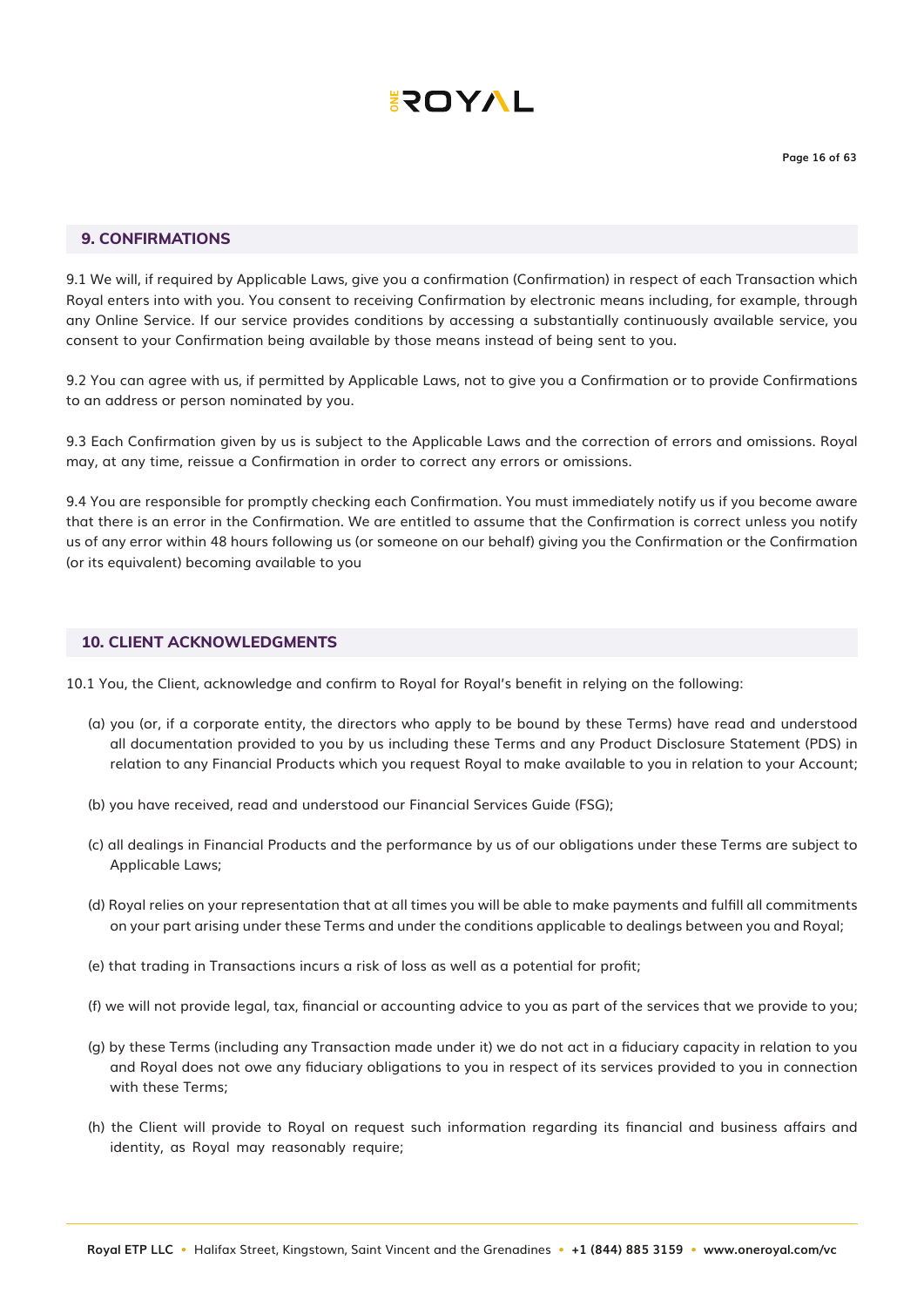

- (i) that all Orders to be placed and all trading to be conducted under these Terms must be lawful;
- (j) in executing and complying with these Terms, the Client will not infringe any provisions of any other document or agreement to which the Client is a party;
- (k) the Client will take all reasonable steps to obtain and to communicate to Royal all information, and will deliver or cause to be delivered to Royal all documents with respect to dealings in the Financial Products which are requested by any person having the right to request such documents and information and the Client authorizes Royal to pass on or deliver all such information and documents to any such person;
- (l) the Client will indemnify and keep indemnified Royal and each of its related bodies corporate and their respective directors, officers employees and agents from and against all sums of money, actions, proceedings, suits, Claims, complaints, demands, damages, costs, expenses and any other amounts whatever claimed against any of them;
- (m) Royal is not required to act in accordance with your instructions if in Royal's opinion to do so would or could constitute a breach by it or its agent or counterparty of the Companies Act or any other Applicable Laws;
- (n) dealings in the Transactions may create an obligation to make a cash payment to Royal in accordance with these Terms;
- (o) Royal acts as principal in respect of the Financial Products issued by Royal;
- (p) subject to applicable legal or regulatory requirements, you consent to Royal either knowingly or unknowingly taking the opposite side to the Client in relation to any of the Financial Products, without notice to the Client;
- (q) subject to applicable legal or regulatory requirements, the Client agrees and acknowledges that Royal's directors, employees and associates (and their directors, employees) may and can deal on their own account in Transactions which may be the same as or differ from your Transactions;
- (r) Royal may, in its sole discretion and without explanation, refuse to deal with or on behalf of the Client in relation to any Transaction (including Closing Out existing Open Positions held in the Account on behalf of the Client) or to limit the number of Open Positions of the Client or both;
- (s) The information contained in these Terms are intended for persons located in Saint Vincent and the Grenadines and abroad. However, we do not offer financial products or securities to persons located in the United States or Japan or residents of countries where the offer of financial products is not permitted or unlawful. By transacting with us you acknowledge that you are not because of your jurisdictional location or residency prohibited from trading Royal Contracts.
- (t) if errors have occurred in the pricing of Transactions quoted by Royal to the Client, Royal may choose not to be bound by such Transactions (without further liability to the Client) if Royal is able to substantiate to the Client that there was a material error at the time of the Transaction;
- (u) there are risks associated with using an internet- based deal execution trading system which include, but are not limited to, the failure of hardware, software, and internet connection and since Royal does not control data lows, internet or power connection, routing via internet, configuration of your equipment or reliability of its connection, Royal will not be responsible for communication failures, distortions or delays when trading (including processing payments)) via the internet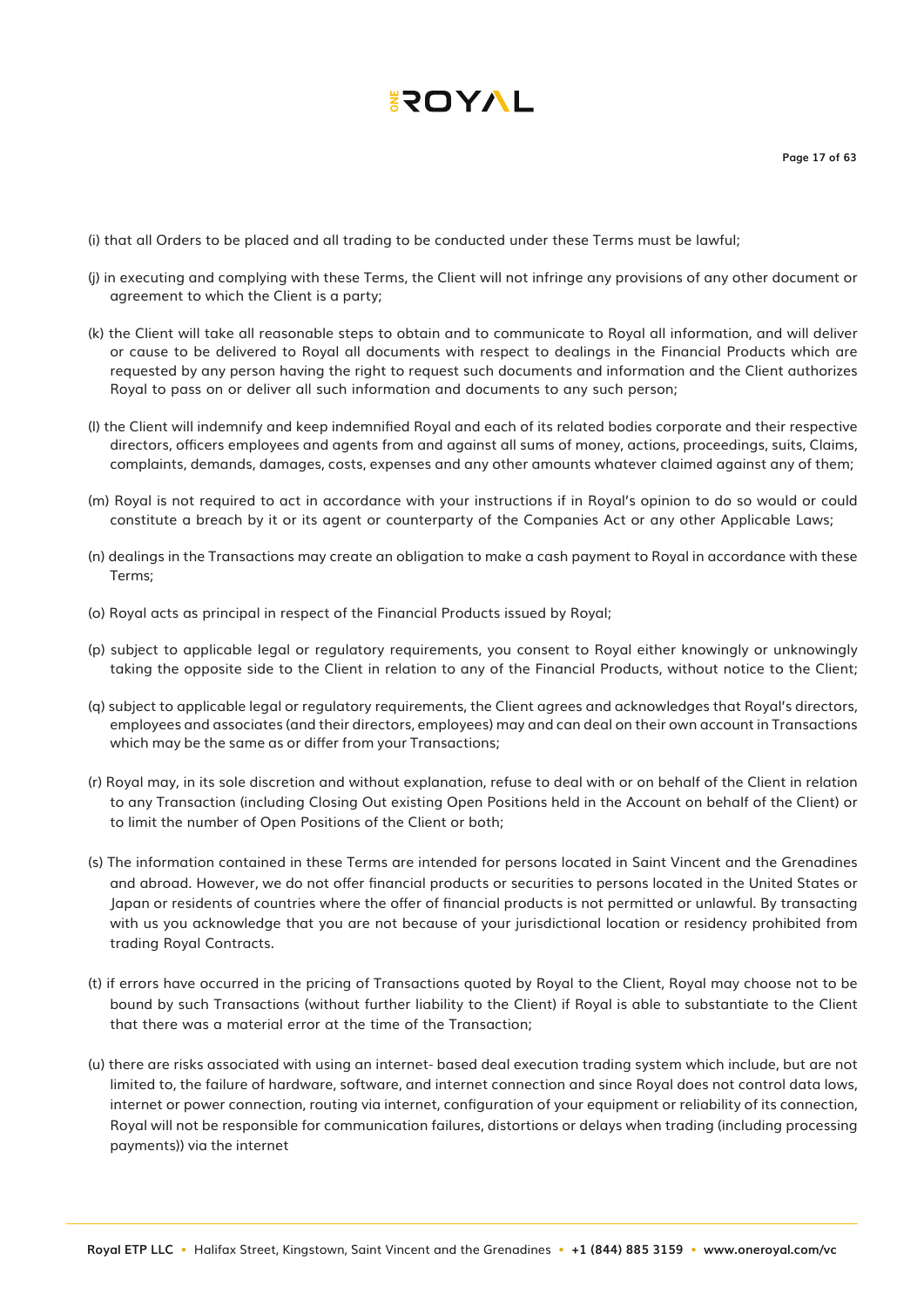

- (v) reports to the Client on the execution of Confirmation by Royal, and the content of such Confirmation being statements, unless otherwise objected to within 48 hours after communication to the Client, will be deemed to be conclusive proof of the accuracy of such contents and their execution in accordance with these Terms except only in the case of manifest error;
- (w) a notice issued by an authorised officer or agent of Royal stating the amount of money due and payable by the Client will be taken as conclusive evidence of notice except only in the case of manifest error;
- (x) Financial Products traded on the Online Service will not be settled by the physical or deliverable settlement of the Underlying Security on their Value Date. The Financial Products are rolled or "swapped" indefinitely until Closed Out ;and
- (y) We may assess wholesale client or retail client status from time to time if you satisfy the criteria to be classified as a wholesale client, we may classify you as such and we are under no obligation to inform you if we classify you as a wholesale client.

All representations, warranties and acknowledgments given by you under these Terms are taken to have been made at the time you complete the Application Form and are taken to have been repeated by you:

- (a) each time you place an Order with us;
- (b) each time you enter into a Transaction with us; and
- (c) each time we do anything or refrain from doing something under these Terms or as contemplated by these Terms in connection with your Account or any Transaction.

#### **11. ROYAL UNDERTAKING**

11.1 Royal will act honestly and in good faith and exercise due care and diligence at all times in its performance of these Terms.

11.2 Royal will use reasonable endeavours to execute your Orders, subject to these Terms.

11.3 Apart from any warranties and representations which are imposed or implied by law and which cannot be excluded, Royal makes no warranties in relation to any service or information provided or made available to you in connection with these Terms. To the full extent permitted by law, Royal excludes liability for all costs, expenses, damages and Losses (including consequential loss) arising in connection with such services or information, or these Terms (including, without limitation, liability for negligence).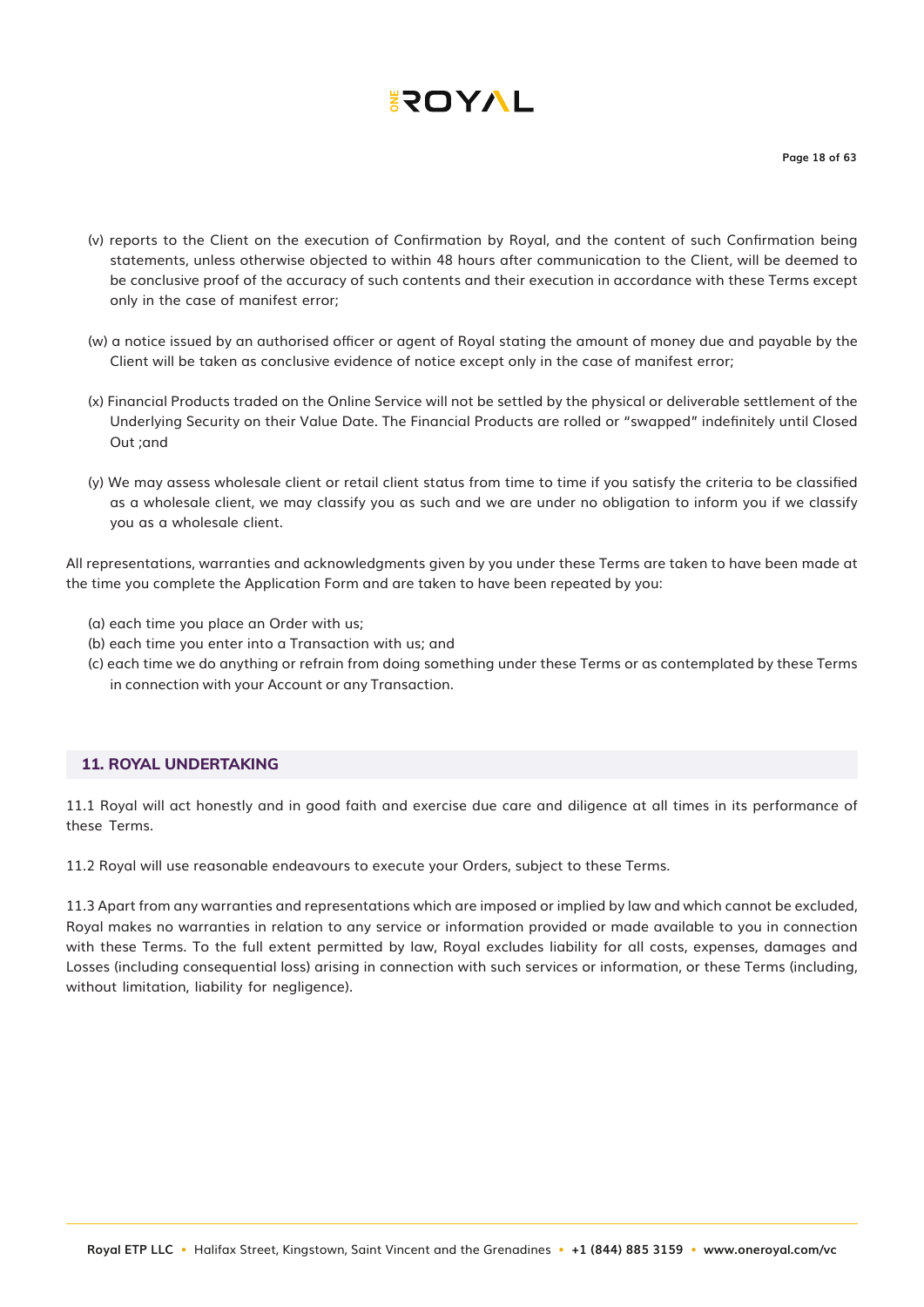

#### **12. RISKS OF TRANSACTIONS**

- 12.1 You acknowledge and understand that there are risks involved in Transactions, including:
	- (a) the gearing or leverage involved in investing in Financial Products means that a small Initial Margin payment can potentially lead to large losses for you, including more than all of the Margin ever paid to Royal;
	- (b) the geared nature of Transactions also means that acquiring and holding them can carry greater risks than directly investing in the Underlying Security which generally are not geared;
	- (c) a relatively small market movement can lead to a proportionately much larger movement in the value of your investment, and this can work against you as well as for you;
	- (d) over-the-counter Transactions are derivatives not made on any Exchange so might be considered to involve a greater risk than an exchange-traded derivative since there is no exchange market on which to Close Out an Open Position - you are only able to open and close your positions with us;
	- (e) it is possible to incur a loss if, after your acquisition of an investment, exchange rates change to your detriment, even if the price of the Underlying Security to which the Transaction relates remains unchanged;
	- (f) you may sustain a total loss of the Margin that you deposit with or pay to us to establish or maintain a position and if the market moves against you, you may be called upon to pay substantial additional Margin at short notice but if you fail to do so within the required time, your investment position may be liquidated at a loss to you and you will be liable for any remaining deficits in your Account;
	- (g) you will be deemed to have received a notice requiring the payment of more Margin, even if you are not contactable, or actually contacted, at the telephone, mail or email address you gave us or do not receive the messages we leave for you, if the notices are delivered to your nominated contact addresses;
	- (h) under some trading conditions it may be difficult or impossible to liquidate a position, such as (but not limited to) at times of rapid price movement if the price rises or falls in one trading session to such an extent that trading in the underlying market is suspended or restricted;
	- (i) if you trade in denominated currencies other than the Account currency you may lose money or value of the investment due to exchange rate fluctuations and that these losses may be in addition to any losses on the value of the Underlying Security relevant to the Transactions;
	- (j) gapping, whereby a market price falls or rises without the opportunity to trade, can result in significant losses even when a stop loss has been put on because it may not be possible to transact at the nominated price if the market has gapped;
	- (k) in some circumstances the Underlying Security may be halted, suspended from trading or have their quotation for trading withdrawn from an exchange and these factors might affect the value of your Transaction relating to those Underlying Securities due to Royal exercising its discretion to determine the fair value of them;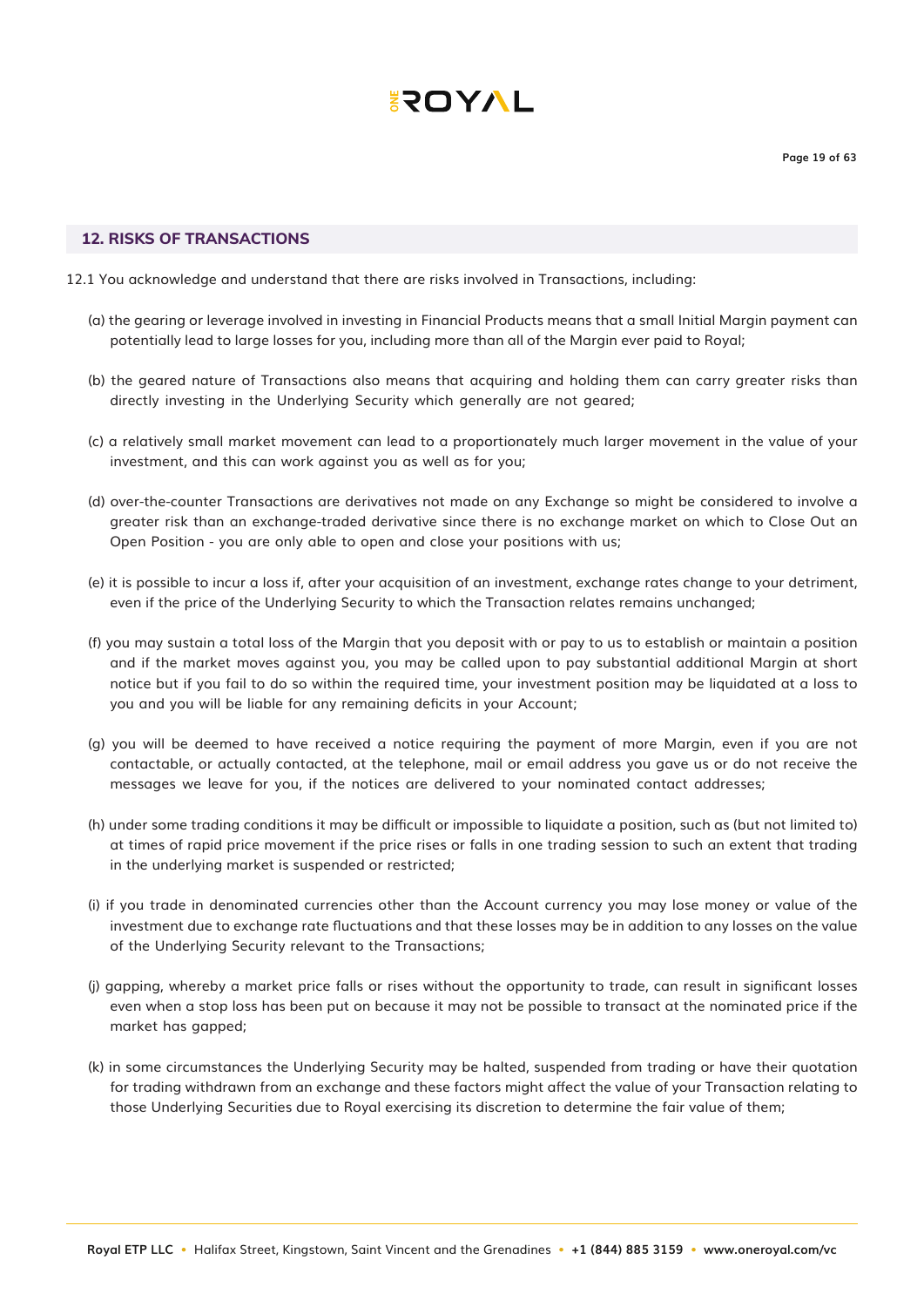

- (l) a market disruption may mean that you are unable to trade when desired, and you may suffer a loss as a result, including examples of disruption include the "crash" of a computer based trading system, free or other exchange emergency or a regulatory body could declare an undesirable situation has developed in a particular contract and suspend trading; and
- (m) you may incur losses that are caused by matters outside our control for example, a regulatory authority exercising its powers during a market emergency may result in losses for the Client or a regulatory authority can suspend trading (for example in an Underlying Security) or alter the price at which a position is settled, which could also result in a loss to the Client.

12.2 No advice or recommendation is provided by Royal in relation to your Transactions unless expressly stated otherwise

#### **13. FEES AND CHARGES**

13.1 Any profit or loss net of any fees and charges (that is, the realised gain or loss) arising on Closing Out a Transaction will be credited or debited (as the case may be) against the Account Value, in the Account currency.

13.2 You must pay to us or as we direct:

(a) any Transaction charges including all Transaction commission, charges, fees, Margins, premia, settlement and clearing fees and charges, interest, default charges and Taxes (including taxes but excluding Royal's income tax or penalty tax and levies) and any other amounts due under these Terms on demand by Royal in cleared funds or otherwise as required by these

#### Terms;

- (b) a Transaction Fee for each Financial Product or Transaction (as the case may be) being the fee from time to time specified by Royal to be the amount payable by you to Royal in respect of each such Transaction;
- (c) any royalty or other fee which must be paid for the use of prices or information provided to you via access through the Online Service or otherwise by any exchange;
- (d) (if applicable) a monthly access charge for the use of the Online Service provided by Royal, as specified by Royal from time to time;
- (e) Finance Charge Adjustments applicable to any Transaction or Account, at the rate specified by Royal from time to time;
- (f) any fees, Taxes, stamp duty or other charges as may from time to time be levied on or in connection with any Transactions entered into with you; and
- (g) in respect of any unpaid amounts required to be paid under these Terms including, (without limitation) any amounts due as a result of your failure to pay interest on all such amounts (denominated in United States dollars)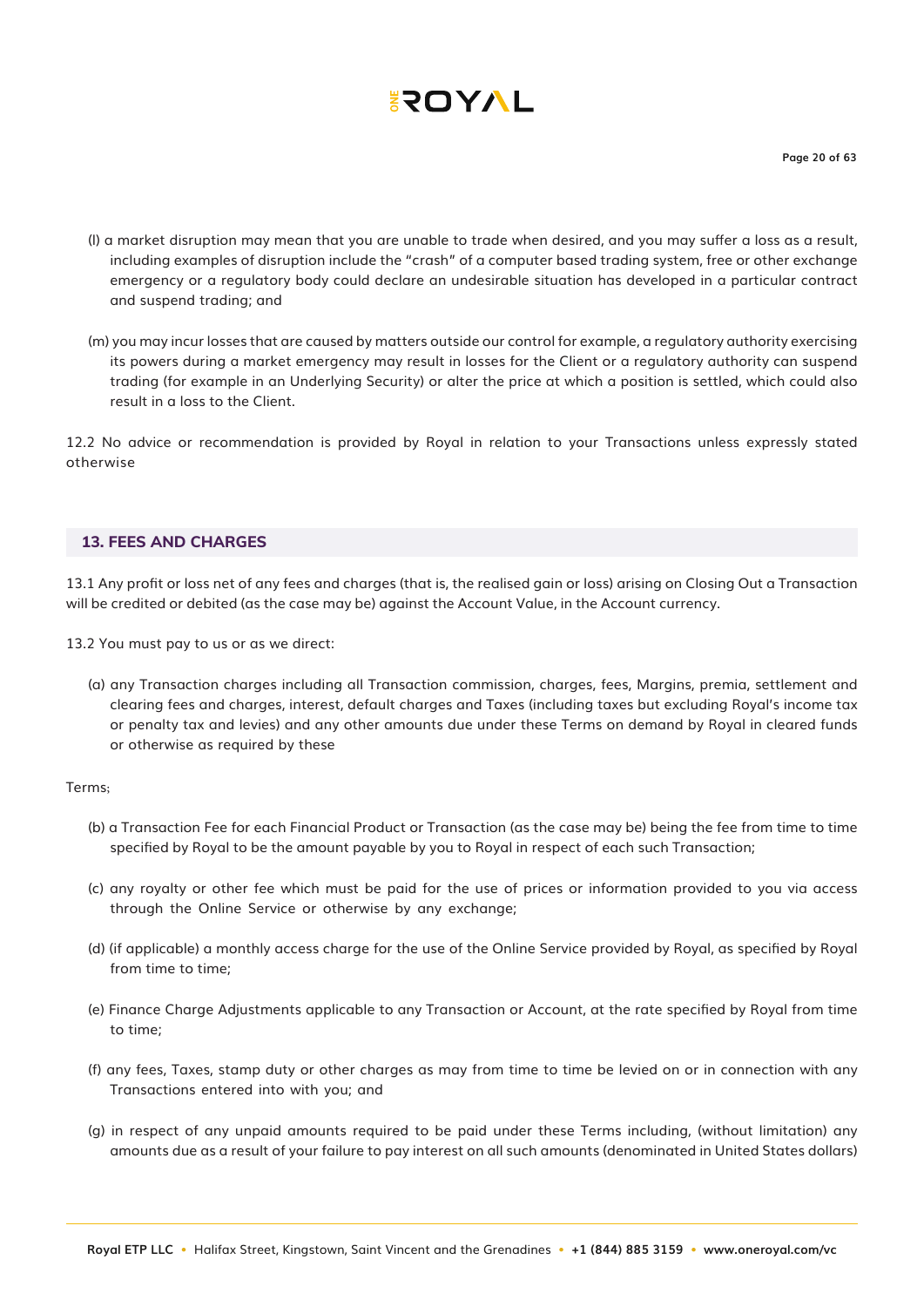

at the rate of the Finance Charge then generally applicable for debit amounts on Accounts plus 4% per annum, such interest to accrue daily from and including the due date to and including the date of its payment in full.

Guidance note: this is the rate of interest you pay if you default on making any payment to Royal. It is not the rate for any Finance Charge Adjustment.

Any amount or rate or formula which is to be specified by Royal may be specified by a PDS and/or FSG, a supplementary disclosure document or in any other permitted way of notifying you, such as on Royal's website. The amount of any fees and charges or other amounts payable by you to Royal in respect of any Transaction will be set out in the Confirmation of that Transaction to the extent known at the time.

13.3 You agree that Royal may, to the extent permitted by law:

- (a) debit your Account (on a monthly or any other basis) or deduct from the Trust Account and pay itself, without further reference to you:
	- (i) all administration fees, including but not limited to fees associated with returned cheques, payment processing, Short Message Service (SMS), debt collection and telephone transcript copies from your Account with Royal during the full term of these Terms while you use such services; and
	- (ii) all fees, charges and royalties which you owe to Royal;
- (b) withdraw from the Trust Account and pay ourselves the amount of any the Transaction Fee you owe and the amount of Margin which you must pay to maintain the required Margin Cover or to meet any Margin call made to you;
- (c) withdraw from the Trust Account and pay ourselves any moneys to which we are entitled in accordance with these Terms and
- (d) deduct from the Account any amount reimbursable in accordance with these Terms.

13.4 Royal may receive commissions and other benefits, from other parties, in relation to Transactions Royal enters into with you or in connection with other services provided to you. Royal is entitled to retain such commissions and benefits.

13.5 If you have been referred to us or on behalf of a broker or other third party, that broker or third party may receive benefits in the form of a commission or rebate from us.

13.6 Unless otherwise agreed, the terms of any amounts payable by you under these Terms are stated exclusive of taxes. You must pay taxes on the amount charged for the supply of the service, unless that is not permitted by law. Royal will when required by law and as far as practicable state in Confirmation the amounts as all taxes inclusive.

13.7 The amounts of or basis of calculating the fees, commissions and charges referred to in this clause 13 will be as notified from time to time in writing by Royal, either by way of a PDS, postings on the Online Service, notification to your contact address, posting to Royal's website or as otherwise agreed with you or permitted by these Terms.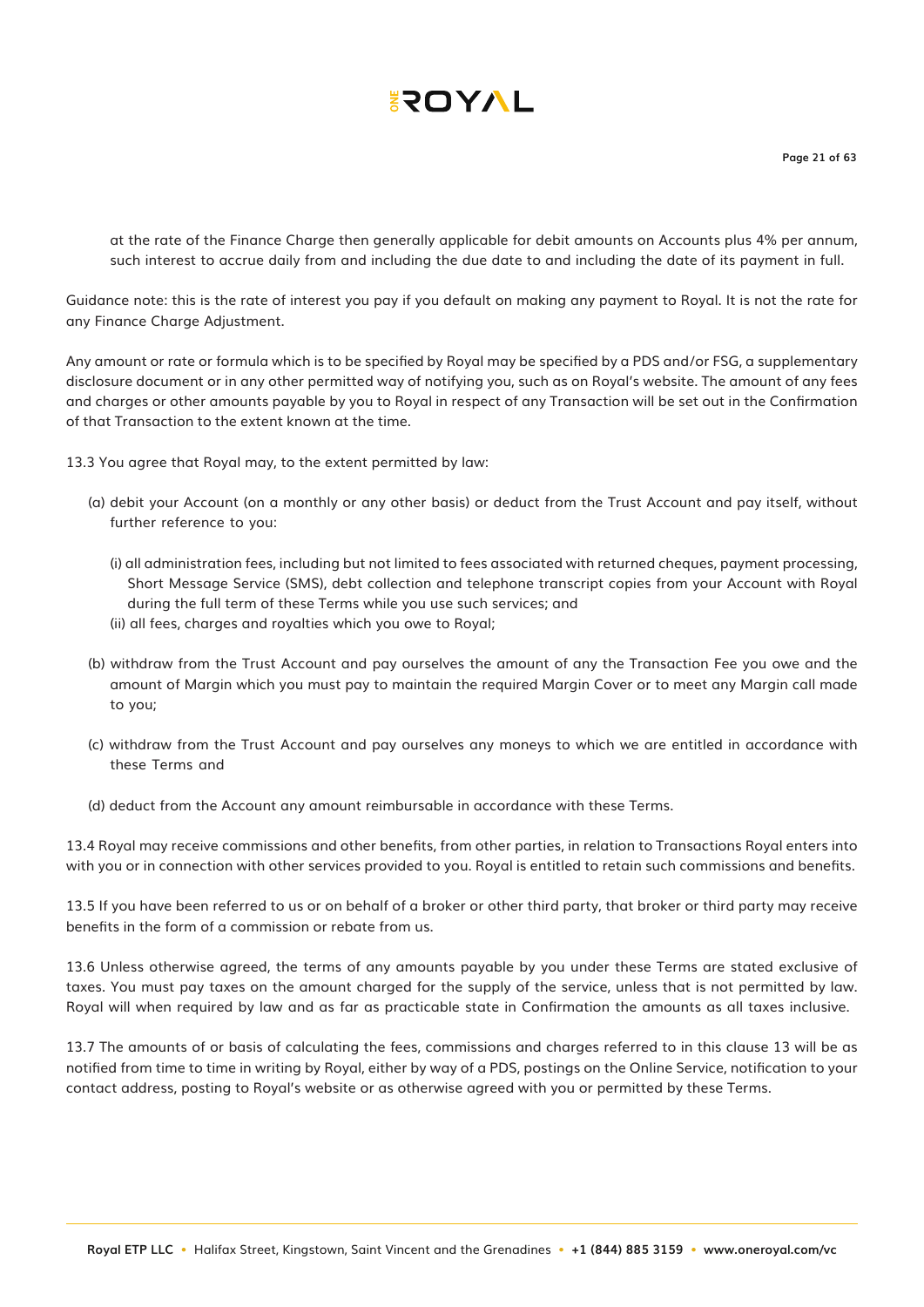# **AYOT!**

#### 13.8 If:

(a) you are required to make a deduction or withholding in respect of Tax from any payment to be made; or

- (b) Royal is required to pay any Tax (other than income tax) in respect of any payment made in relation to these Terms at your request,Then you:
- (c) indemnify Royal against the Tax; and
- (d) agree to pay to Royal an additional amount to ensure Royal receives a net amount (after payment of any Tax in respect of each additional amount) that is equal to the full amount Royal would have received had a deduction or withholding or payment of Tax not been made.

13.9 You must reimburse Royal for all fees (both direct and indirect) and expenses charged in connection with any Transaction (other than Tax on the income of Royal) and for all costs and expenses incurred by Royal in implementing these Terms and in enforcing its rights under these Terms (including its legal costs of external or internal legal advisers on a full indemnity basis).

13.10 Open Positions held Overnight will be charged a Finance Charge Adjustment or will be entitled to receive a Finance Credit Adjustment as determined by Royal on an Account at any time chosen by Royal, such as (without limitation):

- (a) either immediately at the time of entering into the Transaction;
- (b) at day's end, or month's end;
- (c) at a rollover of the Transaction;
- (d) at end of the Transaction; or
- (e) at any other time after entering into the Transaction.

The calculation for an Overnight Finance Charge Adjustment or Finance Credit Adjustment for Foreign Exchange Transactions is as follows:

#### $F = S * I * P$

Where:

F = Daily Finance Charge (negative)/Finance Credit (positive)

S = Swap Rate (positive or negative) or notional value of interest earned/paid for deposit/ borrowing of currency L = Number of Lots in the terms currency P = Pip Value in Account currency based on 1 Lot The calculation for an Overnight Finance Charge Adjustment or Finance Credit Adjustment for Synthetic Equities is charged on a daily basis and is as follows:

 $F = CV \times (BR/360 \text{ or } 365^*)$ (\* 360 or 365, depending on the Underlying Security). Where: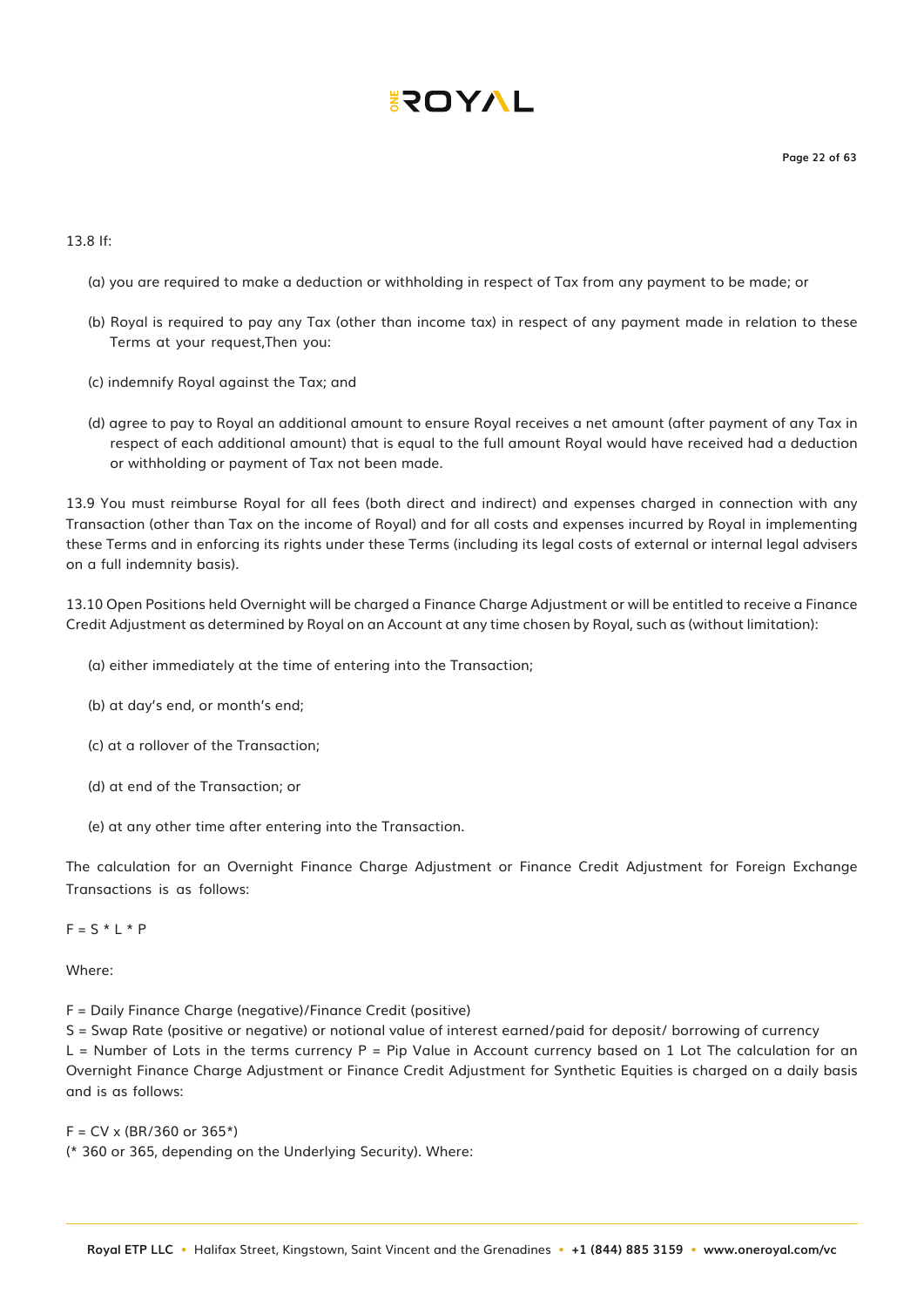

F = Daily Finance Charge (negative)/Finance Credit (positive)

CV is the current value of the Open Positions for the Synthetic Equities, calculated from the end of day price of the underlying security BR is the Base Rate (expressed as a percentage)

13.11 You remain liable to pay the Finance Charge Adjustment even though:

- (a) the charge may be called other things from time to time, even across different Accounts or different Financial Products at the same time;
- (b) the charge is not stated on a statement for an Account or interim Confirmation for a Transaction;
- (c) the charges differ according to whether the Transaction was made offline or on-line;
- (d) the charges differ according to the amount of the Account, regardless of the amount or value of the Account;
- (e) different rates apply at the same time to other clients' accounts;
- (f) the charge is applied at rollover but is not levied or enforced until termination of the Transaction;
- (g) the Transaction is denominated in a currency other than Account currency; and
- (h) the rates will be as determined by Royal in its absolute discretion and you might not have prior notice of the current rate.

13.12 You acknowledge that you are responsible for your own legal costs associated with entering into these Terms and for all Taxes and expenses incurred by you in connection with these Terms, including any Transaction made under it.

13.13 All payments by you under these Terms are:

- (a) to be made without any set-off by you, counter claim or condition made by you and without you making any deduction or withholding for any Tax or any other reason unless the deduction or withholding is required by applicable law or the set-off arises by express application of these Terms; and
- (b) payable in any currency that Royal may require or determine.

13.14 Royal will give notice to you of any change in its fees and charges or other amounts payable by these Terms in accordance with Applicable Laws except rates will change at any time, as available via the Online Service.

13.15 If taxes are payable on a taxable supply made by Royal under, by reference to, or in connection with these Terms, you must also pay the amount of taxes payable in respect of that taxable supply. This clause does not apply to the extent that consideration for a supply is expressly stated to you to be taxes inclusive.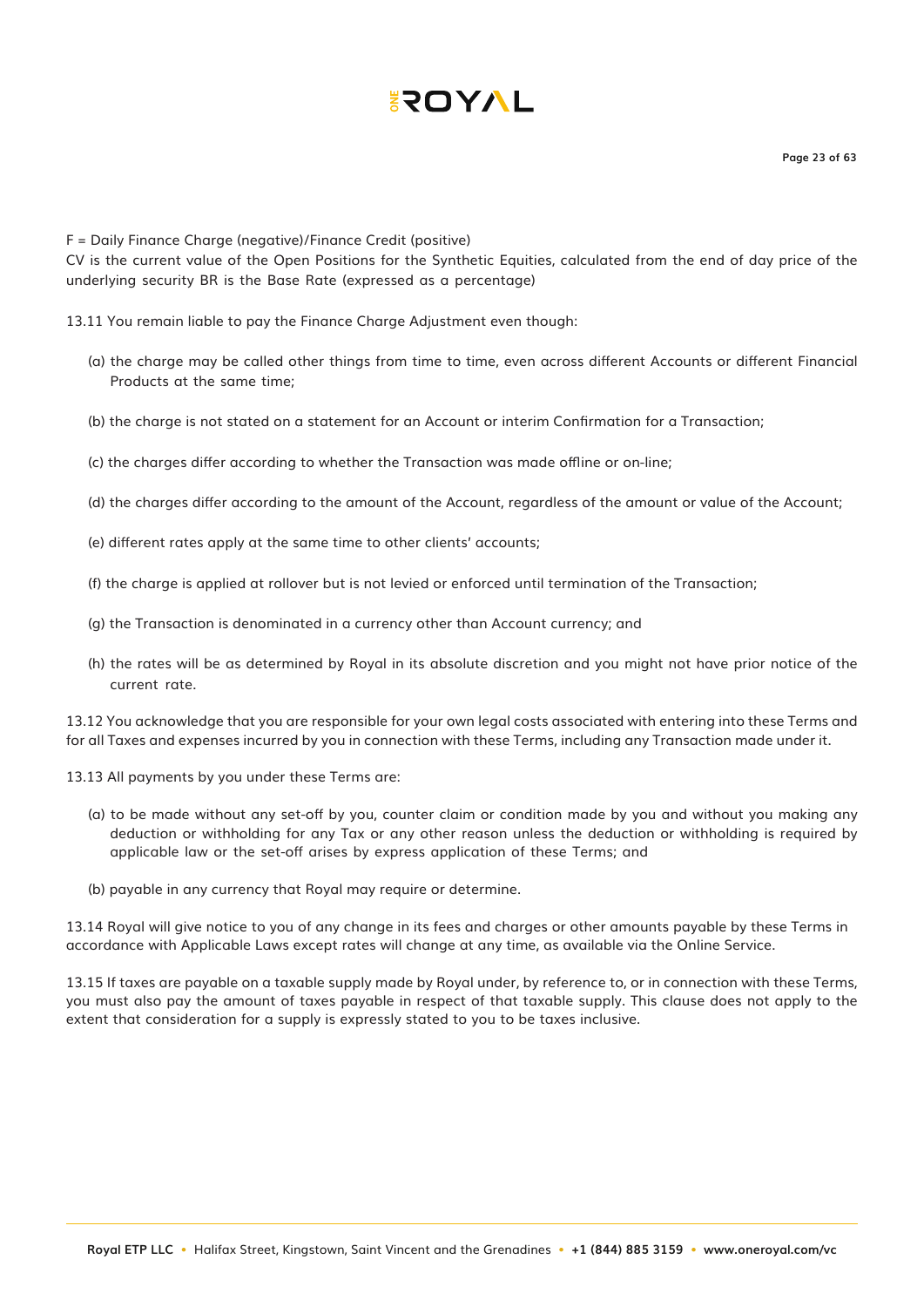

#### **14. CLIENT MONEYS AND TRUST ACCOUNT**

14.1 Royal must deal with any money and property which you pay or give to, or which is otherwise received by Royal in connection with financial services provided by Royal, in accordance with the Applicable Laws. For example, Royal may be required to pay such moneys into the Trust Account which complies with the requirements of the Companies Act. You acknowledge and authorise that:

- (a) your moneys and the moneys of other clients of Royal may be combined and held by Royal in a Trust Account, separate from the moneys of Royal;
- (b) all moneys credited to the Trust Account maintained by Royal may be used by Royal to meet the default of any client of Royal to the extent permitted by the Companies Act and laws in force;
- (c) moneys credited to any Trust Account maintained by Royal under the Companies Act may be used by Royal for purposes unrelated to your Account to the extent permitted by the Companies Act and accordingly such use of a Trust Account does not fully protect your money and property from risk of loss.Retail and sophisticated investor client money will not be used for the purpose of margining, guaranteeing, securing, transferring, adjusting or settling dealings in derivatives by Royal or on behalf of a person other than the client.

14.2 If Royal pays your funds to another person at your request, Royal is not liable to you for the performance by the other person who receives the benefit of the payment of your funds. In particular, without limitation, Royal is not obliged to enquire into:

- (a) the use of those funds by the third party;
- (b) any persons to whom the third party pays all or any of these funds;
- (c) the solvency of any of those persons;
- (d) the compliance by any of those people with the Companies Act, Applicable Laws and Rules;
- (e) whether any of those persons hold any part of these funds on any nominee, segregated account, trust or any other basis for your protection or security.

14.3 You agree that Royal is entitled to all interest earned on moneys credited to any Trust Account unless you and Royal have otherwise agreed in writing.

14.4 The moneys to which you are entitled under these Terms and which are under the control of Royal will be paid directly to you and not to any third party, unless you have otherwise instructed us to do so and we agree. You must provide relevant account details for payment instructions in respect of payments to be made by Royal to you. Although Royal will take reasonable steps to comply with your payment instructions, Royal accepts no responsibility for any failure to comply with those instructions and, if such failure occurs, the relevant moneys will continue to be held by Royal in accordance with the Companies Act and Applicable Laws.

14.5 To the extent permitted by law, you authorise and direct Royal to withdraw any or all moneys to which you are otherwise entitled in any Trust Account maintained by Royal to meet any liability, obligation or other Loss which you owe to Royal including to pay for your Financial Products (including payment for Premium, Margin or Margin Cover).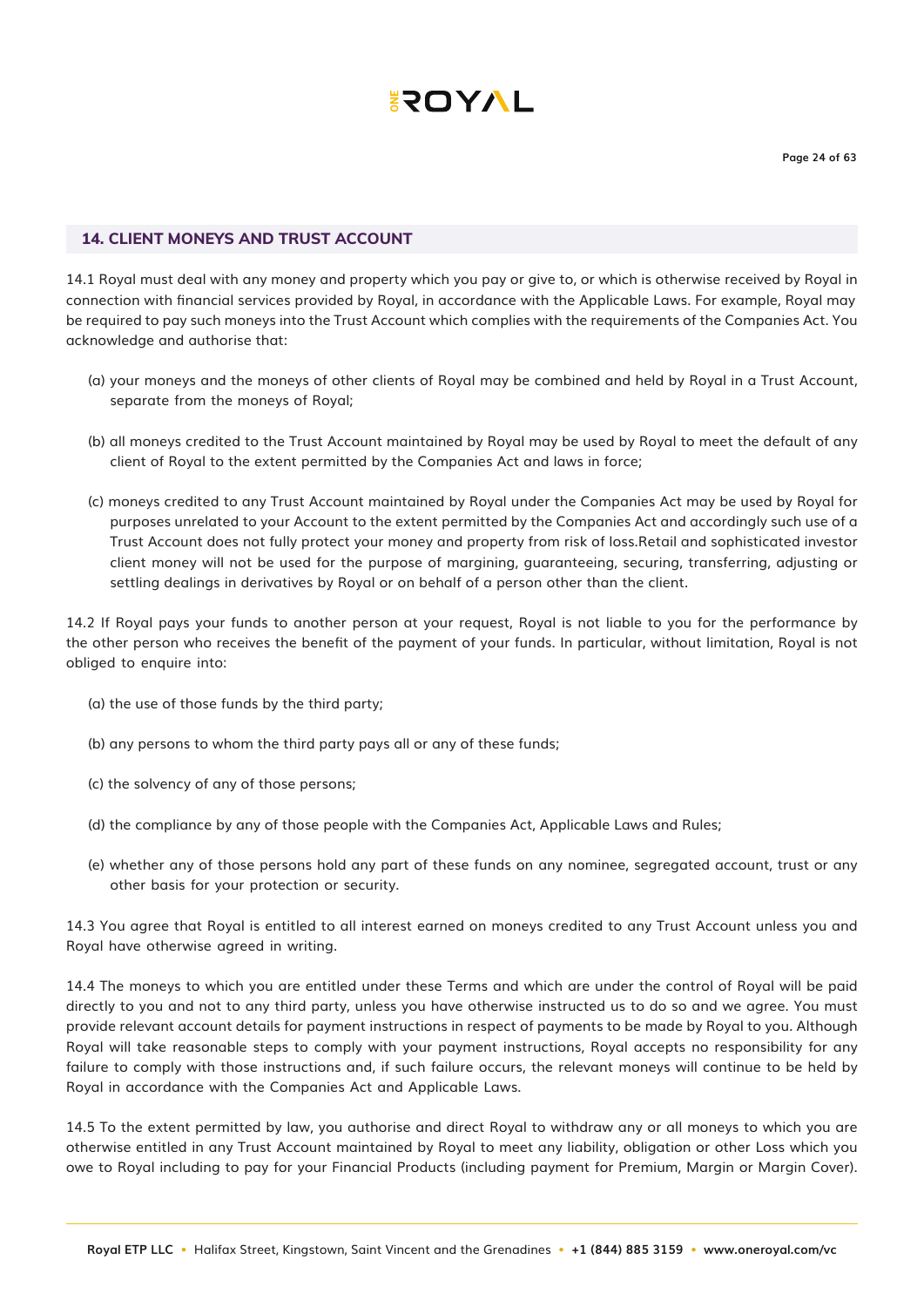14.6 When you pay moneys to Royal in connection to a Transaction, you are also directing those moneys to be paid into a Trust Account and those moneys will remain in there until withdrawn by Royal to pay you amounts you are entitled to receive or to pay for amounts to which Royal is entitled.

14.7 If Royal determines that your Account has been inactive for a reasonably long period, you authorise Royal to withdraw any Withdrawal Funds from the Trust Account to be paid into your nominated bank account.

14.8 You acknowledge that Royal is entitled to be paid from those moneys to which you are otherwise entitled in any Trust Account maintained by Royal an amount sufficient to meet any liability, obligation or other Loss which you owe to Royal.

14.9 You acknowledge that from the time any funds are withdrawn from the Trust Account:

- (a) you lose the protections given to a Trust Account of thatkind;
- (b) you are an unsecured creditor of Royal for its obligations to you. This includes exposure as an unsecured creditor for payment to you of the net Account balance (if any) after closing all your Open Positions;
- (c) the funds are no longer held beneficially for you.

14.10 If you pay moneys into any Trust Account maintained by Royal, in anticipation of you creating and meeting any liability, obligation or other Loss which you will owe to Royal including to pay for your Financial Products (including payment for Margin or Premium), by these Terms you authorise and direct Royal to withdraw those moneys to pay Royal for any liability which later arises. Your payment into the Trust Account will be deemed to be subject to this direction unless you tell Royal (in writing) otherwise.

You agree that these Terms are a sufficient written direction by you for the purposes of authorising and directing Royal to make the withdrawal on these Terms, subject to any other written direction you give Royal from time to time.

14.11 You acknowledge and agree that Royal may revalue your Account at any time and from time to time but is not obliged to revalue your Account on any particular frequency or at any particular time.

14.12 All currency exchange risks regarding any payment instruction or any Order or Transaction entered into by you with Royal is your responsibility. Any conversion from one currency to another required to be made for performing or executing any payment instruction, Order or Transaction may be effected by Royal in the manner and at the time and at the exchange rates that Royal, in its absolute discretion, decides.

14.13 You agree that these Terms are a sufficient written direction for the purposes of authorising and directing Royal to make the withdrawals from the Trust Account on these Terms, subject to any other written direction you give Royal from time to time which Royal accepts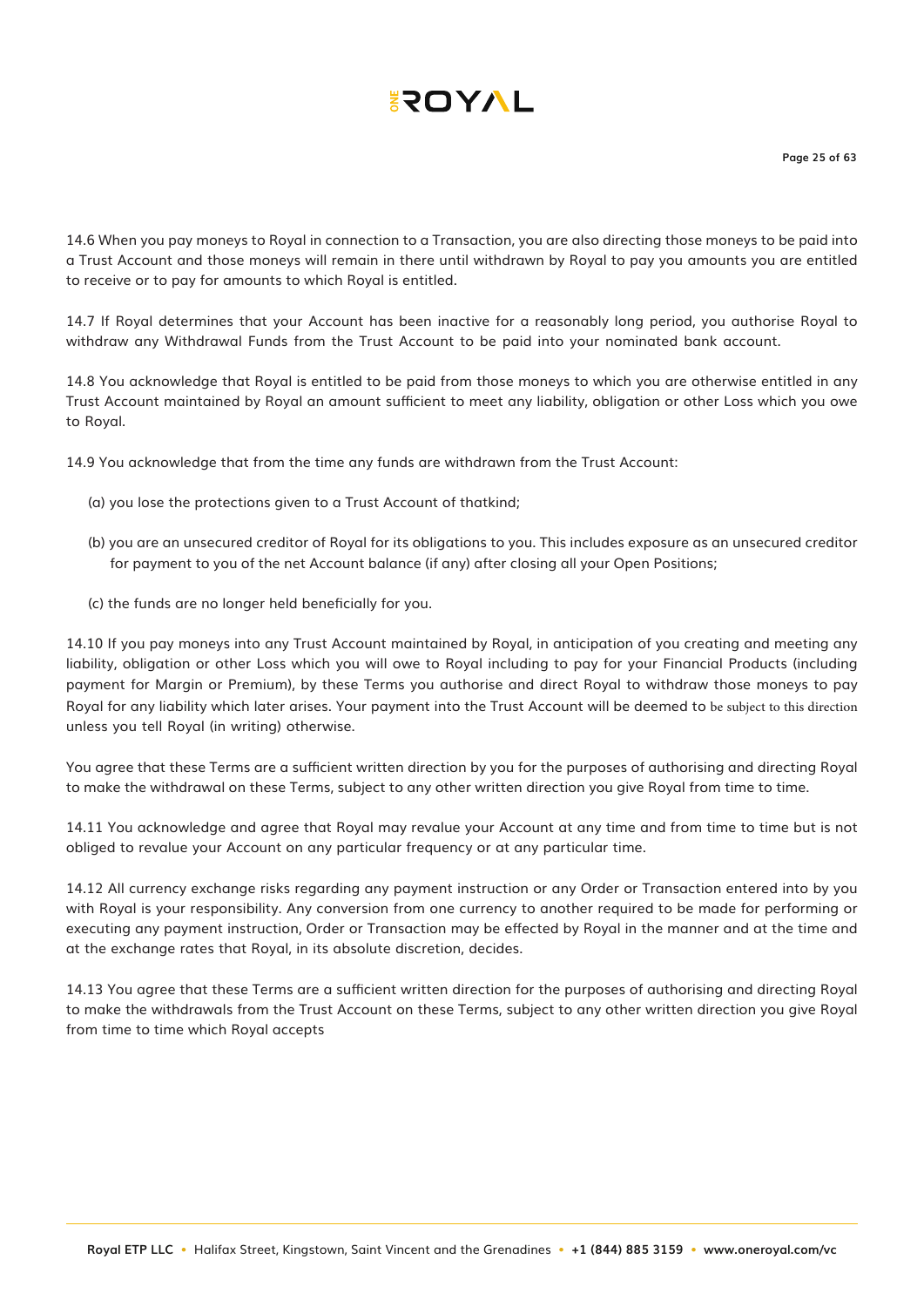#### **15. MARGIN COVER**

- 15.1 You agree and acknowledge with each of the following:
	- (a) Margin Cover refers to the amount paid or payable to Royal as it requires (to protect against your liabilities on Transactions) and which is credited to your Account. The minimum amount of the Margin Cover is determined by Royal in its absolute discretion.
	- (b) A Margin payment is the amount you pay Royal for crediting your Account as Margin Cover.
	- (c) The time for your payment to maintain Margin Cover and to satisfy any Margin call is of the essence.
	- (d) You must maintain at least the amount of Margin Cover required by Royal whether or not Royal gives any notice to you to make those payments or you have actual notice of the required amount. The required amount of Margin Cover can change continuously and can change automatically, including over the weekend or other nontrading days. Your obligation to maintain at least the required amount of Margin Cover is continuous.
	- (e) You must ensure that for so long that you have an Open Position, the Free Margin must always remain positive. If not, you may receive and have to satisfy a Margin call in accordance with these Terms.
	- (f) You have an obligation to satisfy a Margin call (in addition to your obligation to maintain Margin Cover) within the required time by any combination of Closing Out positions or making payments (or both) as accepted by Royal, in its absolute discretion. The payments to be made towards satisfying a Margin call must be made to the Trust Account.
	- (g) Margin calls may be made by any means of notice permitted by these Terms, including by telephone call to you or your Authorised Person or by way of the Online Service (even if you do not access your Account during the time the Margin call requires payment). You acknowledge that it is fundamental that you remain contactable by Royal at all times by Royal using the contact details you give Royal from time to time and that your failure to be contactable or to receive notice of a Margin call at any contact address you give does not affect the validity of the Margin call or your obligation to satisfy it.
	- (h) If no other time is stipulated by Royal for when you must satisfy the Margin call then you must comply within 24 hours of the Margin call being made, even if you have not received it or are actually aware of it and even if the time of making the Margin call or the time for satisfying it are outside of normal working hours of a Business Day. You acknowledge that Margin calls may be payable immediately if required by Royal.
	- (i) If you fail to satisfy the Margin call by the required time, then Royal may (without prejudice to any other rights or powers under these Terms) in its absolute discretion, and without creating an obligation to do so, Close Out, without notice, all or some of your Transactions, whether or not those Transactions caused the need for more Margin Cover.
	- (j) Your obligations to maintain Margin Cover and to satisfy Margin calls arise at the time the Transaction is executed irrespective of the time any later Margin call is made.
	- (k) It is solely your responsibility to monitor and to satisfy all Margin Cover and Margin call obligations, whether or not a Margin call is notified to you.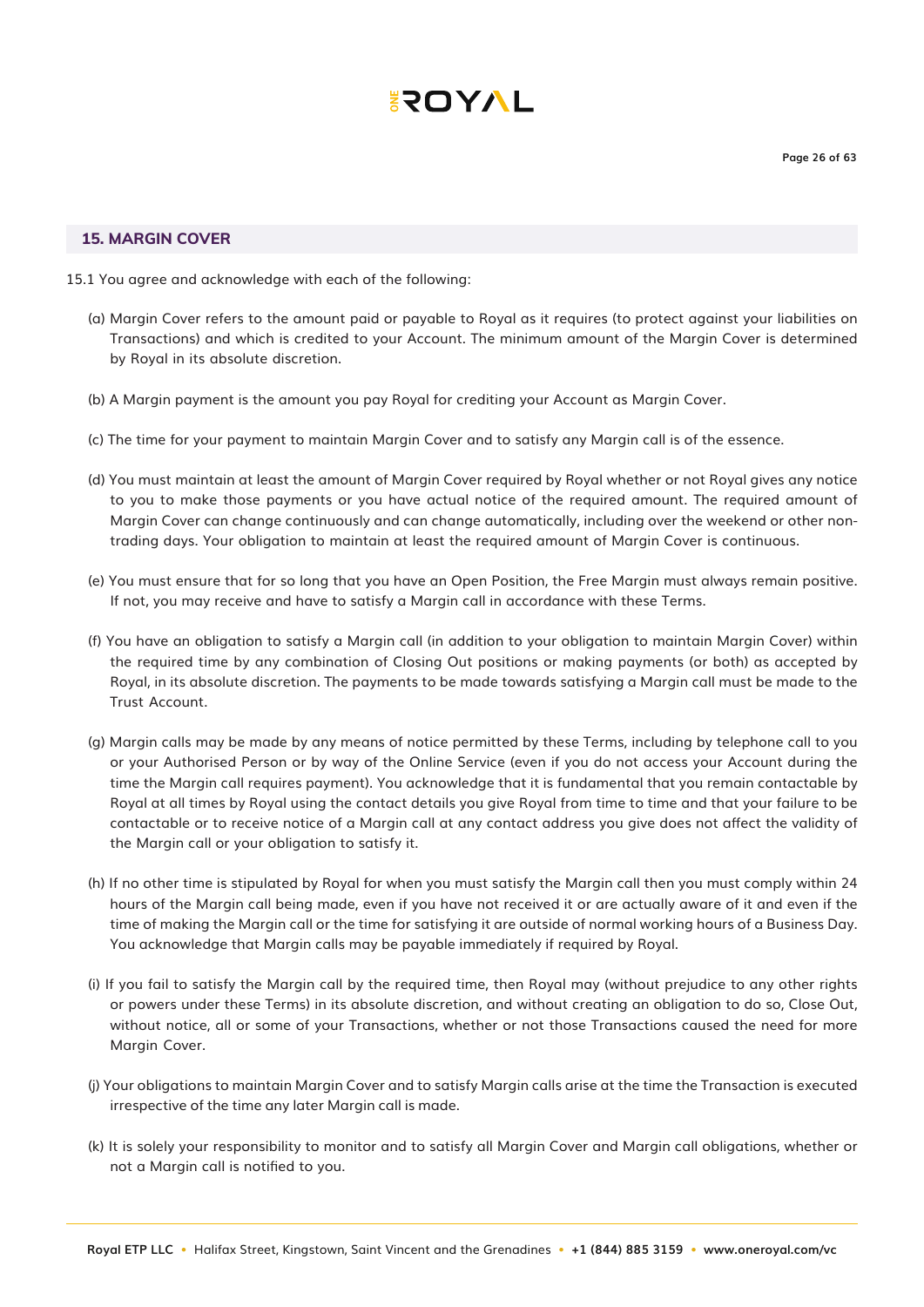- (l) A Margin payment is credited by Royal at the time cleared funds have been received into the Trust Account or such earlier time as allowed by Royal, so a Margin Cover requirement or a Margin call for a Synthetic Equity or other OTC Transaction issued by Royal is not satisfied unless and until your payment is received in cleared funds into the Trust Account.
- (m) Without limiting any other right of Royal, in respect of any Financial Product issued to you by Royal acting as principal to you, you authorise and direct, by these Terms, that all of the funds which you deposit into the Trust Account be immediately withdrawn and paid to Royal for its own account, towards satisfying your obligations to pay Transaction Fees, Finance Charges, to maintain Margin Cover, to meet Margin calls, and to pay all other amounts owing under these Terms, even if:
	- (i) your payment (after deduction for Transaction Fees, Finance Charges and other amounts owing) is in an amount less than or more than the amount required to satisfy a Margin call or to maintain the total amount of required Margin Cover;
	- (ii) more than one Margin call is made after your payment to a Trust Account;
	- (iii) the required amount of Margin Cover reduces after your payment to a Trust Account;
	- (iv) there is any delay between the time you make the payment to the Trust Account and when Royal makes the withdrawal;
	- (v) you purport to withdraw your authority and direction but you still have at that time an obligation to Royal to maintain an amount of Margin Cover or to satisfy a Margin call which has not been satisfied; or
	- (vi) you do not tell us your intended use of the Margin Cover which will be directed to your Account after your payment or you change your mind after you tell us and you deal in Financial Products for a lesser value than you told us or you do not deal.
- (n) Your liability in respect of Margin requirements is not limited to the amount, if any, initially paid to Royal for your Account. You are responsible to pay in cash any deficit owing to Royal after Close Out of a Transaction and if you default in payment of such deficit, Royal may pay the deficit out of the Account or realise any Financial Products held by Royal and apply the amounts or proceeds against that deficit and you are responsible for the full and prompt discharge of the deficit (which exceeds the value of the Account) by making payment in full to Royal immediately when that deficit arises.
- (o) Where money is held in an account that is inactive for at least 6 years, you may make a claim to retrieve it.

15.2 Royal may make Margin calls more frequently than daily and you must fully and punctually comply with such calls in accordance with this clause 15.

15.3 Royal may (without notice to you) Close Out, but will not be obliged to Close Out or to attempt to Close Out, some or all Open Positions, at that time or any later time as Royal determines (whether in its discretion or by automatic trading platform management) if:

- (a) your Account Value falls below the Liquidation Level; or
- (b) you fail to make a Margin payment by the due date and time, which may be immediately the call is made; or
- (c) at any time, and from time to time, Royal determines that the value of all of your Open Positions (and not taking into account any cash balance in your Account) represents a substantial net unrealised loss to you such that, in Royal's belief, the continued trading, or failure to Close Out, one or more of your Open Positions will or is likely to materially prejudice your Account Value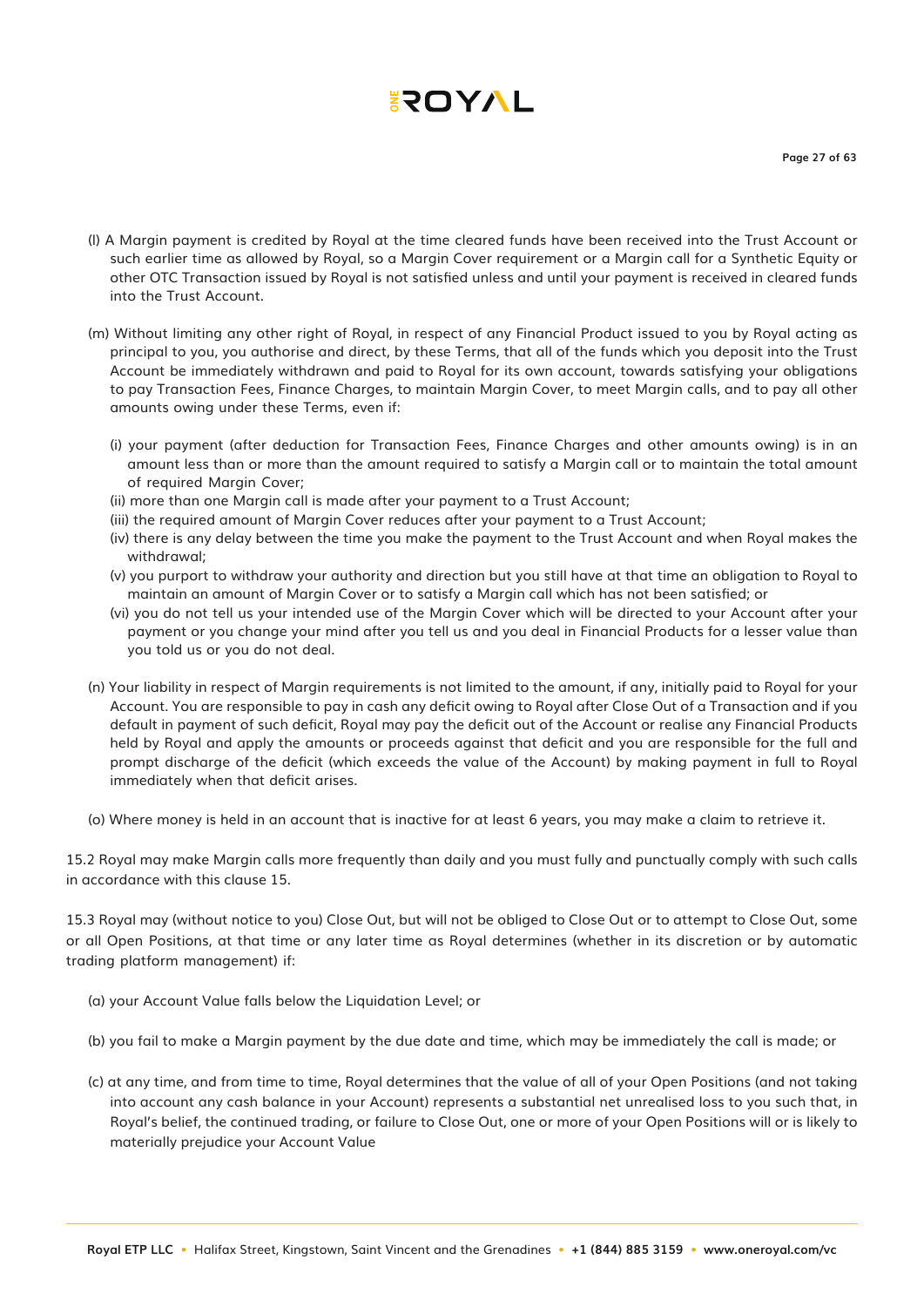

#### **16. SETTLEMENT OF OPEN POSITONS**

16.1 If you want to Close Out an Open Position earlier than by other agreement with Royal, you must instruct Royal accordingly with at least two (2) Business Days' notice prior to the intended settlement date for Close Out of any Open Position, subject to the Rules (if applicable to Royal), prevailing market conditions or as otherwise agreed with Royal.

16.2 In respect of each Open Position, subject to:

- (a) prior Close Out of that Open Position; or
- (b) the express agreement of Royal to settle that Open Position, Royal is by these Terms instructed:
- (c) to vary the Open Position (in which case it will be deemed to be a new Transaction) so that its settlement date is deferred to a Business Day to be agreed between Royal and you (and failing agreement by 5:00 p.m. on the Business Day immediately prior to the then applicable settlement date as agreed previously, it will be the following Business Day); and
- (d) to Close Out the Open Position and enter into a new Transaction for the same Underlying Security and being the same bought or sold position except that the settlement date is to be one Business Day later and adjusted for any interest differential.

#### **17. INFORMATION AND ADVICE**

17.1 Royal may provide (but is under no obligation to provide) you with information or data concerning interest rates, securities, Derivatives, foreign currency, property, other Financial Products or markets generally. If such information or data is provided, it is provided on the basis that Royal believes the sources to be reliable but has not verified that information. You acknowledge that Royal is not responsible for the accuracy, completeness or currency of any information or data provided (including the sequence of trades) and that if you rely on that information or data you do so at your own risk. You acknowledge that no information or data provided by Royal to you takes into account your objectives, your financial needs or situation or your special circumstances.

17.2 When Royal provides services to you (including agreeing to provide Financial Products or financial services, open an Account, issuing to you, or dealing with you, as principal) Royal is not by these Terms or those acts providing, required to provide, or liable for, advice or recommendations in relation to the Financial Products, financial services, Orders or Transactions, except to the extent required by Applicable Laws

17.3 You represent and warrant to Royal on a continuing basis that under these Terms, to the extent permitted by law:

- (a) you are not relying on any communication (written or oral) from Royal as financial services or other investment advice or as a recommendation to enter into, or vary or Close Out, any Transaction;
- (b) you will not consider or treat the information and explanations relating to the terms of a Transaction to be financial services or other advice on, or a recommendation to, enter into, any Transaction; and
- (c) you will not take any communication (written or oral) received from Royal as an assurance or guarantee as to the expected results of any Transaction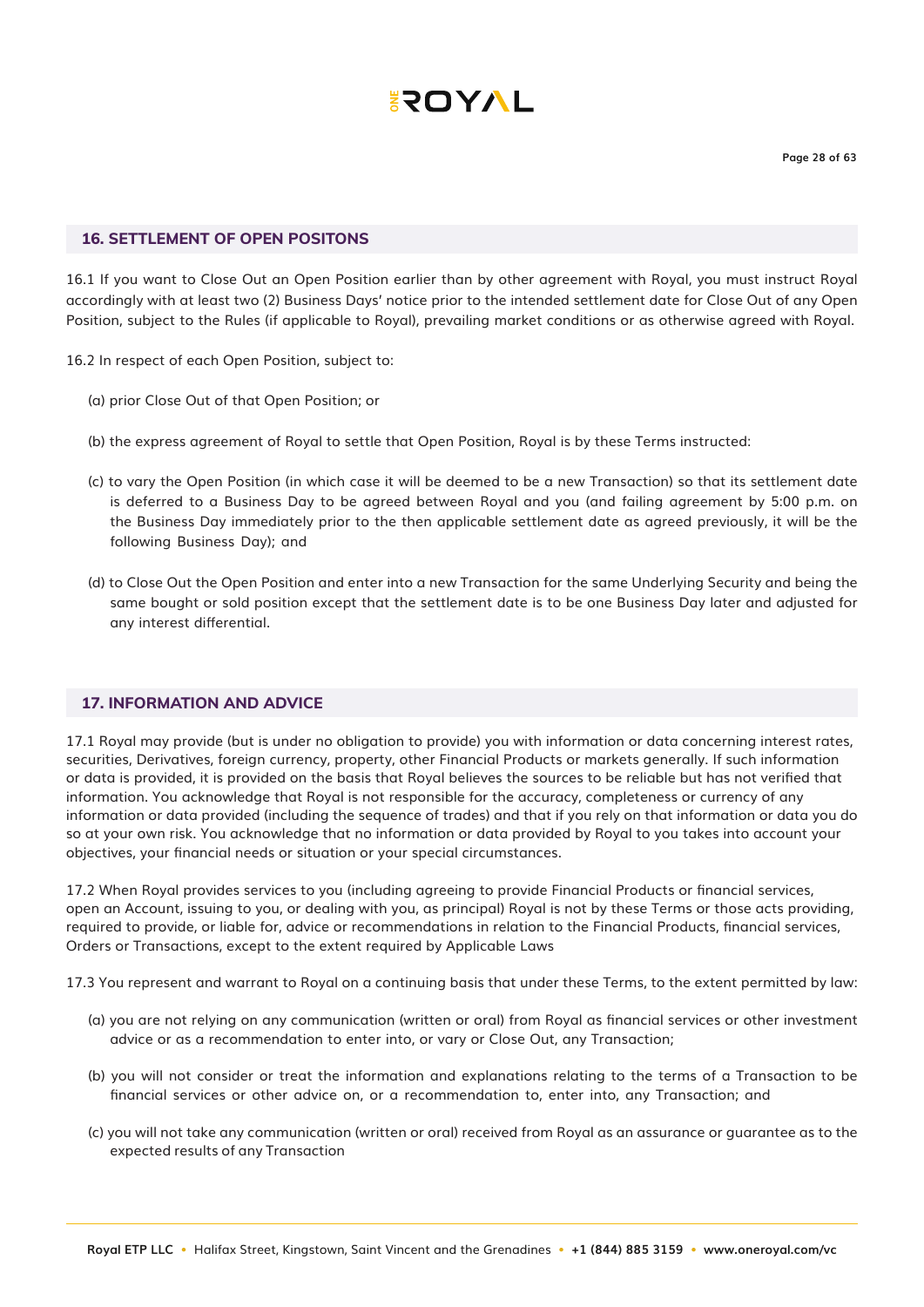17.4 You acknowledge that you are responsible for all Orders you place, or choose not to place, with Royal and it is your responsibility to obtain personal Financial Product advice (including legal, tax and financial advice) before making any investment or trading decision in respect of Financial Products

17.5 To the extent that Royal would be obliged (but for this clause) to give you a statement recording any advice to you, then to the extent permitted by Applicable Laws:

- (a) you consent to receiving any such written statement of advice after having been given the advice;
- (b) you consent to receiving any such written statement of advice after making the Transaction but within the period permitted by law; and
- (c) Royal does not need to give you a statement of advice

#### **18. PRIVACY AND INFORMATION**

18.1 You authorise us to collect your personal information from you when we provide services to you under these Terms. You authorise us to use any information we collect from you or from others, or such other relevant documents

- (a) to assess your request for us to provide our services to you;
- (b) to provide our services to you in accordance with these Terms;
- (c) for the purposes of complying with its obligations
- (d) to allow Royal to communicate with third parties in connection with the matters contemplated by these Terms, such as in connection with the Account; and
- (e) to ensure that legal and regulatory requirements under Applicable Laws are met.
- 18.2 You must notify us in writing when any of the information provided by you changes.
- 18.3 You authorise us to disclose personal information to:
	- (a) our related bodies corporate, whether in Saint Vincent and the Grenadines or overseas;
	- (b) any clearing or settlement participant responsible for the clearing or settlement of your Transactions (if your OTC Transactions are ever cleared by a third party);
	- (c) our service providers (including marketing companies, data consultants and IT contractors);
	- (d) our agents, contractors, and external advisers;
	- (e) payment system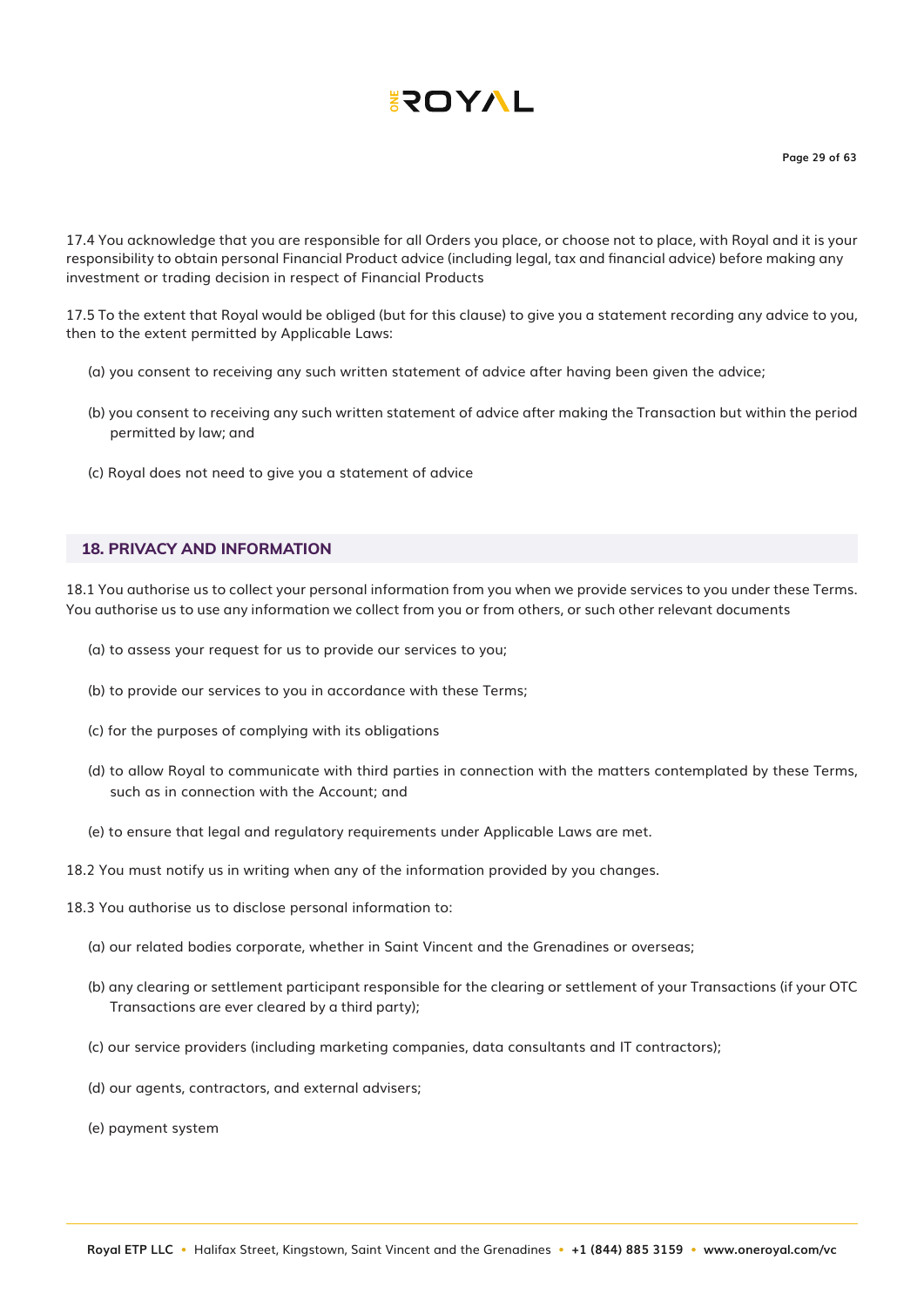

(f) operators; provide services to you; joint venture partner of, or investor in, Royal or a related body corporate or all or part of the business of Royal or a related body corporate; and

(i) any other relevant person to the extent required by Applicable Laws

18.4 You authorise Royal to use and disclose the Tax conducted by you with Royal for the purposes of Transactions in accordance with any legal requirement.

18.5 You have a right to access any personal information that we hold about you. Sometimes there may be a reason why access will not be possible. If that is the case, you will be told why. To find out what kinds of personal information we may hold about you, or to request access to any personal information, please contact us.

18.6 You agree that your personal information can be used or disclosed by us as contemplated in these Terms. You agree to take all reasonable steps to deliver information or documentation to Royal, or cause information or documentation to be delivered to Royal concerning Transactions which are requested by a person having a right to request such information or documentation. You understand that if you do not provide any information requested by us or do not agree to us using your information as set out in this clause 18, we may not be able to provide our services to you.

18.7 You agree that we may make such enquiries as we a credit agency, relating to your creditworthiness and disclose the result of those enquires and as a result of your disclosures to us (including your tax file number) to any credit rating agency or to any clearing or settlement participant responsible for the clearing or settlement of your Transactions for the purposes of our or that participant's risk assessment.

18.8 Royal will comply with its obligations under the Privacy laws in force in Saint Vincent and the Grenadines as amended from time to time, to the extent that they are relevant to these Terms.

18.9 You must, upon the request of Royal, take all reasonable steps to deliver to Royal all information and documentation relevant to trading in Financial Products.

#### **19. DISPUTE**

19.1 You agree to examine the terms of each Confirmation immediately upon receipt and you agree that the contents of a Confirmation, in the absence of manifest error, will be conclusive evidence of the executed deal, unless within 48 hours of issue of a written Confirmation you notify Royal of any disputed detail in the Confirmation recived by you,

19.2 Upon receipt of written notice within the 48 hour period to a disputed detail, Royal will investigate the dispute and in cooperation with you, must endeavour to resolve the dispute in good faith. Notwithstanding any such dispute, you will continue to satisfy its obligation to pay Margin calls made by Royal in respect of the derivative position as if if the Confirmation was correct and the details contained in the Confirmation were not the subject of dispute.

19.3 Complaints (which do not include disputed details) must be referred to our customer service officer.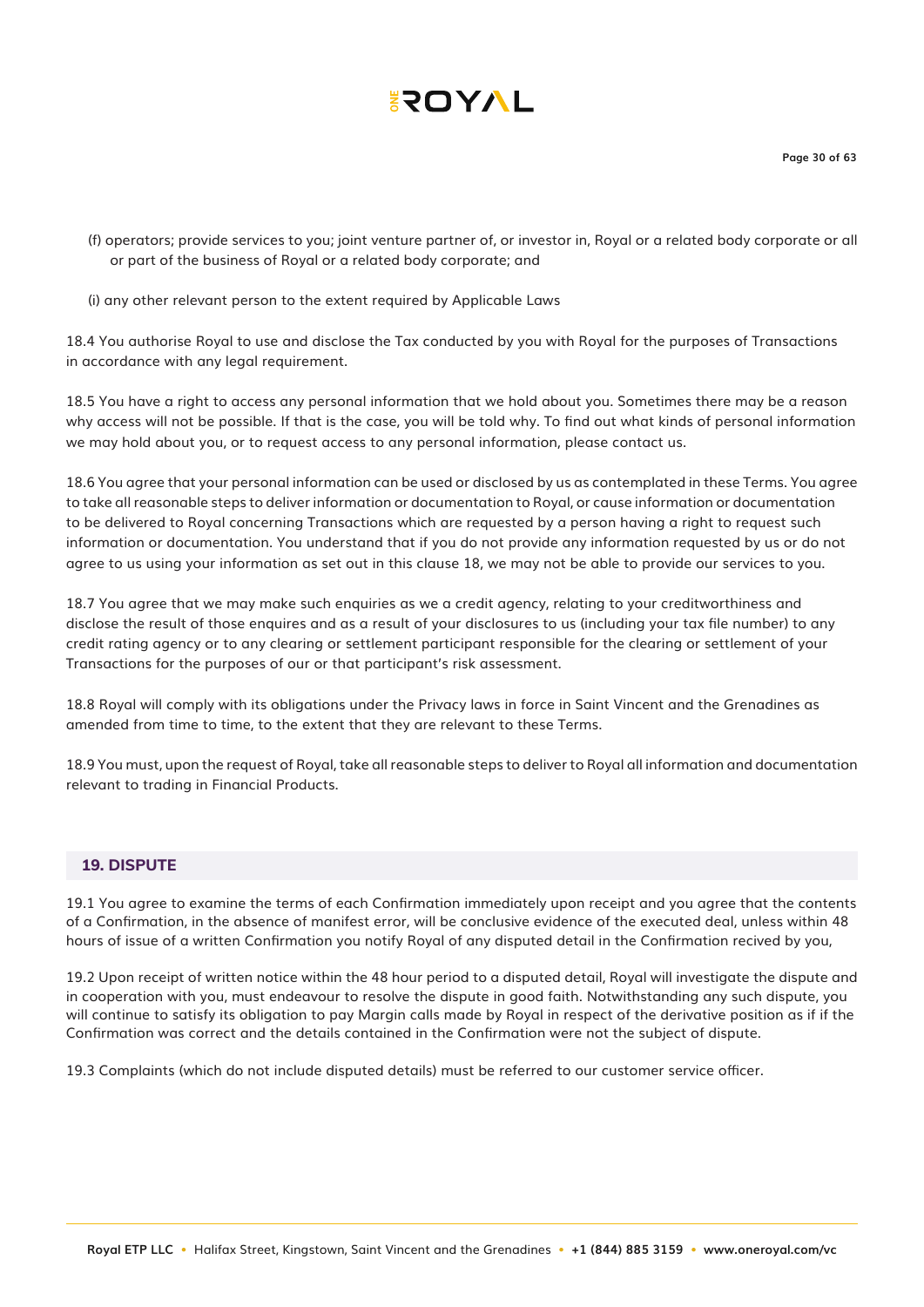

#### **20. TAPE RECORDINGS**

20.1 You authorise Royal to record any or all incoming and outgoing phone calls with you without making a disclosure to you of this nature each and every time you speak with a representative of Royal. These calls may be recorded with or without an audible tone. You agree that Royal may use such recordings for the purposes of monitoring and training its staff, monitoring compliance with you and Royal. If there is a dispute between Royal and you, you have the right to listen to any recording of those conversations (if still available)

20.2 Nothing in these Terms obliges Royal to make or to keep a recording or to notify you that we have eliminated a recording.

20.3 Recordings may be used to assess the performance of or to train Royal's representatives, monitoring compliance with Royal's contractual obligations and resolving disputes.

20.4 Royal is not obliged unless Applicable Laws require for it to keep any transcripts or copies of any telephone recording or conversation nor to tell you when it disposes of the record.

20.5 Royal agrees that upon request, copies of any telephone recording or transcript relating to your dealings will be provided to you if there is a dispute or anticipated dispute with respect to such dealings. You agree to pay any reasonable cost associated with providing any such transcript or copy.

#### **21. YOUR CAPACITY, REPRESENTATIONS AND WARRANTIES**

21.1 We provide services under these Terms on the basis that you undertake as primary obligor all obligations arising on the execution of Transactions which we enter into for you regardless of your legal capacity.

21.2 You represent and warrant to us that you are:

- (a) acting as principal;
- (b) acting as an intermediary on another's behalf and you are specifically authorised to enter into Transactions on behalf of the other person and (if required) currently have all appropriate Australian services license authorisations to do so; or
- (c) acting in accordance with the terms of a trust deed (if you are a trustee of a trust).

21.3 If you are constituted by more than one person (including, for example, if you are acting in a partnership or joint venture), then each person constituting you are jointly and severally liable for the obligations under these Terms, and we may act on the instructions of any one of those persons.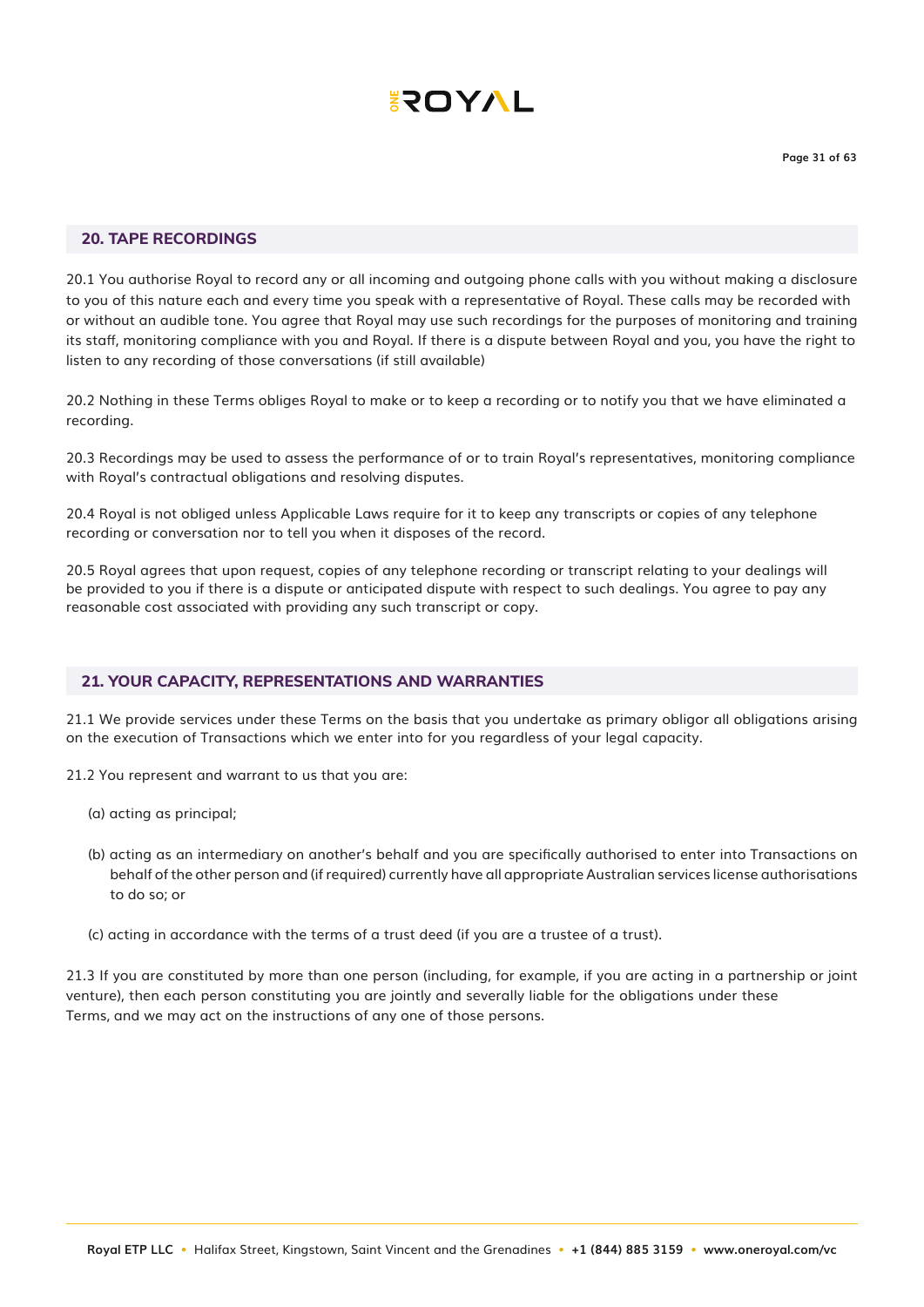

**Page 32 of 63**

- 21.4 If you are a corporation, you represent and warrant that:
	- (a) you hold a valid CR No. (as applicable) under the Companies Act;
	- (b) you have full corporate power to enter into, and perform your obligations under, these Terms; and
	- (c) you have taken all necessary corporate action to authorise the performance of your obligations under these Terms, and these Terms constitute the legal, valid and binding obligations, enforceable against you.

21.5 If you are acting as a trustee of a trust, a responsible manager of a managed investment scheme, a trustee of a superannuation fund or an agent under an investment management agreement, the additional representations, warranties and undertakings set out in Schedule 1 apply.

- 21.6 You represent and warrant that:
	- (a) you have read and understood all documentation provided by Royal to you in relation to the services provided by Royal including, without limitation, any product disclosure statement;
	- (b) you are a person with whom Royal is lawfully entitled to deal pursuant to any Applicable Laws and that all dealings by you with Royal or requested to be done by Royal are and will be lawful under all Applicable Laws;
	- (c) all information supplied on the Application Form or otherwise to Royal is true, complete and accurate in all respects and you will notify Royal immediately of any change in any information supplied (including but not limited to any change in your name, address, telephone number, facsimile number or e-mail address);
	- (d) you will rely upon your own knowledge and judgment and will seek such advice (financial or otherwise) as may be prudent before placing an Order with Royal and you assume full responsibility for any Order placed with Royal;
	- (e) you fully understand the relevant provisions of:
		- (i) the prohibition of false or misleading markets and other market manipulation;
		- (ii) the prohibition of insider trading;
		- (iii) the prohibition of false trading and market rigging;
		- (iv) the prohibition of misleading and deceptive conduct described; and
		- (v) Applicable Laws and the Companies Act which s upon regulate short selling and the disclosure obligations imposed on short sellers;
	- (f) at all times you will be able to make payments and fulfil all commitments on your part arising under these Terms and under the conditions applicable to dealings between yourself and Royal.

21.7 Apart from any warranties and representations which are implied by law and cannot be excluded, Royal makes no warranties in relation to any service or information provided or made available to you in connection with these Terms. To the full extent permitted by law, Royal excludes liability for all costs, expenses, damages and Losses (including consequential loss) arising in connection with such services or information, or these Terms (including, without limitation, liability for negligence).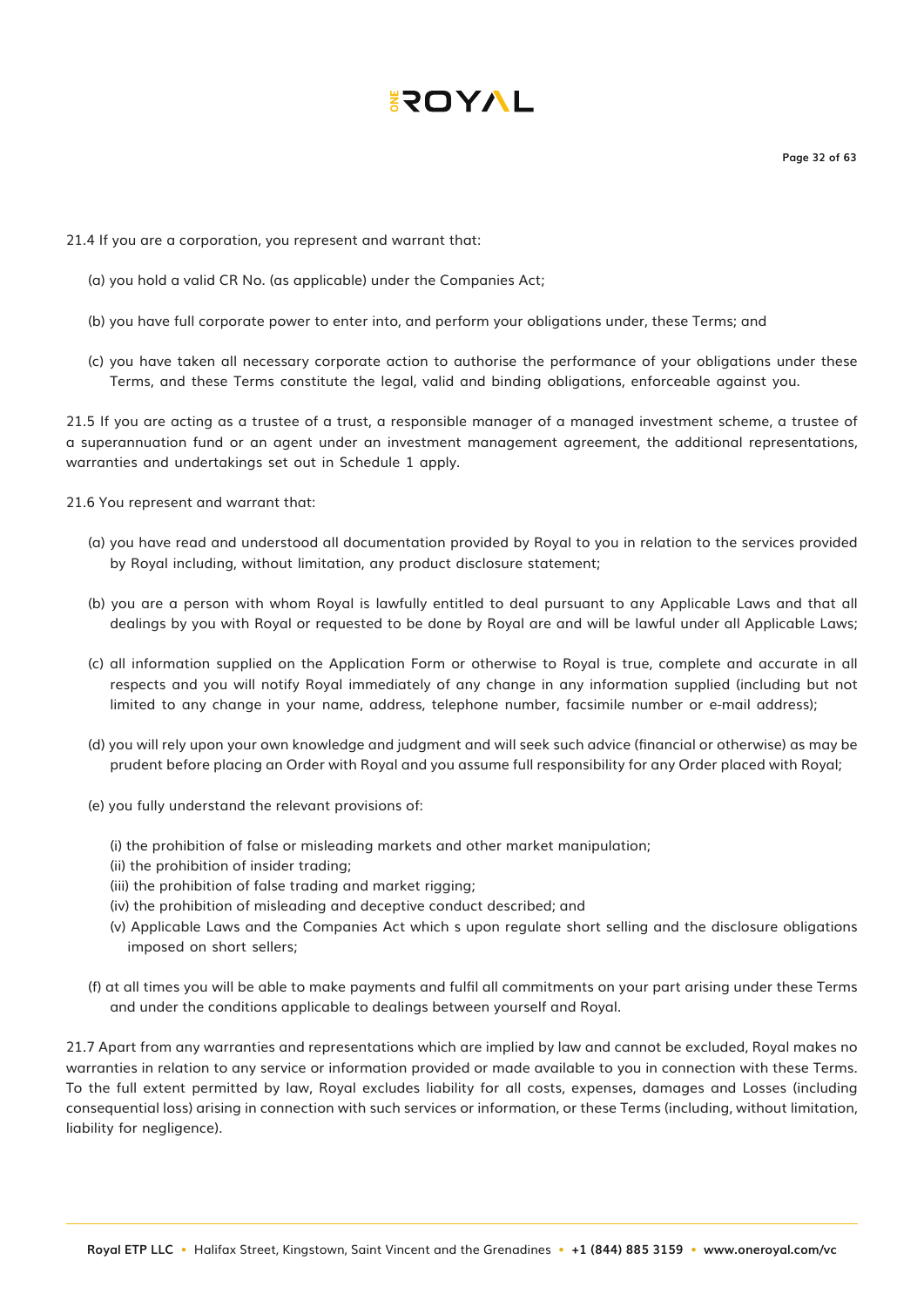# **AYOT!**

21.8 All representations, warranties and acknowledgments given under this clause 21, Schedule 1 or elsewhere in these Terms are taken to have been made at the time you complete the Application Form and are taken to have been repeated by you:

- (a) each time you place an Order with us;
- (b) each time you enter into a Transaction with us; and
- (c) each time we do anything or refrain from doing something under these Terms or as contemplated by these Terms in connection with your Account or any Transaction.

#### **22. ANTI-TERRORISM/MONEY LAUNDERING**

- 22.1 You acknowledge that:
	- (a) Royal is subject to various anti-money laundering and counter-terrorism financing laws (AML/CTF Laws) which may prohibit us from offering services or entering into or conducting Transactions; and
	- (b) the AML/CTF Laws include prohibitions against any person dealing with the proceeds of or assets used in criminal activity (wherever committed) and from dealing with any funds or assets of, or the provision of finance to, any person or entity involved (or suspected of involvement) in terrorism or any terrorist act.
- 22.2 You agree that:
	- (a) Royal is not required to take any action or perform any obligation under or in connection with these Terms if we are not satisfied as to your identity or if we suspect on reasonable grounds that by doing so we may breach the AML/CTF Laws;
	- (b) Royal may delay, block or refuse to make any payment or to provide any service if we believe on reasonable grounds that to do so may breach any law in Saint Vincent and the Grenadines or any other country, and we will incur no liability to you if we do so; and
	- (c) Royal will not incur any liability to you for any loss you suffer (including consequential loss) however caused by reason of any action taken or not taken by us as contemplated in paragraph (a) or (b) above.

22.3 You agree to provide all information and documents to Royal which we reasonably require to comply with any law in Saint Vincent and the Grenadines or any other country, including any AML/ CTF Laws. You agree that Royal may disclose information which you provide to us, or about Transactions you have with us or which you seek to conduct with us, if we are required to do so by any law or Rule in Saint Vincent and the Grenadines or in any other country.

22.4 You represent and warrant to Royal that the payment of moneys by us in accordance with this document, or any instructions given by you, will not breach any law in Saint Vincent and the Grenadines or any other country.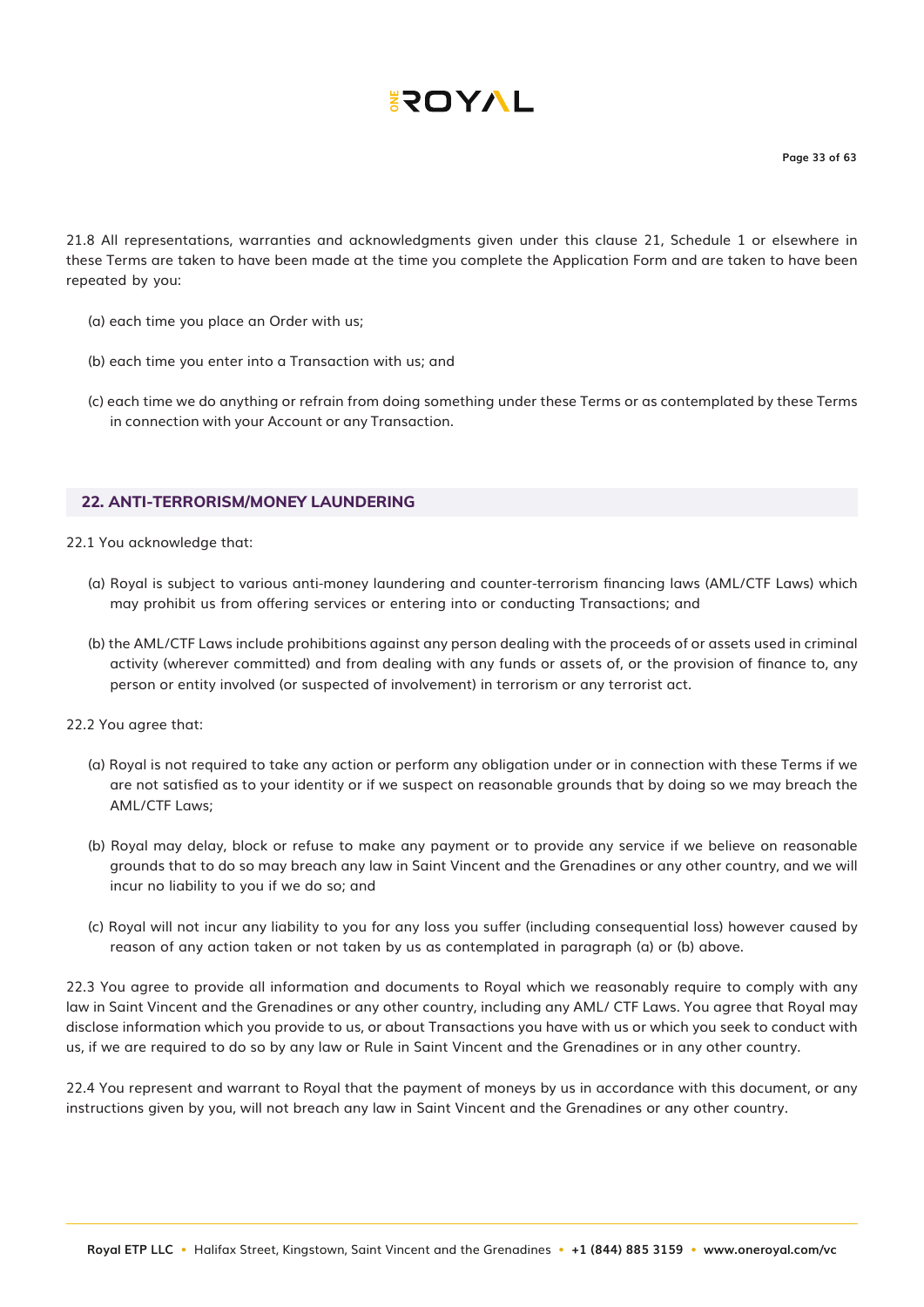

#### **23. LIMITATION OF LIABILITY, INDEMNITIES & PAYMENTS**

23.1 Subject to those provisions of the Competition and Consumer Act, the Companies Act, any other legislation and any other rights, duties or other obligations imposed or implied by law which cannot be excluded by agreement between the parties, to the extent each of the following is not prohibited by those laws:

- (a) we make no warranties either expressly or impliedly as to merchantability, suitability for a particular purpose, or otherwise (including as to accuracy, currency, availability, completeness or quality), with respect to any services we provide under these Terms including, without limitation, the Online Service;
- (b) Royal excludes all liability in contract, tort or otherwise relating to or resulting from use of any services we provide under these Terms and for any Loss incurred by you directly or indirectly, including without limitation as a result of or arising out of:
	- (i) any inaccuracy, error or delay in or omission from any information provided to you under these Terms including the Online Service;
	- (ii) any delays or failures or inaccuracies, or loss of access to, the provision of a service to you including, without limitation, any delay, failure or inaccuracy in, or the loss of access to, the Online Service or in respect of the transmission of Orders or any other information;
	- (iii) any misinterpretation of your Orders or instructions which are unclear, ambiguous, or not specific;
	- (iv) any government restriction, Exchange or market rulings, suspension of trading, computer or telephone failure, unlawful access to our Online Service, theft, sabotage, war, earthquakes, strike, force majeure and, without limitation, any other conditions beyond our control;
- (c) Royal is not liable in contract, tort (including negligence) or otherwise for any loss of prospective profits or expenses or special, indirect or consequential damages resulting from the supply of a service including, without limitation the Online Service;
- (d) Royal makes no representations or warranties either express or implied that:
	- (i) any Exchange System (or any part of it) or any service or any services performed in respect of it will meet your requirements or the requirements of any user; or
	- (ii) the operation of, or services performed in respect of, any Exchange System will be uninterrupted or error-free;
- (e) Royal is not liable for any breach of a provision of any relevant legislation, negligence, injury, death, lost profits, loss of files data or use, economic loss, loss or reputation or losses or damages incidental or consequential to the operation of any Exchange System, except to the extent that it is caused by the negligence or dishonesty of Royal or their employees, agents or representatives; and
- (f) Royal's liability to you is in any event limited to the supply of services.

23.2 To the fullest extent permitted by law, you release, discharge and indemnify and agree to keep Royal and its respective officers, employees, agents and representatives indemnified from and against all Claims arising out of:

- (a) any default, whether by your act or omission under these Terms or any Order or Transaction;
- (b) any breach by you of any Applicable Laws;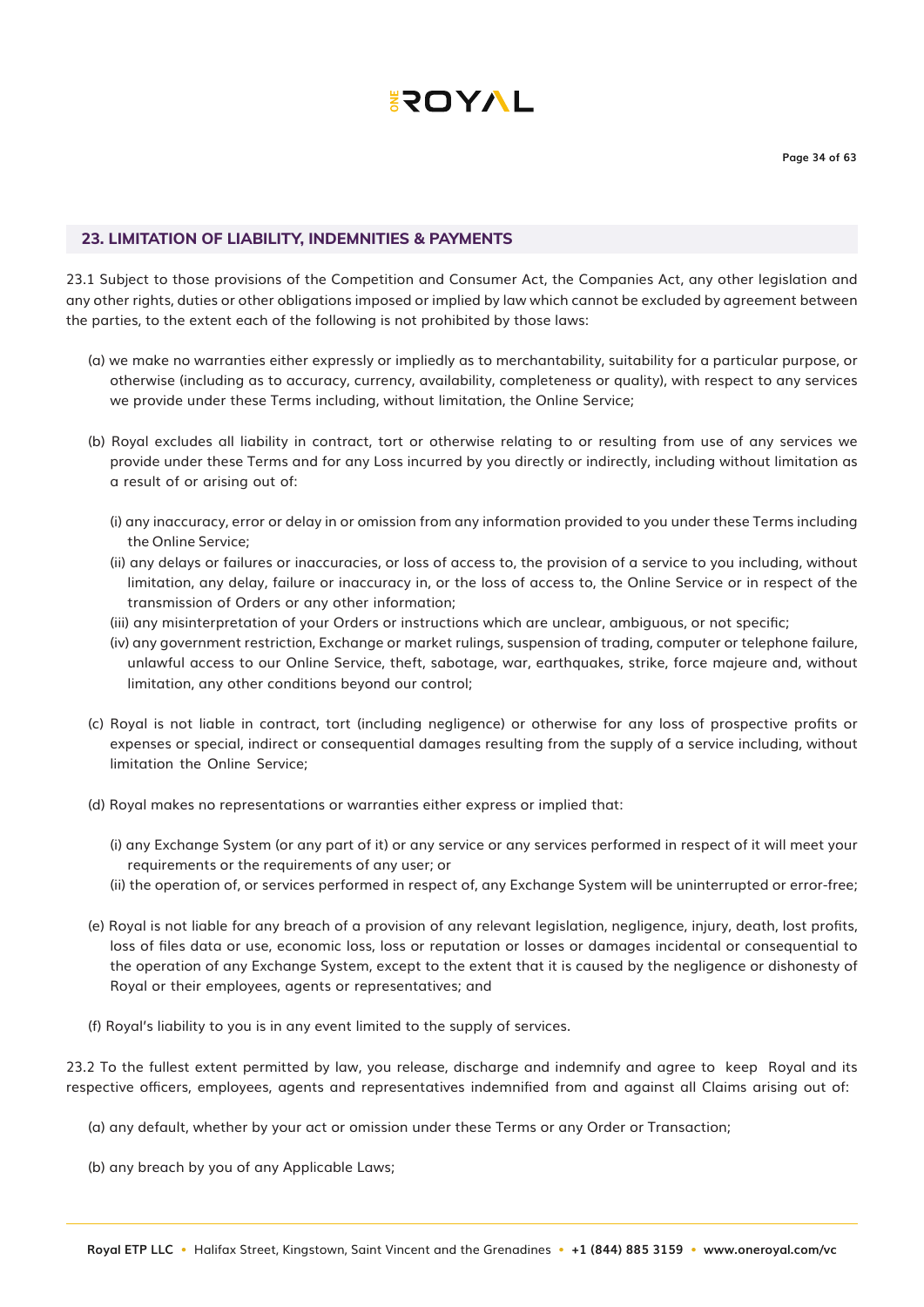(c) any representation or warranty made or given by you under these Terms proving to be untrue or incorrect;

- (d) any error, omission, fraud, malfeasance, negligence, misappropriation or criminal act or omission by you or by any of your clients, employees, agents or Authorised Persons, consultants or servants;
- (e) any failure of any of your computer or electronic systems or networks to perform, be available or successfully transmit data to Royal, or any error or inadequacy in the data or information input into such systems or networks by you;
- (f) any delays in processing any Order including, for example (but not limited to), as a result of systems or market delays, or due to verification or faltering procedures or unauthorised processes, email delays or due to telephone call waiting time or adherence to internal policies and procedures;
- (g) anything lawfully done by Royal in accordance with, pursuant or incidental to these Terms;
- (h) any instruction, request or direction given by you;
- (i) by reason of Royal complying with any direction, request or requirement of Applicable Laws, any Financial Market or CS Facility, any government body or any regulatory body having jurisdiction over Royal or any Hedge Counterparty;
- (j) arising from and in connection with or in any way related to Royal in good faith accepting and acting on instructions received by facsimile transmission, email or by other means of any kind which are signed by or purported to be signed by you or any Authorised Person; or
- (k) any failure or delay by a Hedge Counterparty to meet its obligations to Royal in respect of or in relation to (including by corresponding with) your Transactions and any payments made in respect of them, except only to the extent attributable to the breach of these Terms by Royal or the gross negligence or fraud by Royal.

23.3 You acknowledge that you are responsible for your own legal costs associated with entering into these Terms and for all Taxes and expenses incurred by you in connection with these Terms, including any Transaction made under it.

23.4 All payments by you under these Terms are:

- (a) to be made without any set-off by you, counter claim or condition made by you and without you making any deduction or withholding for any Tax or any other reason unless the deduction or withholding is required by applicable law or the set-off arises by express application of the Terms; and
- (b) payable in any currency that Royal may require or determine.

#### 23.5 If:

- (a) you are required to make a deduction or withholding in respect of Tax from any payment to be made; or
- (b) Royal is required to pay any Tax (other than income tax) in respect of any payment made in relation to these Terms at your request,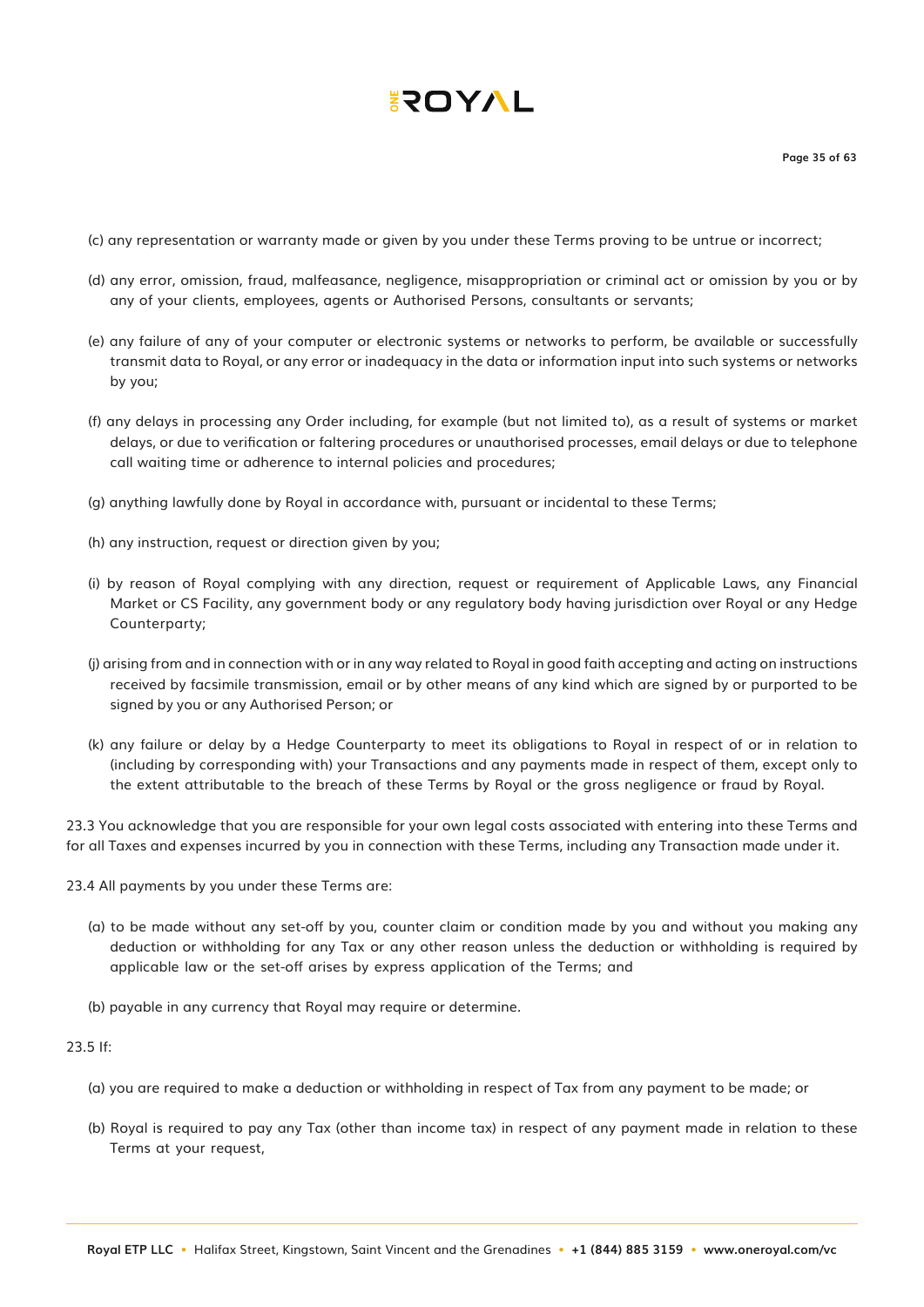

**Page 36 of 63**

then you:

- (c) indemnify Royal against the Tax; and
- (d) agree to pay to Royal an additional amount to ensure Royal receives a net amount (after payment of any Tax in respect of each additional amount) that is equal to the full amount Royal would have received had a deduction or withholding or payment of Tax not been made.

#### **24. DEFAULT**

- 24.1 Each of the following constitutes a Default:
	- (a) you breach these Terms, whether by act or omission;
	- (b) you fail to pay, or provide security for, amounts payable by you to Royal;
	- (c) you fail to pay the amounts due in respect of any Transaction entered into pursuant to these Terms;
	- (d) you fail to perform any obligation arising pursuant to the exercise of an option contract or the settlement of a contract which arises pursuant to a Transaction;
	- (e) you fail to fulfil any settlement obligations in respect of a Transaction entered into pursuant to these Terms;
	- (f) you fail to comply with any limit or restriction imposed on you by Royal in connection with your Account (for example, a restriction on the kind, volume or value of Transactions or outstanding liabilities);
	- (g) a guarantee lodged or provided by you, or lodged or provided by a third party such as a direction, in favour of Royal, is alleged to be invalid or unenforceable or withdrawn without Royal's consent or becomes ineffective and other replacement security acceptable to Royal is not provided;
	- (h) any security provided by you (to anyone) which is binding on your assets becomes enforceable and the holder of that security takes any step to enforce the security;
	- (i) any representation or warranty which you give under or pursuant to these Terms is or becomes incorrect or misleading in any material way;
	- (j) Royal determines that you may not be able to meet your obligations to Royal in respect of one or more Transactions including, without limitation, strict compliance with any time limits for performance by you;
	- (k) you become insolvent or bankrupt;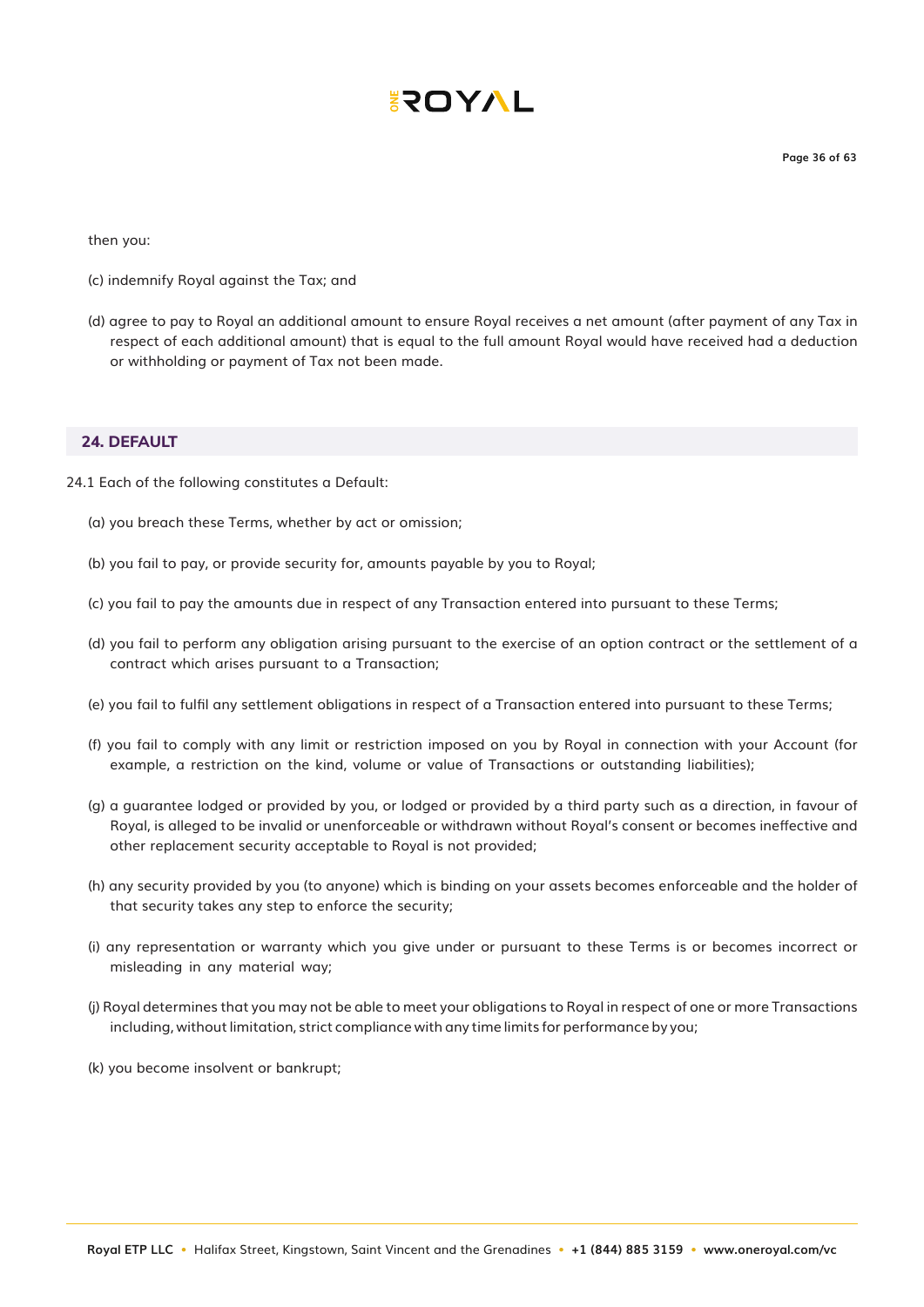

(l) you enter into a composition or scheme of arrangement for the benefit of creditors; if you are a body corporate:

- (i) you go into liquidation, voluntarily or otherwise (except for the purpose of reconstruction), or you or another person appoint a liquidator, receiver, administrator or official manager in respect of your assets;
- (ii) a director has not given (a reasonable time after request by Royal) a valid deed of guarantee and indemnity in respect Terms in favour of Royal and in a form acceptable to Royal; or
- (iii) you have not notified Royal of a change of any director within seven (7) days of the change taking effect;
- (n) if you are acting on behalf of another person pursuant to authority provided by another person, the authority is varied in a way which (in Royal's opinion) negatively impacts on your authority or legal or financial capacity to perform your obligations under these Terms;
- (o) if you are a trustee, the relevant fund or trust of which you are trustee is terminated, vests or a distribution of capital of the trust or fund is made which would result in there being, in Royal's opinion, insufficient assets of the trust or fund to meet your liabilities under these Terms or any Transaction;
- (p) if you are a natural person, you die or become of unsound mind or if you or your estate is liable to be dealt with in any way under any law relating to mental health;
- (q) you impose a moratorium on payments to creditors or cease, or threaten to cease, carrying on business;
- (r) In respect of any action which Royal takes, or refrains from taking under this clause 24.2, you must account to Royal as if Royal took, or refrained from taking, the action on your instructions and, without limitation, you are liable for any deficiency and are entitled to any surplus which may result.
- (s) in the absence of making alternative arrangements, you are not immediately contactable by Royal in order for Royal to obtain instructions in relation to any of your Transactions; and
- (t) the occurrence of any other event referred to in a Schedule applicable to your Account as constituting a Default or which Royal and you have agreed constitutes a Default.

24.2 If a Default occurs, Royal may, in addition to any other rights which Royal has or may have against you (including rights arising in other parts of the Terms), without giving prior notice to you, take any action, or refrain from taking action, which it considers reasonable in the circumstances in connection with Transactions entered into pursuant to these Terms and, without limitation, Royal may:

- (a) cancel any outstanding Orders;
- (b) enter into one or more Transactions to effect the Close Out of one or more unsettled Transactions or any Open Positions;
- (c) settle any Transaction which has not at the time of Default settled;
- (d) in the case of Open Positions which involve Underlying Securities which are option contracts or an equivalent, deal with the Transaction by exercising one or more of those option contracts or abandon any one or more option contracts not yet exercised;
- (e) cover in whole or in part Open Positions by entering into further Transactions;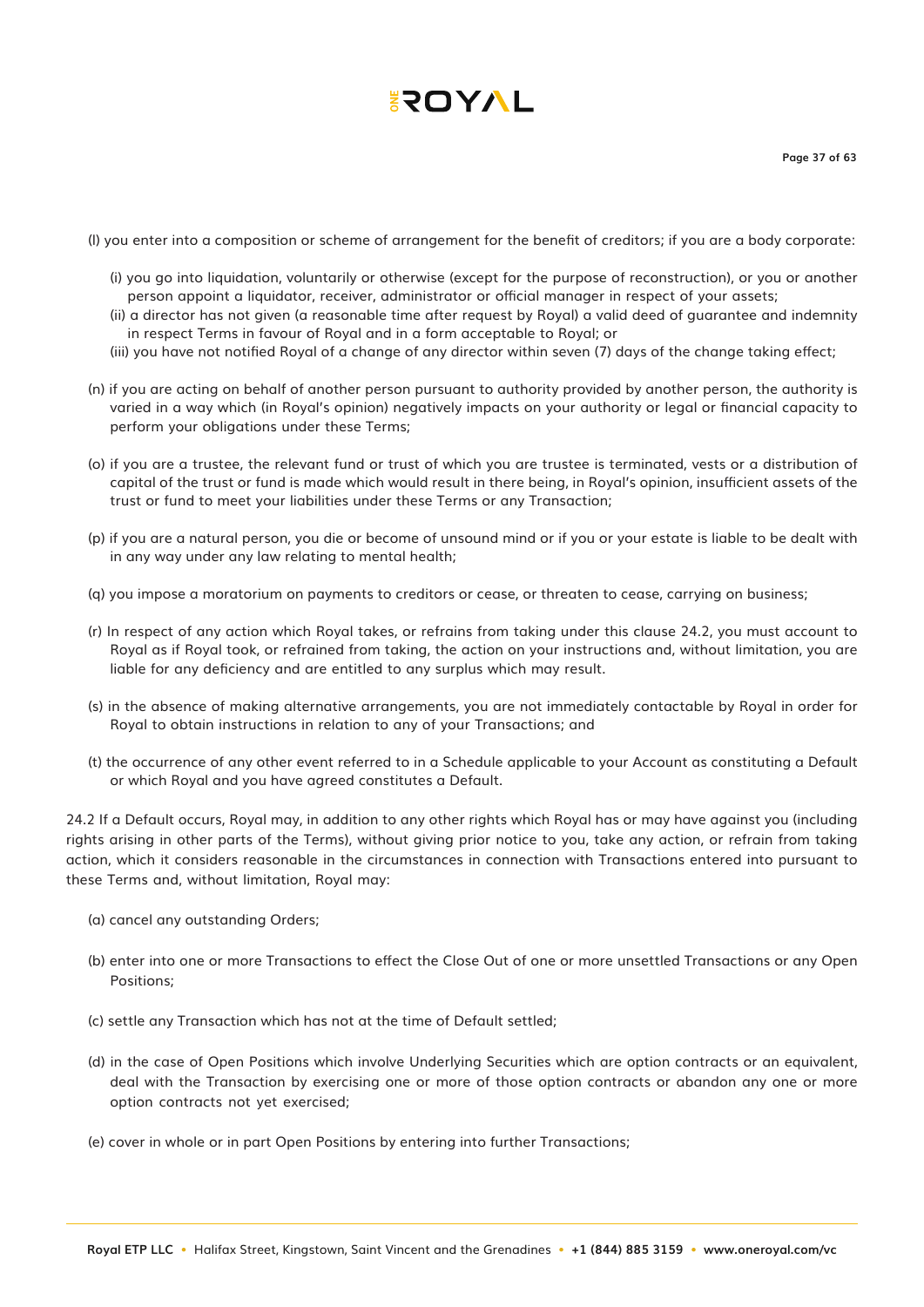- (f) apply any money that you have deposited into a Trust Account and to which you are entitled, by way of set-off or withdrawal and payment to us any amount you owe us;
- (g) immediately, or at a later time, terminate these Terms, one or more Schedules, one or more Accounts, one or more Transactions or any combination of these;
- (h) realise or enforce any security or guarantee provided in respect of your obligations to Royal;
- (i) convert any or all amounts owing by you to Royal or by Royal to you in a foreign currency into United States American Dollars currency;
- (j) calculate any or all amounts owing by you to Royal and declare such amount immediately due and payable; or
- (k) exercise any other rights conferred by Applicable Laws or these Terms or perform any other obligations arising under Applicable Laws or these Terms in respect of your Transactions.

24.3 Nothing in these Terms limits your rights to claim a default by Royal or for you to take any proper action you determine is appropriate to claim or to recover for any Loss arising from your claim. You agree that it is reasonable for you not have specific rights following default and specific events of default by Royal in order to avoid all Transactions of all of Royal's clients prematurely terminating, which could cause irrevocable loss to some or all clients and those losses could be irrevocably increased by such an automatic termination.

#### **25. NOTICES**

25.1 Notices given by us may be sent to the address, fax number or email address specified in your application for an Account or later notified by you, or by posting the notice on our website or through any Online Service we provide to you. Unless otherwise specified in these Terms any notice given by us is taken to have been received by you when actually delivered to your address or, if that cannot be reasonably established, on the Business Day following the transmission or posting of the notice, demand or Confirmation

25.2 Notices given by you must be in writing and sent by post or email to our address or email number specified by us in the FSG or on our website or as otherwise notified by us. A notice given by you is taken to have been given at the time it is actually received by us.

25.3 If an Account is opened in the joint names of more than one person, each person agrees that we may discharge any obligation we have to give a notice or a document to those persons under these Terms or Applicable Laws by giving notice to any one of those persons.

25.4 Royal may give notice to you of any change in its Transaction Fees or any rates, fees charges or other amounts payable by these Terms in any manner permitted by these Terms, including by posting to Royal's website or to Online Services or platform administration service, or as required by the Rules. Royal must give the minimum period of notice required by the Rules (if any).

25.5 If no minimum period is required or is not stated elsewhere in these Terms, notice of a change in Transaction Fees, charges or roles may be effective immeiatlely Royal first generally publishes the information of any variation on its website or through Online Service or platform administration service.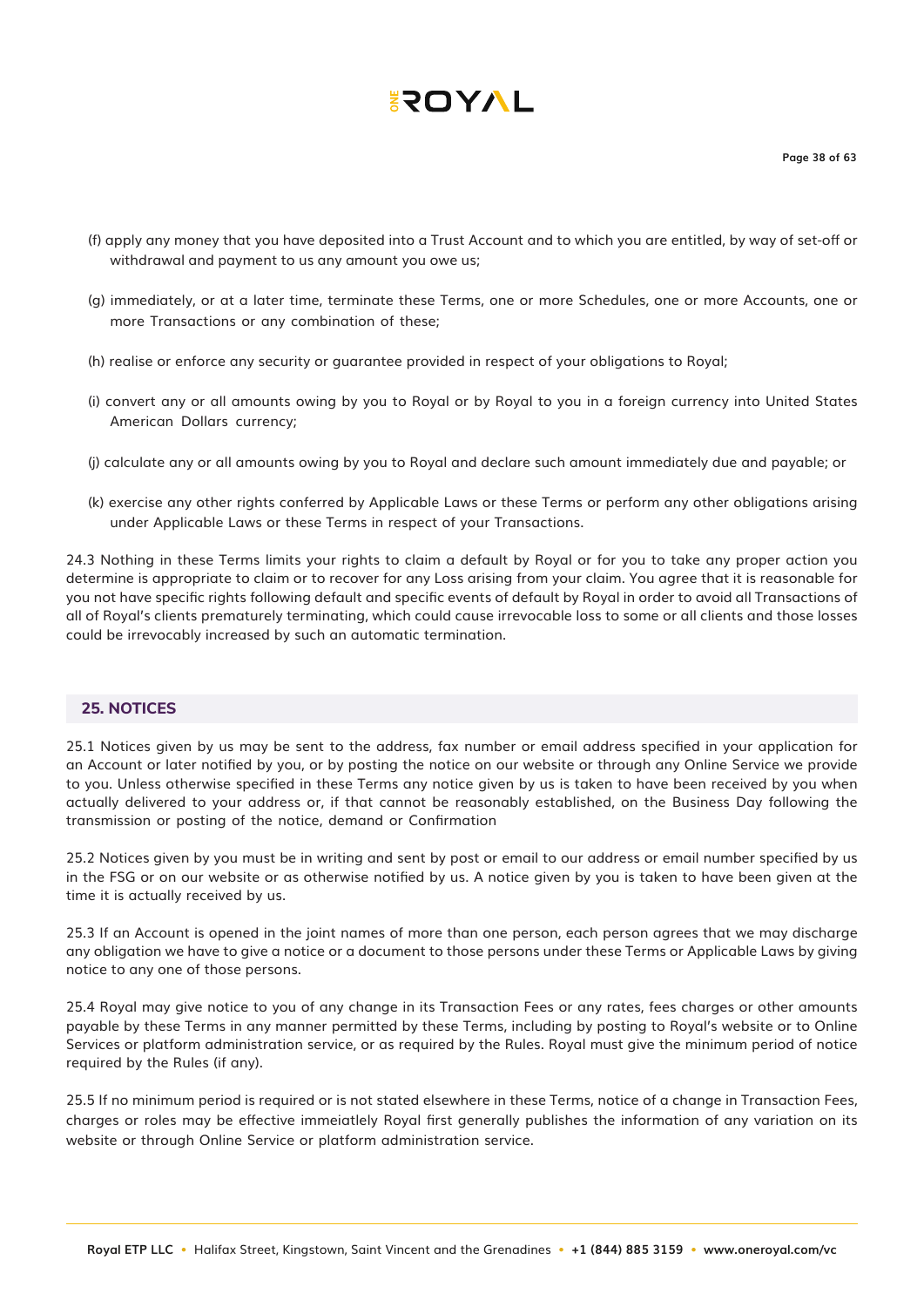

#### **26. APPOINTMENT OF ROYAL AS ATTORNEY**

In consideration of Royal entering into the agreement on these Terms, you irrevocably appoint Royal and each director, secretary and principal executive officer and each employee (which employee's title of office includes the word "Manager" or "Head") of Royal severally as your attorney at any time and from time to time following a Default, to execute and deliver all documents and to do all things which your attorney may consider necessary or desirable to give effect to the provisions of these Terms, and in particular, without limitation, in connection with, or incidental to, the exercise of any of the rights and powers of Royal under these Terms. Those powers may be exercised in the interests of Royal notwithstanding any conflict with the interests of Royal. This appointment survives termination of these Terms.

#### **27. TERMINATION**

27.1 Without limiting clause 24.2, you and Royal may each terminate these Terms at any time by giving the other notice.

27.2 The termination of these Terms does not affect outstanding obligations under these Terms which remain undischarged at the time of termination, limitations of liability or recourse, indemnities provided for in these Terms or any other clause of these Terms which states or implies that they survive termination.

27.3 Each indemnity provided within these Terms survives the termination of these Terms.

27.4 You or Royal may terminate a Schedule within these Terms at any time and for any reason by giving notice to the other, without terminating another Schedule of these Terms. Termination of a Schedule under this clause 27 does not affect outstanding obligations under these Terms which are undischarged at the time of termination, either under the terminated Schedule or otherwise. Each indemnity in these Terms survives the termination of any Schedule.

27.5 Upon termination of these Terms (or a relevant Schedule under clause 27.4), and without limiting clause 24.2, this Clause survives and Royal may do one or more of the following:

- (a) cancel any outstanding Orders;
- (b) enter into one or more Transactions to effect the Close Out of one or more unsettled Transactions or Open Positions (and determine the value at which the Transaction or Transactions will be Closed Out);
- (c) settle any Transaction which has not at the time of termination settled;
- (d) exercise any other rights Royal has under these Terms; or
- (e) do, or refrain from doing, anything else which Royal considers reasonable in the context of these Terms (or any part of them) having been terminated.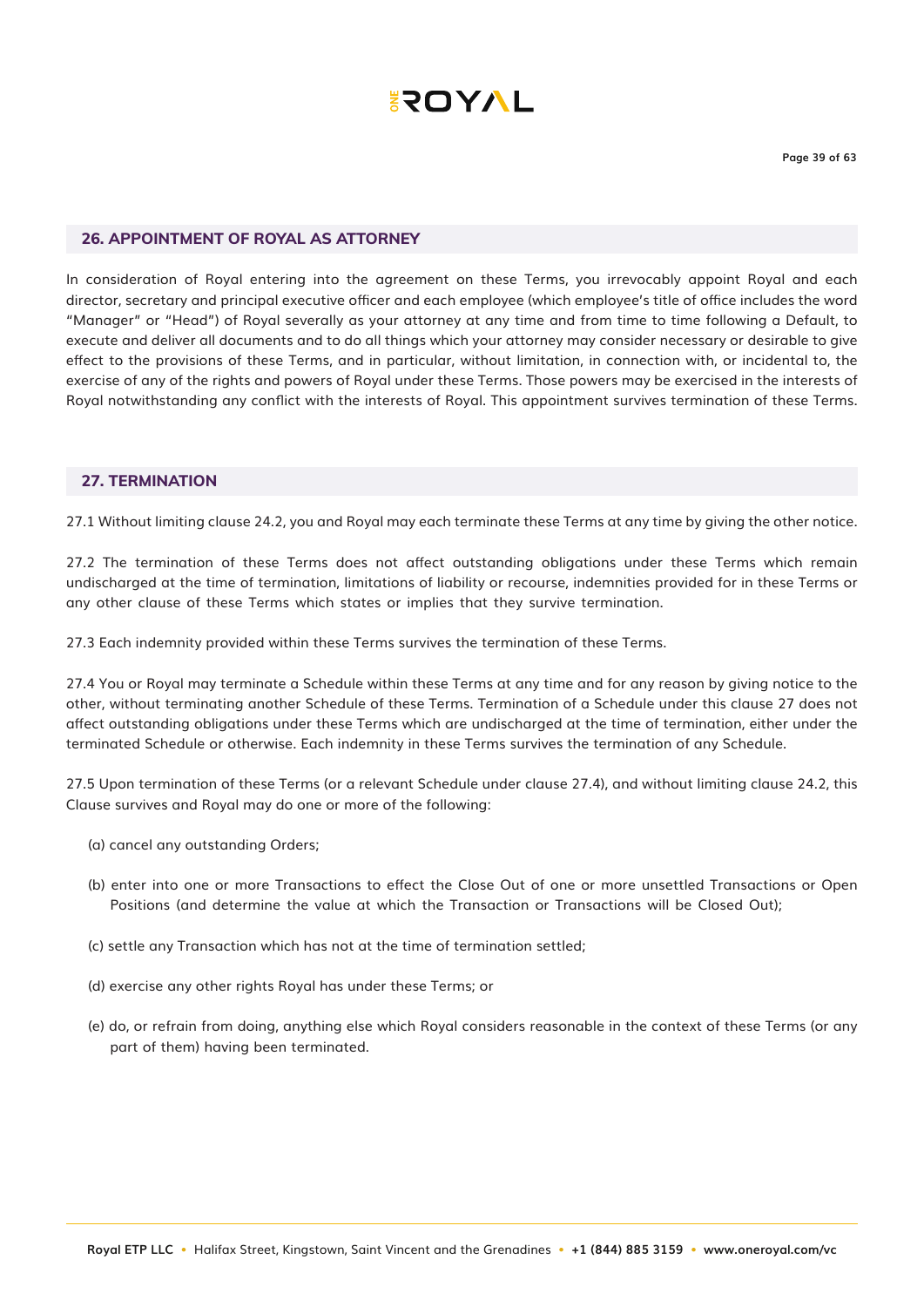### **AYOT!**

#### **28. GENERAL**

28.1 Royal may from time to time delegate any or all of its obligations, powers and discretions to anyone or more or all of its employees. Royal remains responsible for the acts or omissions of its employees. A delegation by Royal under this clause need not be in writing.

28.2 Complaints or disputes must be referred to us in accordance with our procedures from time to time for handling disputes...

28.3 These Terms and any relevant Application Form completed by you contain the entire understanding between you and Royal concerning the provision of the Financial Products or financial services and any other services referred to in or provided under these Terms, as later amended only in accordance with these Terms.

28.4 These Terms are governed by and construed in accordance with the laws in force in Saint Vincent and the Grenadines and the parties submit to the non-exclusive jurisdiction of the courts of Saint Vincent and the Grenadines.

28.5 We may vary these Terms by giving you notice of any variation by any combination of: document in writing, by updating our website to show the revised version of these Terms, by posting a message in the Online Service or by electronic mail. The notice of variation is effective even if you are unaware of the notice. The minimum period of notice will be the lesser of:

- (a) any minimum period of notice required by the Rules;
- (b) if no such minimum period is required by the Rules, then not less than two (2) Business Days' notice (unless paragraph (c) applies); and
- (c) subject to paragraph (a), if we believe a variation is necessary to maintain or restore the security of any Accounts or of our systems or to comply with any legal or regulatory requirement, we may make the variation without prior notice and will notify you of the change as soon as practicable after the change.

28.6 Each part of these Terms is severable from the balance of these Terms and if any part of these Terms is illegal, void, invalid or unenforceable, then that will not affect the legality, effectiveness, validity or enforceability of the balance of these Terms.

28.7 No failure by us to exercise, and no delay by us in exercising, any right, power or remedy in connection with these Terms will operate as a waiver of that right, power or remedy. No single or partial exercise of any right, power or remedy will preclude any other or further exercise of such right, power or remedy or the exercise of any other right, power or remedy.

28.8 These Terms are not to be interpreted against our interests merely because we proposed these Terms or some provision in it or because we rely on a provision of these Terms to protect our interests.

28.9 You may not assign or otherwise transfer any of your rights under these Terms to another person without our prior written consent. Royal may assign, novate or otherwise transfer any of its rights under these Terms to another person without your prior written consent including, without limitation, in connection with a sale or transfer of all or part of our business to another person.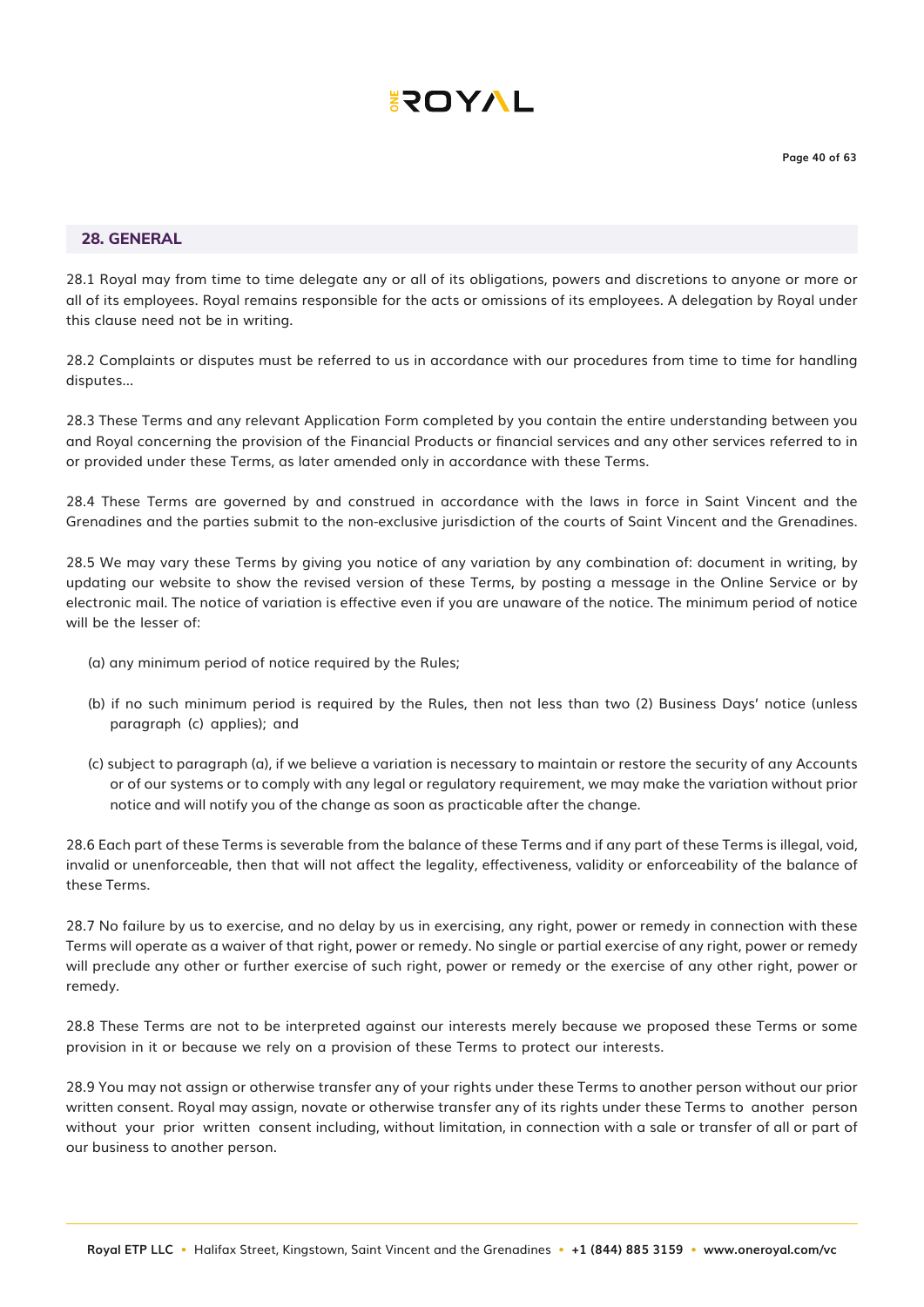

#### **SCHEDULE 1**

#### **ADDITIONAL REPRESENTATIONS, WARRANTIES AND UNDERTAKINGS**

#### **1. TRUSTEE OF A TRUST**

If you are the trustee of a trust (Trust), you represent and warrant to Royal that:

- (a) the Trust has been duly constituted and is validly existing in compliance with all applicable laws and the trust deed constituting the trust (Trust Deed) has been duly executed and duly stamped, in each case in accordance with the laws of Saint Vincent and the Grenadines;
- (b) the Trust Deed and its constituent documents enable you to enter into these Terms and any other of your agreements with Royal despite any conflict of interest and duty which may arise on your part; and, if you are a company, any of your directors, when entering into the Transactions contemplated with Royal;
- (c) all necessary resolutions have been duly passed and all consents have been obtained and all other procedural matters have been attended to as required by the Trust Deed, any other document or any law for the entry into, observance and performance by it of its obligations under these Terms;
- (d) each of your obligations under, and the Transactions contemplated by, these Terms constitute binding obligations and are completely and lawfully enforceable against you and the Trust's property in accordance with their terms;
- (e) Royal's rights under these Terms and any other of your agreements with Royal have priority over the interests of the beneficiaries of the Trust;
- (f) you are the only trustee of the Trust;
- (g) no property of the Trust has been re-settled, set aside or transferred to any other trust or settlement;
- (h) the Trust has not been terminated, nor has the date or any event for the vesting of the Trust's property occurred;
- (i) no determination has been made to distribute the Trust's property on a date which is earlier than the latest date under the Trust Deed by which the Trust's property must be distributed;
- (j) no action has been taken, or has been proposed, to remove you as trustee of the Trust, or to appoint additional or alternate trustees;
- (k) there is no conflict of interest on your part in entering into these Terms and performing your obligations under them or the Transactions contemplated by them;
- (l) (as appropriate) each of the manager and the investment manager of the Trust is authorised to act on your behalf and to instruct Royal in relation to any dealing and in relation to all other matters arising under these Terms;
- (m) you will be bound by any instructions given to Royal by or any actions of the manager or the investment manager (as the case may be) as if the actions of the investment manager were your actions for the purpose of these Terms;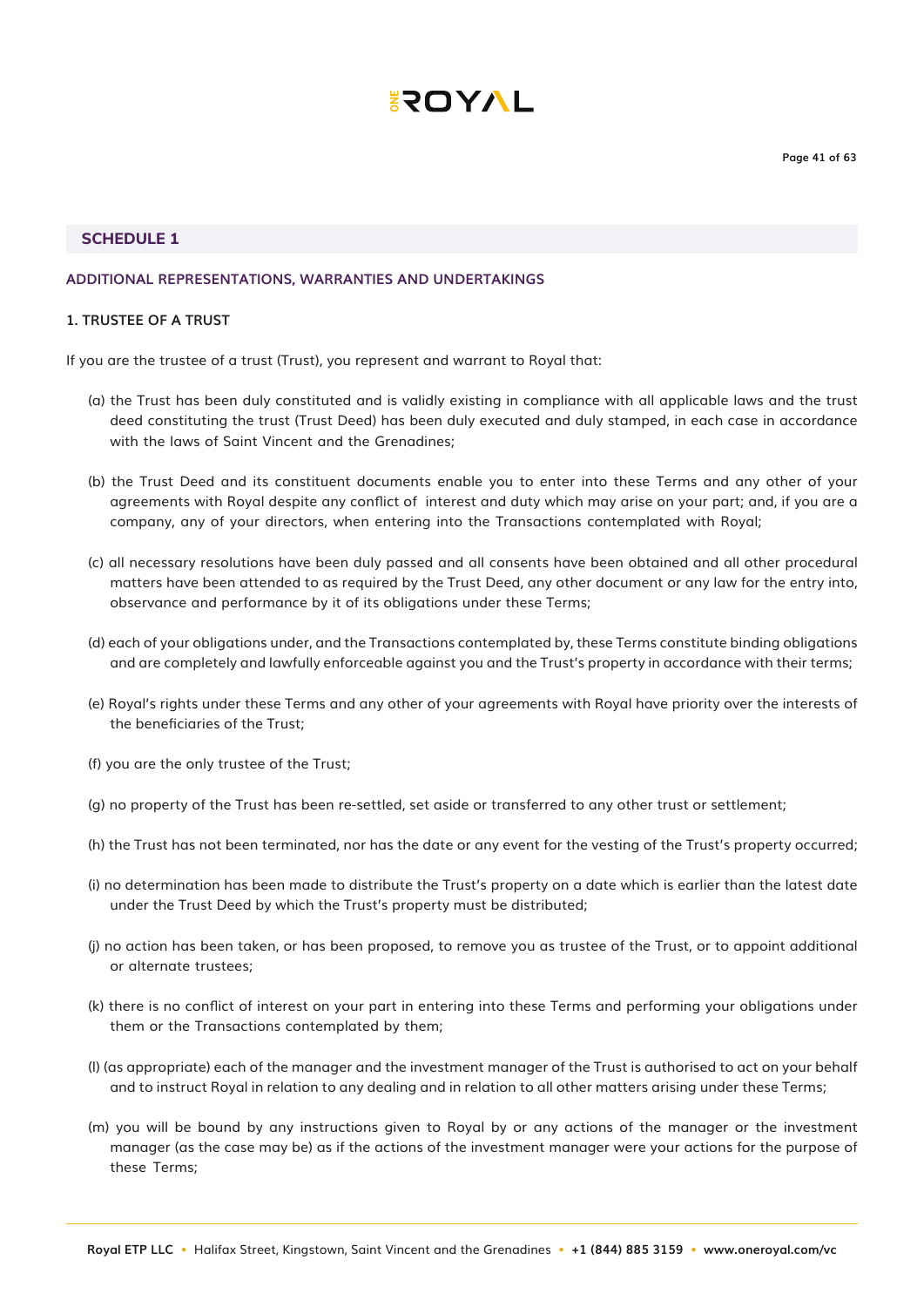

- (n) you authorise each of the manager and the investment manager to accept any notices or documents on its behalf and if Royal has an obligation to serve any document or notice on you pursuant to these Terms, or any law, service upon either the manager or the investment manager (as the case may be) will be effective service on you;
- (o) you have an unrestricted right to be fully indemnified or exonerated out of the Trust's property in respect of any losses or liabilities incurred by you (except only in respect fraud or breach of the Trust Deed of or your trustee duties) and the Trust documents do not restrict the right of Royal to have recourse to the assets of the Trust to satisfy and liability to Royal properly incurred by you arising out of the Transactions contemplated with Royal and the Trust's property is sufficient to satisfy that right of indemnity or exoneration;
- (p) you have complied with your obligations in connection with the Trust;
- (q) you are authorised to open bank accounts; and
- (r) you are authorised to enter into contracts in relation to trust property, in your personal capacity.

#### **2. RESPONSIBLE ENTITY OF A FUND**

If you are the responsible entity of a fund (Fund):

- (a) You undertake that you must not retire as responsible entity of the Fund unless you give notice to Royal of your intention to retire and upon satisfaction of the following conditions:
	- (i) the successor responsible entity must be acceptable to Royal; and
	- (ii) the successor responsible entity must execute whatever documents Royal reasonably requires to ensure that these Terms are binding on it.
- (b) You will (or will procure that the following will be done) in relation to the Fund, ensure that other than with Royal's prior consent:
	- (i) the constitution of the fund (Fund Constitution) is not amended in any way which could have a material adverse effect on your ability to comply with your obligations under these Terms or could otherwise be prejudicial to Royal;
	- (ii) the Fund Constitution is not revoked;
	- (iii) if you determine that the Fund Constitution, the compliance plan for the Fund, or any custodian or other agency agreement entered into by you in connection with the Fund is required by law to be changed or replaced, you promptly give to Royal full details of the requirement and copies of the documentation you propose to enter into to comply with that requirement;
	- (iv) there is no re-settlement, setting aside or transfer of any asset of the Fund other than a transfer which complies with the Fund Constitution and these Terms;
	- (v) your obligations under the Fund Constitution and at law are fully complied with;
	- (vi) except in accordance with this clause 2 no other person is appointed responsible entity of the Fund;

(viii) appoint a custodian or other agent to carry out any of your functions as responsible entity of the Fund; (ix) terminate the appointment of any custodian or other agent appointed in accordance with paragraph 2(b (viii) of this clause 2;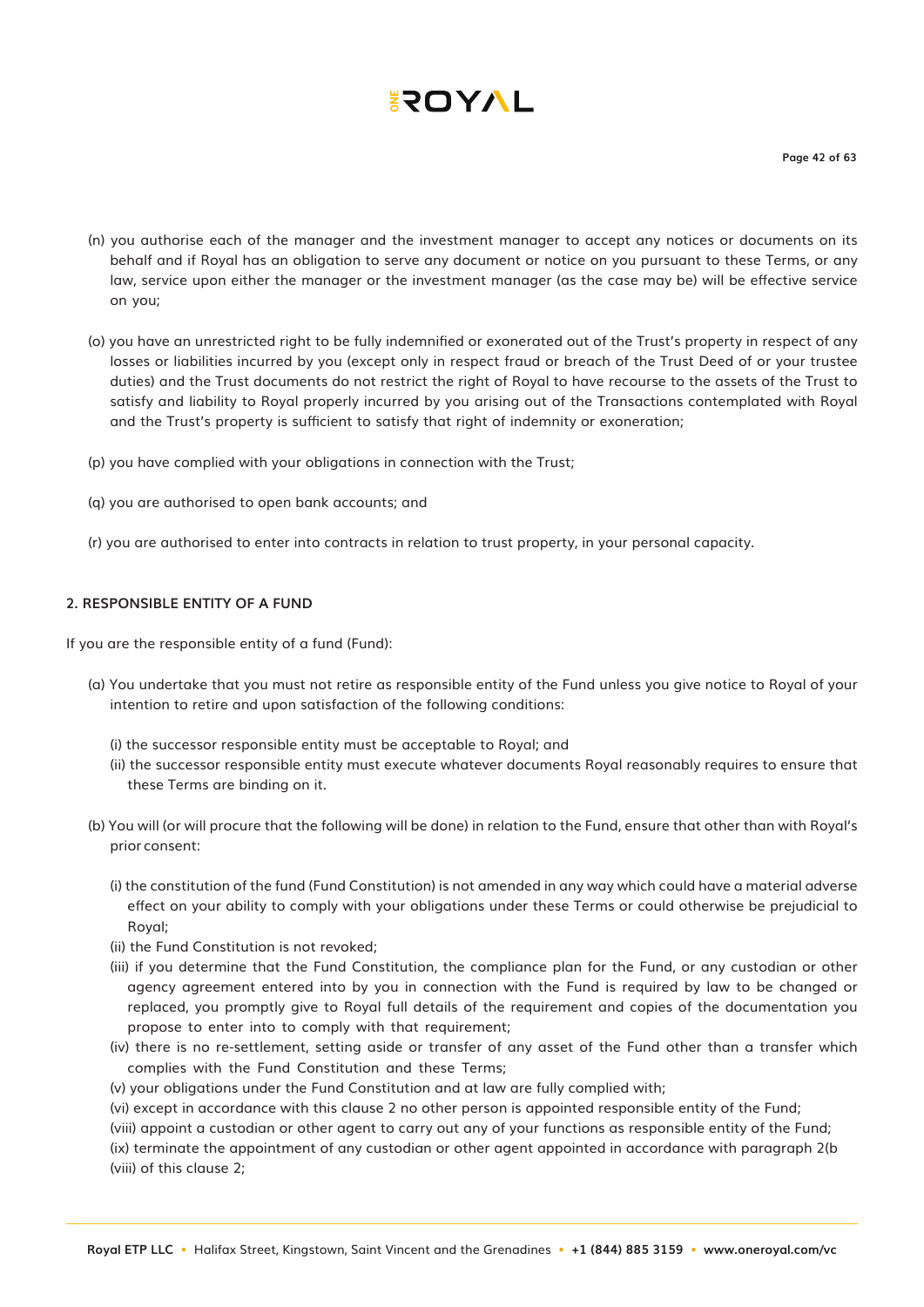

(x) the vesting date under the Fund Constitution is not changed or fixed;

- (xi) subject to the Companies Act nothing occurs which could limit, exclude or otherwise derogate from in any material way your right under the Fund Constitution and the general law to be indemnified out of the assets of the Fund; and
- (xii) subject to the terms of the Fund Constitution and the general law, your lien over the property of the Fund will have priority over the rights of the members of the Fund.
- (c) You represent and warrant in relation to the Fund as follows:
	- (i) the Fund has been duly constituted and is validly existing in compliance with all applicable laws and the Fund Constitution has been duly executed and duly stamped, in each case in accordance with the laws of Saint Vincent and the Grenadines;
	- (ii) the Fund Constitution and its constituent documents give you power:
		- (1) to carry on all of the business activities now conducted by you in any capacity;
		- (2) to enter into and comply with your obligations under, and to carry on the Transactions contemplated by, these Terms;
	- (iii) all necessary resolutions have been duly passed and all consents have been obtained and all other procedural matters have been attended to as required by the Fund Constitution, any other document or any law for the entry into, observance and performance by you of your obligations under these Terms;
	- (iv) each of your obligations under, and the Transactions contemplated by, these Terms constitute binding obligations and are completely and lawfully enforceable against you and the Fund's property in accordance with their terms;
	- (v) you are the only responsible entity of the Fund;
	- (vi) no property of the Fund has been re-settled, set aside or transferred to any other trust or settlement;
	- (vii) the Fund has not been terminated, nor has the date or any event for the vesting of the Fund's property occurred;
	- (viii) no determination has been made to distribute the Fund's property on a date which is earlier than the latest date under the Fund Constitution by which the Fund's property must be distributed;
	- (ix) there is no conflict of interest on your part in entering into these Terms and performing your obligations under them or the Transactions contemplated by them;
	- (x) except as required by the Companies Act and except to the extent expressly stated in the Fund Constitution, your rights under the Fund Constitution and the general law to be indemnified out of, and have a lien over, the assets of the Fund have not been limited in any way; and without limitation you have no liability which may be set-off against that right of indemnity; and
	- (xi) you have complied with your obligations in connection with the Fund.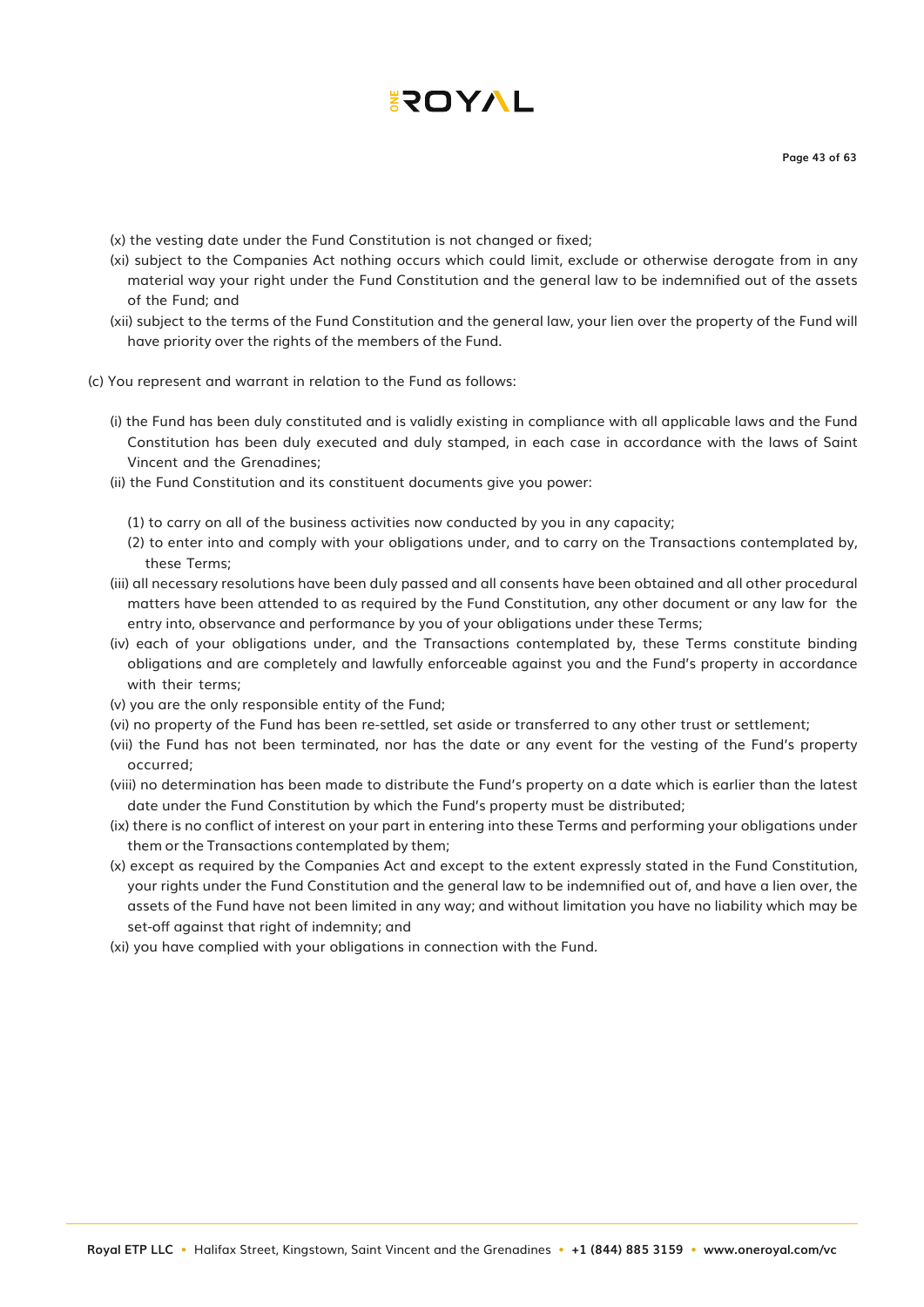#### **3. TRUSTEE OF A SUPERANNUATION FUND**

You must notify us if you are using superannuation to fund your account, as this may impact your classification as a retail client or a wholesale client.

If you are a trustee of the superannuation fund (Fund), you represent and warrant to Royal that:

- (a) the Transactions contemplated by these Terms insofar as they concern the Fund:
	- (i) comply with all requirements of the Superannuation Industry;
	- (ii) have been or are to be implemented in accordance with an investment strategy undertaken in accordance with Saint Vincent and the Grenadines Laws;
	- (iii) comply with all the requirements of the constitution of the Fund (Fund Constitution) and rules applicable to the Fund, in force at the date of these Terms; and
	- (iv) have been or are undertaken on an arm's length basis, for value and on commercial terms.
- (b) the Fund has been duly constituted and is validly existing and the Fund Constitution has been duly executed and duly stamped, in each case in accordance with the laws of Saint Vincent and the Grenadines;
- (c) the Fund Constitution and its constituent documents give you power:
	- (i) by you in any capacity;
	- (ii) to enter into and comply with your obligations under, and to carry on the Transactions contemplated by, these Terms;
- (d) all necessary resolutions have been duly passed and all consents have been obtained and all other procedural matters have been attended to as required by the Fund Constitution, any other document or any law for the entry into, observance and performance by you of your obligations under these Terms;
- (e) each of your obligations under, and the Transactions contemplated by, these Terms constitute the Fund's binding obligations and are completely and lawfully enforceable against you and the property in accordance with their terms;
- (f) you are the only trustee of the Fund;
- (g) no property of the Fund has been re-settled, set aside or transferred to any other trust or settlement;
- (h) the Fund has not been terminated, nor has the date or any event for the vesting of the property occurred;
- (i) no determination has been made to distribute the Fund's property on a date which is earlier than the latest date under the Fund Constitution by which the Fund's property must be distributed;
- (j) there is no conflict of interest on your part in entering into these Terms and performing your obligations under it or the Transactions contemplated by it;
- (k) you have an unrestricted right to be fully indemnified or exonerated out of the Fund's property in respect of any losses or liabilities incurred by you and the Fund's property is sufficient to satisfy that right of indemnity or exoneration; and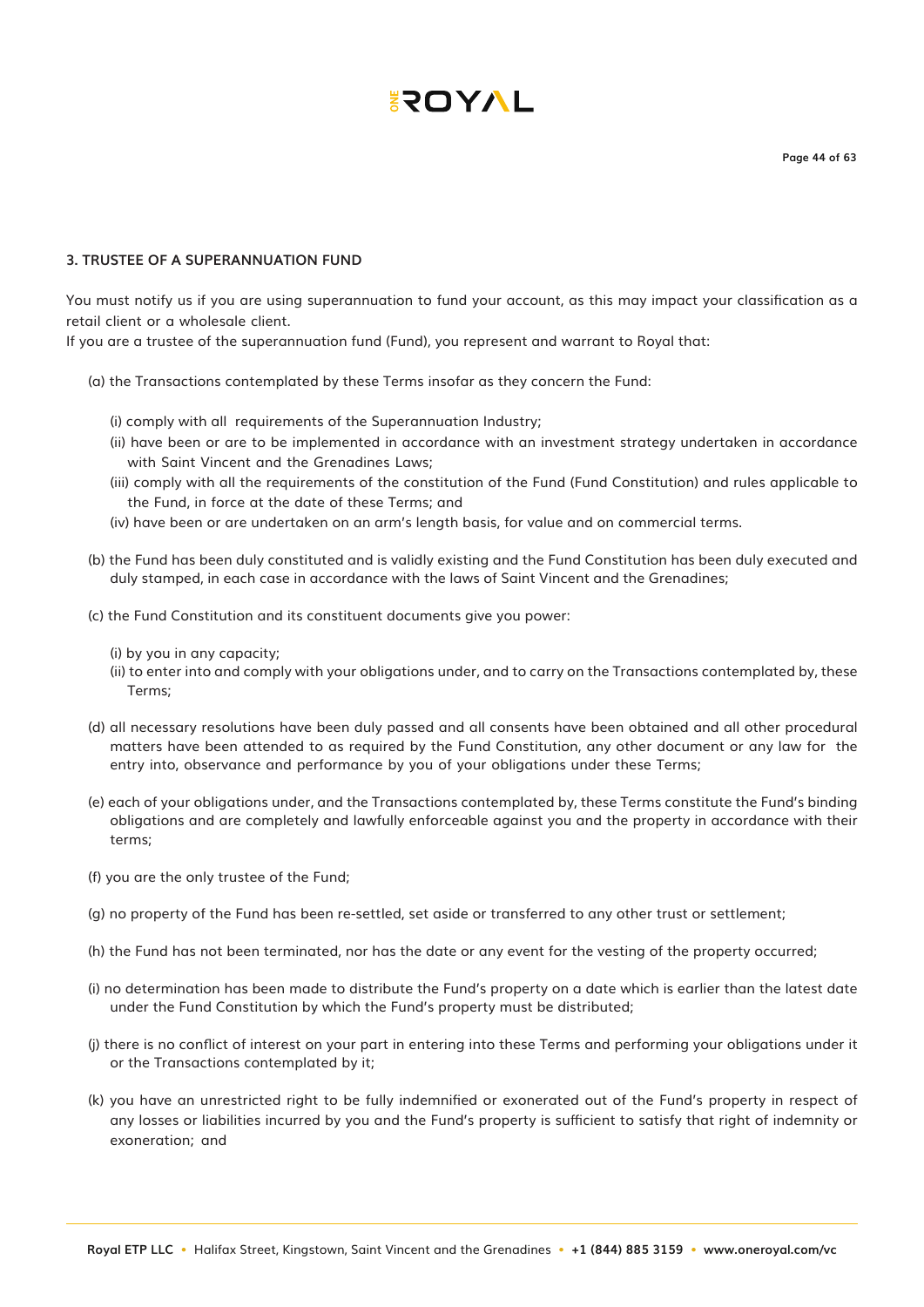

#### (l) you have complied with your obligations in connection with the Fund. **4. AGENT UNDER INVESTMENT MANAGEMENT AGREEMENT**

If you are an agent of a client (Investor) who has entered into an agreement relating to the holding and investment of assets (Investment Management Agreement):

- (a) you will ensure that, without Royal's prior consent:
	- (i) the Investment Management Agreement is not determined or amended in any way which could have a material adverse affect on your ability to comply with your obligations under these Terms or could otherwise be prejudicial to Royal; and
	- (ii) your obligations under the Investment Management Agreement and at law are fully complied with;
- (b) you represent and warrant to Royal that:
	- (i) you have received written acknowledgment from each Investor to the effect set out in the remainder of this paragraph 2(a) and paragraph 2(b) of this Schedule and you are not aware of anything that causes you to suspect that anything in those paragraphs is incorrect;
	- (ii) the Investment Management Agreement is valid and binding on you and the Investor, respectively;
	- (iii) you have the power, as agent for the Investor under the Investment Management Agreement, to enter into and observe all the provisions and to carry on the Transactions contemplated by, these Terms as agent for the Investor;
	- (iv) the Investor will be bound by instructions provided by you to Royal as if the Investor were named in these Terms as you and will be bound by any Transaction entered into by Royal on your instructions;
- (c) if an Investor is a trustee, the Investor has warranted to you and you reasonably believe that the Investor is empowered by the relevant trust deed and law:
	- (i) to enter into and comply with its obligations under, and to carry on the Transactions contemplated by, the Investment Management Agreement and each Transaction entered into by you on its behalf in connection with these Terms; and each of its obligations under, and the Transactions contemplated by, the Investment Management Agreement constitute binding obligations and are completely and lawfully enforceable against it and the relevant trust's property in accordance with their terms;
	- (ii) to enter into and perform the Investment Management Agreement and each Transaction entered into by you on its behalf in connection with these Terms and to carry on the Transactions contemplated by these Terms;
	- (iii) to carry on the trust's business as now conducted or contemplated and to own the trust's assets, in its capacity as trustee of the relevant trust; and there are no restrictions or conditions on this; and
	- (iv) all other procedures have been completed as required by the relevant trust deed for it to enter into and perform the Investment Management Agreement and Transactions entered into by you on its behalf in connection with these Terms (this includes all necessary resolutions and all consents and approvals); and

(d) you enter into these Terms as agent of each of the Investors and in your personal capacity.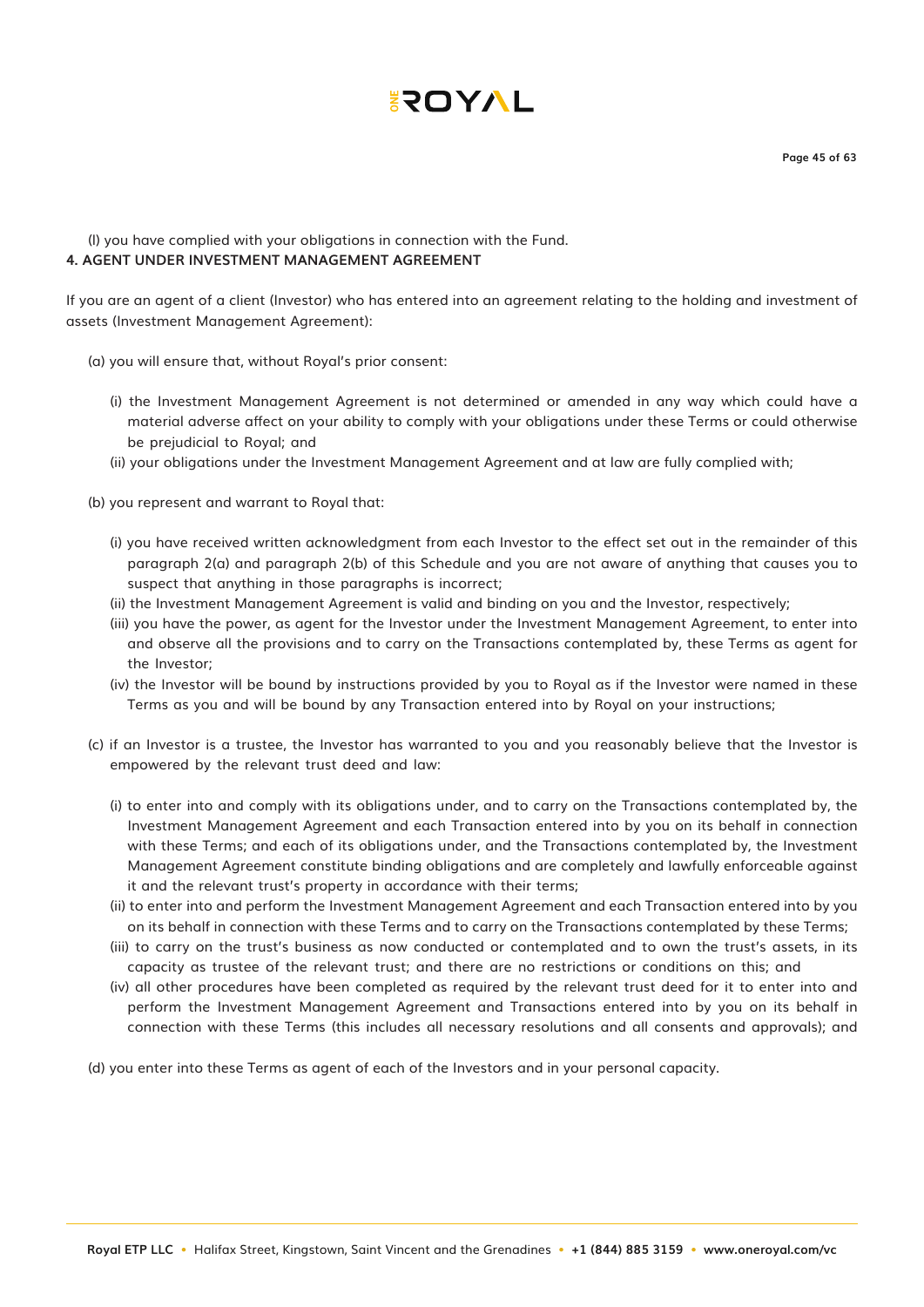#### **SCHEDULE 2**

#### **GUARANTEE AND INDEMNITY**

#### **1. INCORPORATION OF TERMS INTO THE DEED OF GUARANTEE AND INDEMNITY**

1.1 The terms of this Guarantee and Indemnity are terms which are incorporated into the Deed of Guarantee and Indemnity made by the person who executes it as "guarantor" in the Application Form which expressly refers to and incorporates by reference these terms.

1.2 The Guarantor guarantees to Royal the performance by the Client named in the Application Form of the Client's obligations under the Terms and agrees to indemnify and to keep indemnified Royal and its employees, agents and representatives against any and all liability or Loss (including any consequential loss or damage suffered by Royal) arising from, and any reasonable costs (including any reasonable legal costs and expenses on a solicitor and own client basis), damages, charges and expenses incurred by Royal arising out of any default, whether by act or omission, of the Client:

(a) to pay Royal any moneys which are due and payable by the Client pursuant to the Terms; or

(b) to fulfill the Client's obligations to Royal under the Terms.

1.3 This guarantee and indemnity are continuing several obligations of each person who signs or adopts these terms as Guarantor notwithstanding termination of all or any part of the Terms of dealing and will not be affected in any way by:

- (a) any indulgence, delay or period of grace allowed by Royal to the Client or a Guarantor;
- (b) any modification or variation of the Terms of dealing between the Client and Royal, including any addition to Financial Products or financial services or change to the Terms applying to Financial Products or financial services or generally;
- (c) any modification or variation of the fees and charges, however described, payable by the Client under the Terms;
- (d) whether any other person has signed or adopted these terms as a "Guarantor" or given any other credit support to Royal regarding the Client's obligations to Royal;
- (e) any other thing that would otherwise affect the obligations of a Guarantor; or
- (f) any change in the constitution of Royal, the Client or the Guarantor.

1.4 To the extent permitted by law, this guarantee and indemnity are in addition to and will not merge with, or be affected by, any other security held by Royal in respect of the obligations of the Client or the Guarantor, now or in the future, notwithstanding any rule of law or equity, or any statutory provision to the contrary.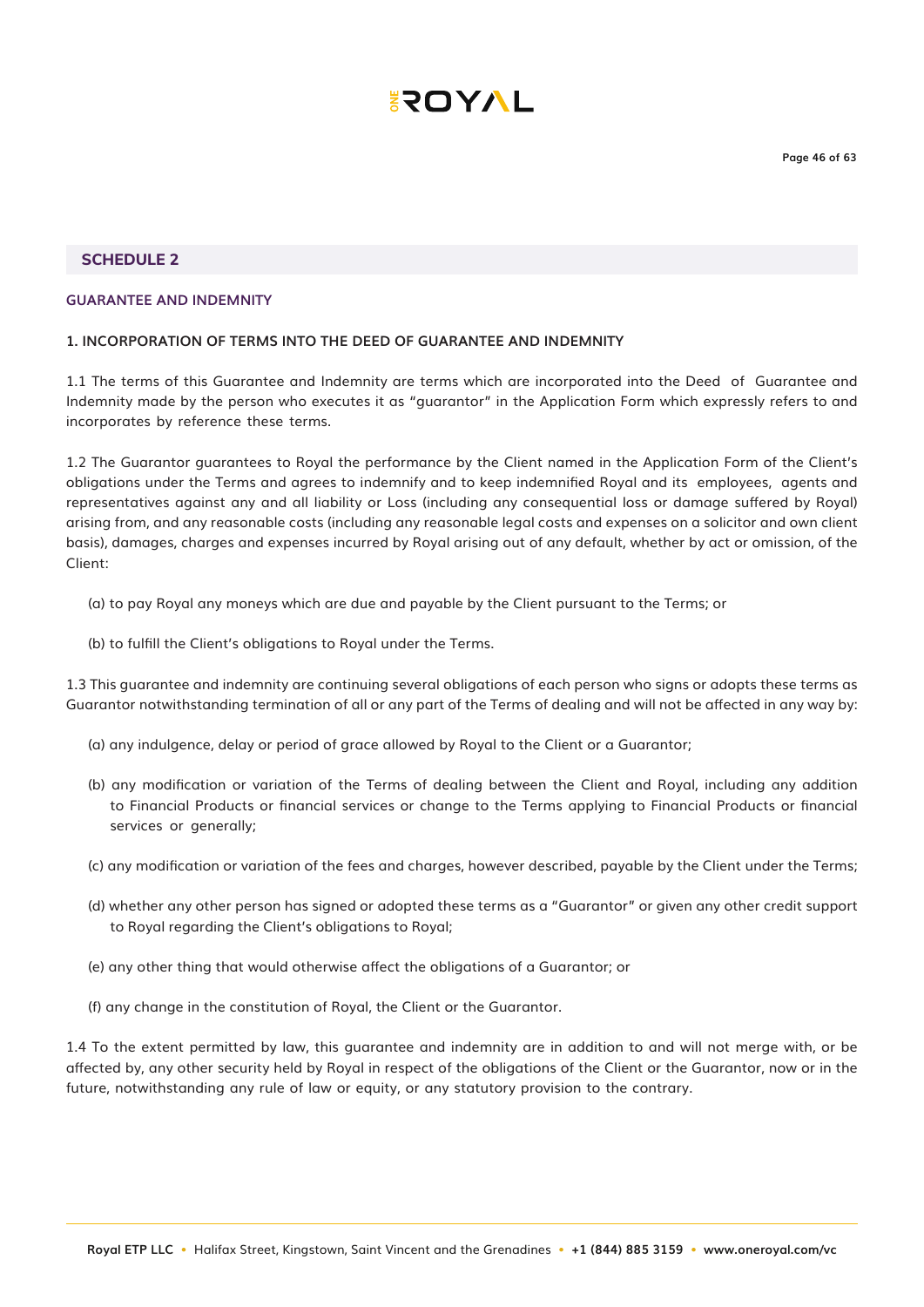**Page 47 of 63**

- 1.5 The Guarantor acknowledges and agrees in favour of Royal that:
	- (a) Royal may in its sole discretion choose to enforce this document against any one or more persons who have signed this document or adopted its terms as "Guarantor" or other provider of credit support to Royal regarding the Client's obligations to Royal;
	- (b) this guarantee and indemnity applies to the Terms from the time of commencement of the Terms even if before the date of this document;
	- (c) it will do everything to discharge its obligations under this guarantee and indemnity;
	- (d) whoever executes this document or adopts its terms on behalf of the Guarantor has the power and authority to do so;
	- (e) it has read the Terms; and
	- (f) it will pay on demand of Royal a sum equal to all moneys due and payable by the Client to Royal under the Terms and the amount of Royal's loss suffered or liability incurred in relation to that without set-off or counter claim, whether or not the Guarantor is aware of the amount owed, the Transactions or the Financial Products or financial services used by the Client.

#### **SCHEDULE 3**

#### **FOREIGN EXCHANGE TRANSACTIONS**

#### **1. INTRODUCTION**

1.1 The following terms will apply to you, and you agree to be bound by them, each time you place an Order with Royal to deal in a Foreign Exchange Transaction (as defined in clause 2).

1.2 Any term not defined in this Schedule has the same meaning given to it in the Terms.

#### **2. INTERPRETATION**

In this Schedule, the following terms have the following meanings:

Authorised Person means a person authorised pursuant to clause 5 to bind you under these Terms.

Bought Currency means the currency to be received by you in exchange for the currency to be provided by you under a Position and in the case of an Option the currency to be received by you if it is exercised (and the amount of that currency may be nil).

Bought Option means an Option purchased by you pursuant to these Terms.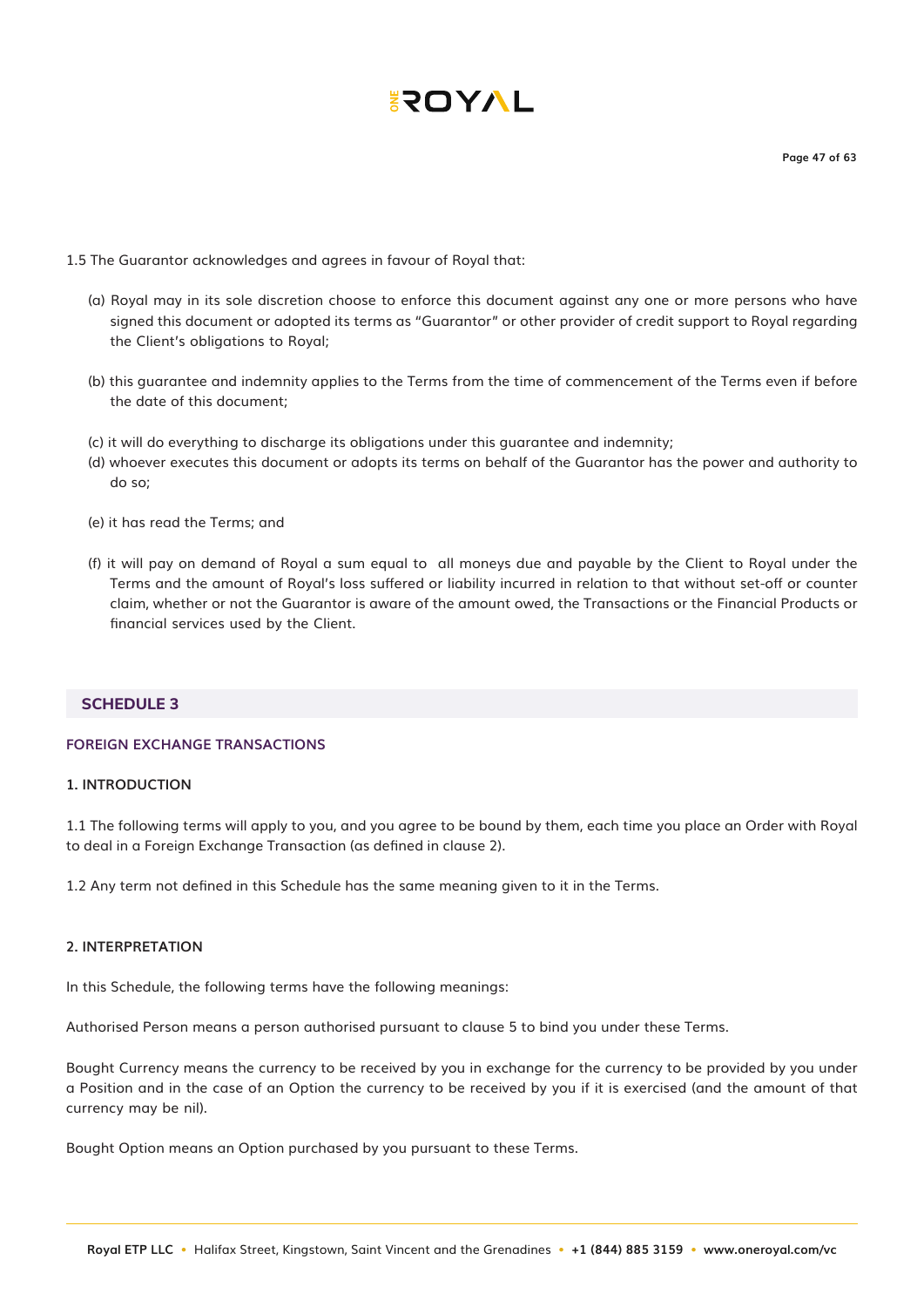

Call Option means an option which gives its buyer the right, exercisable at any time until Expiry Date, but not the obligation, to require the seller of the option to enter into with the buyer, a Position whereby the seller agrees to exchange a given amount of the Bought Currency for an amount of the Sold Currency, at the Strike Price of that option, for delivery on the Value Date of that Position. Deal has the meaning given in the Companies Act. Expiry Date means, in relation to each Option, is the last day upon which the Option may be exercised.

Bought Option means an Option purchased by you pursuant to these Terms.

Call Option means an option which gives its buyer the right, exercisable at any time until Expiry Date, but not the obligation, to require the seller of the option to enter into with the buyer, a Position whereby the seller agrees to exchange a given amount of the Bought Currency for an amount of the Sold Currency, at the Strike Price of that option, for delivery on the Value Date of that Position. Deal has the meaning given in the Corporations Act. Expiry Date means, in relation to each Option, is the last day upon which the Option may be exercised.

Foreign Exchange Transaction means a Transaction in respect of Foreign Exchange.

Market Rate means the rate of exchange which Royal determines in its discretion is its prevailing rate of exchange. Royal is not obliged to obtain quotes or to derive it directly or indirectly from quoted prices by a bank dealing in the interbank Foreign Exchange market nor is Royal obliged to substantiate its determination.

Option means a Call Option or Put Option bought or sold pursuant to these Terms.

Position means a Foreign Exchange Transaction entered into by you pursuant to these Terms under which the parties agree to exchange an agreed amount of one currency for an agreed amount of another currency for cash settlement (not physical delivery) on the Value Date (and, for the avoidance of doubt, either agreed amount may be nil). Premium is the price of an Option as notified by Royal. Put Option means an option which gives its buyer the right exercisable at any time until Expiry Date, but not the obligation, to require the seller of the Option to enter into with the buyer, a Position whereby the seller agrees to exchange a given amount of the Sold Currency for an amount of the Bought Currency at the Strike Price of that option, for delivery on the Value Date of that Position. Sold Currency means in the case of a Position, the currency to be provided by you in exchange for the currency to be received by you, and in the case of an Option, the currency to be provided by you if it is exercised (the amount of that currency may be nil).

Sold Option means an Option sold by you pursuant to these Terms.

Spot Date means the date on which a Position entered into for spot delivery falls due for settlement in accordance with prevailing conventions in the interbank market.

Strike Price means the rate of exchange at which an Option may be exercised.

Unusual Volatility means, in respect of a Position or Option, such fluctuation in inter-day rates and intra-day rates as Royal determines from time to time in its absolute discretion is unusual for the purposes of these Terms. Value Date means the date agreed at the time the relevant deal is entered in to, to be the date of settlement of that deal (specified in the Confirmation) and in the case of a Position created on exercise of an Option, two Business Days after the Option is exercised or such other date agreed at that time.

Variation Margin means an amount deposited by you with Royal including any increase or reduction on settlement of a Closed Out Position or Option.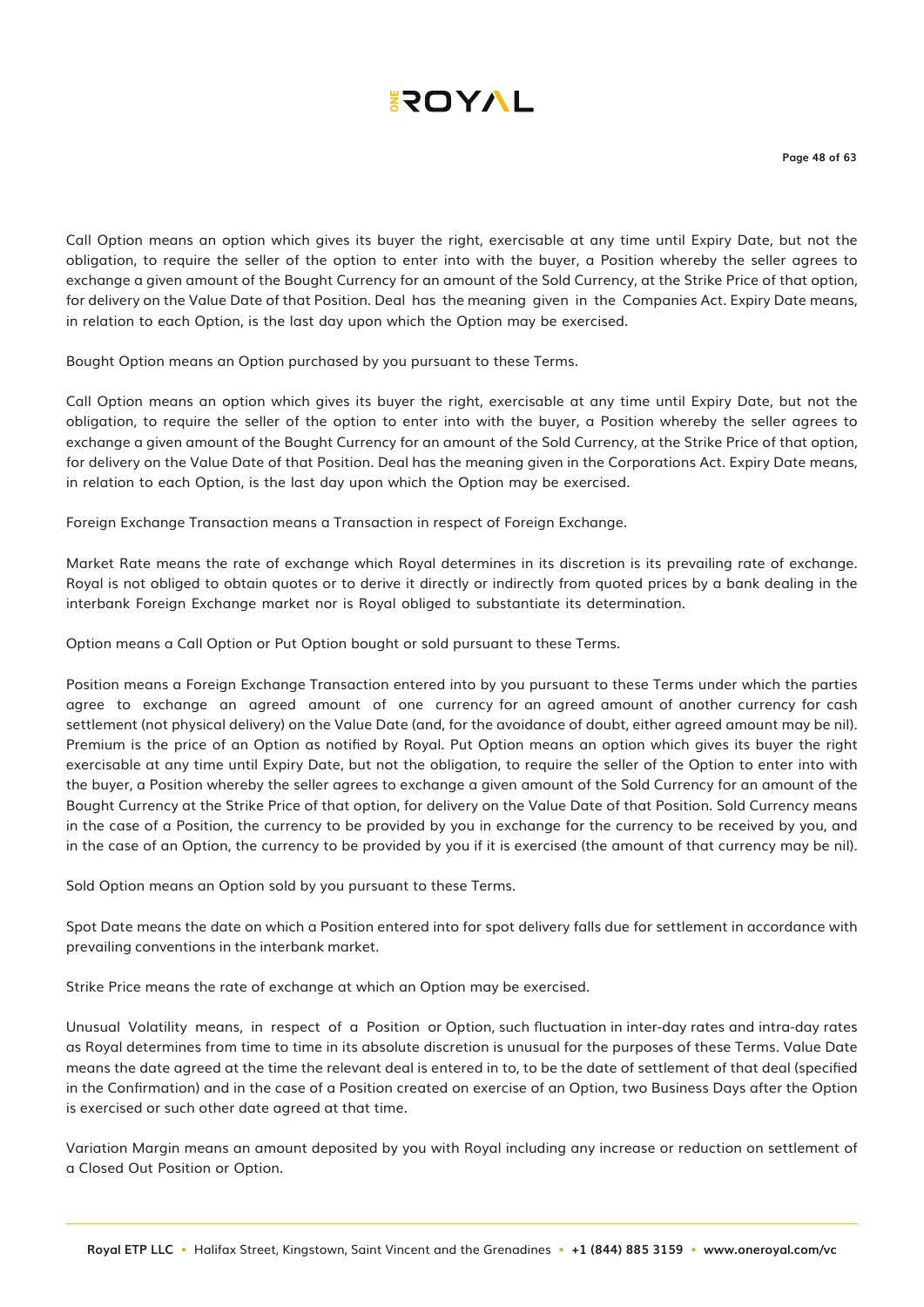#### **3. ACKNOWLEDGEMENTS**

In these Terms you acknowledge the following in favour of Royal:

- (a) A Foreign Exchange Transaction is cash settled with no physical exchange of the Underlying Security.
- (b) There is no definitive term attached to a Foreign Exchange Transaction, such a contract will continue until the Closing Date.
- (c) Anything Royal is permitted to do in accordance with this Schedule may be done in its absolute discretion, and any opinion or view required to be formed by Royal may be formed in its absolute discretion.
- (d) A Position or Option may be Closed Out without a physical exchange of the Bought Currency for the Sold Currency and references in the definition of Position to an exchange of currency and settlement and in the definitions of Bought Currency and Sold Currency to amounts to be received by you or provided by you under a Position will be construed as if that Position were to be unwound by delivery.
- (e) Notwithstanding it has an agreed Value Date, each Position continues indefinitely until it is unwound by delivery or by being Closed Out and references in the definition of Position and Value Date to settlement will be construed as if that Position were to be unwound by delivery.

#### **4. ENTERING INTO POSITIONS AND OPTIONS**

- (a) On any Business Day you may request Royal by telephone or otherwise to quote:
	- (i) the rate at which you may enter a Position and the Initial Margin required by nominating the amount; or
	- (ii) the Premium at which you may sell or buy an Option and (if applicable) the Initial Margin then required by nominating whether you wish to buy or sell, whether a Put Option or a Call Option is required, the amount and currency of either the Bought or the Sold Currency, the currency against which it is to be exchanged, the Strike Price and the Expiry Date.
- (b) Immediately upon receiving the quote, you may by telephone or otherwise instruct Royal to arrange the entry into by you of a Position or Option equivalent to that for which the quote was sought. Receipt by Royal of your instruction will constitute an offer by you to Royal to enter into such a Position or Option.
- (c) Royal is under no obligation to accept your offer to enter into a Position or Option, and without limitation, is not obliged to accept your offer to enter into a Position or Option:

(i) if you have exceeded or would exceed a limit applying to

you as notified by Royal; or

- (ii) until Royal has received the Initial Margin and the Premium required in respect of that Position or Option into the Trust Account, in cleared funds.
- (d) The Initial Margin required in respect of a Position or Sold Option or the Premium required in respect of a Bought Option (if not already received from you by Royal) will be payable prior to Royal accepting your offer to enter into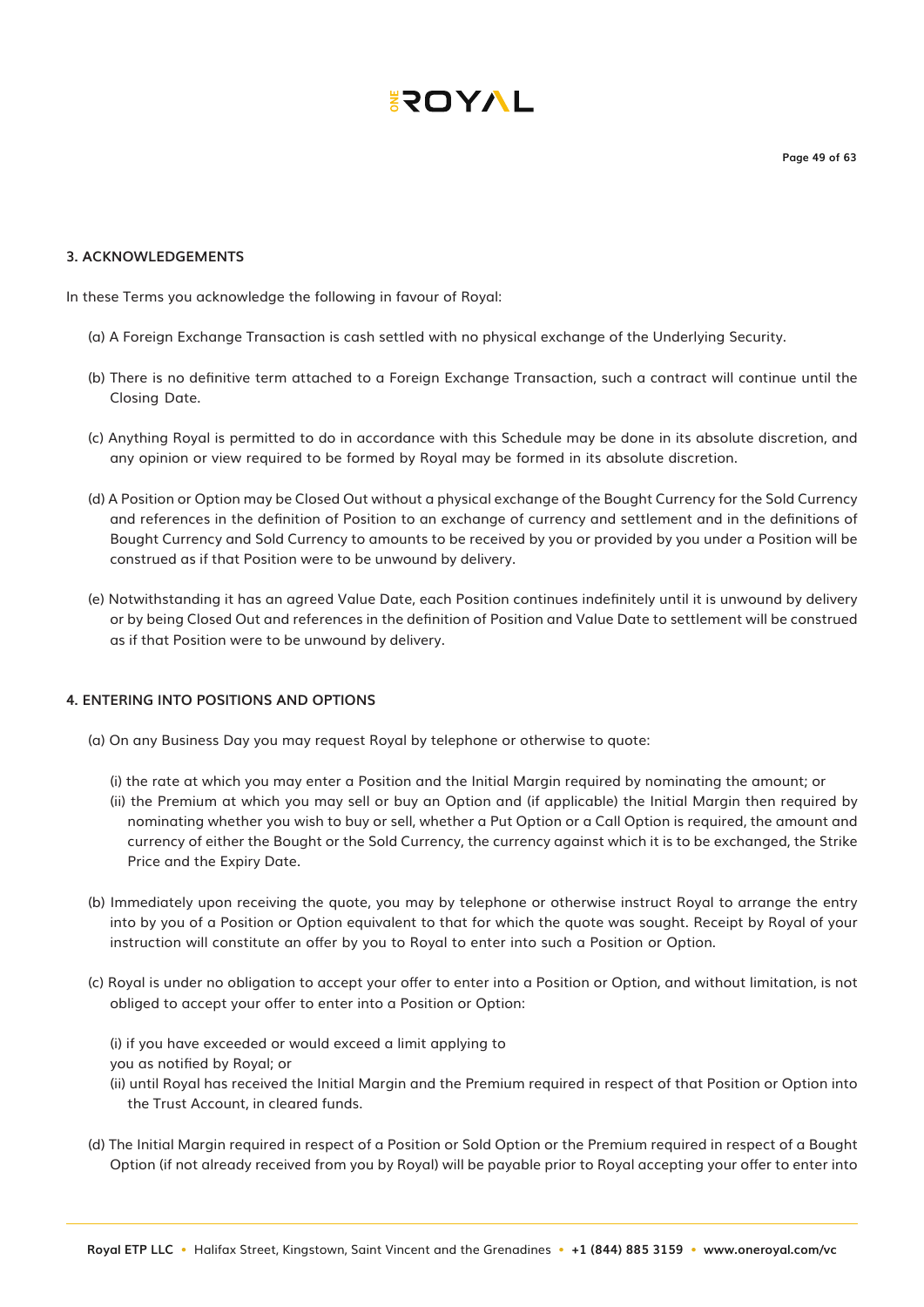

**Page 50 of 63**

a Position or buy or sell an Option.

- (e) If Royal accepts your offer to enter into a Position or Option, Royal will issue to you a written confirmation (or publish a written Confirmation available to you in your Online Service) of that Position or Option promptly after it has been entered into, in the form of a deal confirmation, but failure by Royal to issue or to publish a confirmation will not prejudice or affect that Position or Option. Royal will not have any liability as a result of a failure to issue or to publish a deal confirmation. If Royal decides not to accept your offer to enter into a Position or Option, Royal will advise you of that decision as soon as is practicable, subject to Trading Conditions.
- (f) You undertake to examine the terms of each Confirmation immediately upon receipt (or publication) and unless within 48 hours of issue of a confirmation you notify Royal of any disputed detail in the confirmation, you agree that the contents of the confirmation, in the absence of manifest error, will be conclusive evidence of the executed deal. Upon receipt within that 48 hours of written notice as to a disputed detail, Royal will investigate the matters disputed and you must cooperate with Royal in good faith to resolve the dispute. You must, notwithstanding any such dispute, continue to satisfy your obligation to pay Margin calls made by Royal in respect of that Position or Option as if the details contained in the confirmation were correct and not the subject of dispute.
- (g) Royal may, in its absolute discretion, limit the value of Positions or Options you may have outstanding under these Terms:
	- (i) beyond which if you decide to enter into any further Positions or Options, you must seek and obtain credit approval from Royal; and
	- (ii) beyond which you may not enter into any further Positions or Options.
	- (h) Royal may vary this limit at any time by notice to you.
- (i) You may exercise an Option by notice to Royal during working hours on any Business Day until the Expiry Date for the Option. The exercise of an Option, subject to these Terms, creates the rights and obligations that constitute a Position.
- (j) Royal is under no obligation to accept the exercise of a Bought Option until Royal has received the Margin required in respect of the Option in cleared funds into the Trust Account. If Royal exercises a Sold Option, it will credit the Margin to your Account.
- (k) You undertake to advise Royal of your intention to take delivery of the Bought Currency at the time you offer to enter into a Position or exercises an Option and you agree that if you fail to advise of such intention, Royal may, in its absolute discretion, allow you to unwind that Position or Option on terms acceptable to Royal. Any notice to take delivery is irrevocable.

#### **5. INTEREST CHARGES ON POSITIONS REMAINING OPEN AFTER VALUE DATE**

- (a) Royal is entitled to interest which will accrue on a daily basis and be payable daily by you in respect of a borrowing by you of the Sold Currency under a Position.
- (b) You are entitled to interest which will accrue on a daily basis and be payable daily by Royal in respect of a borrowing by Royal from you of the Bought Currency under a Position, from the Value Date of the Position until the date that the Position is unwound by delivery or by being Closed Out at Royal's prevailing rates of interest.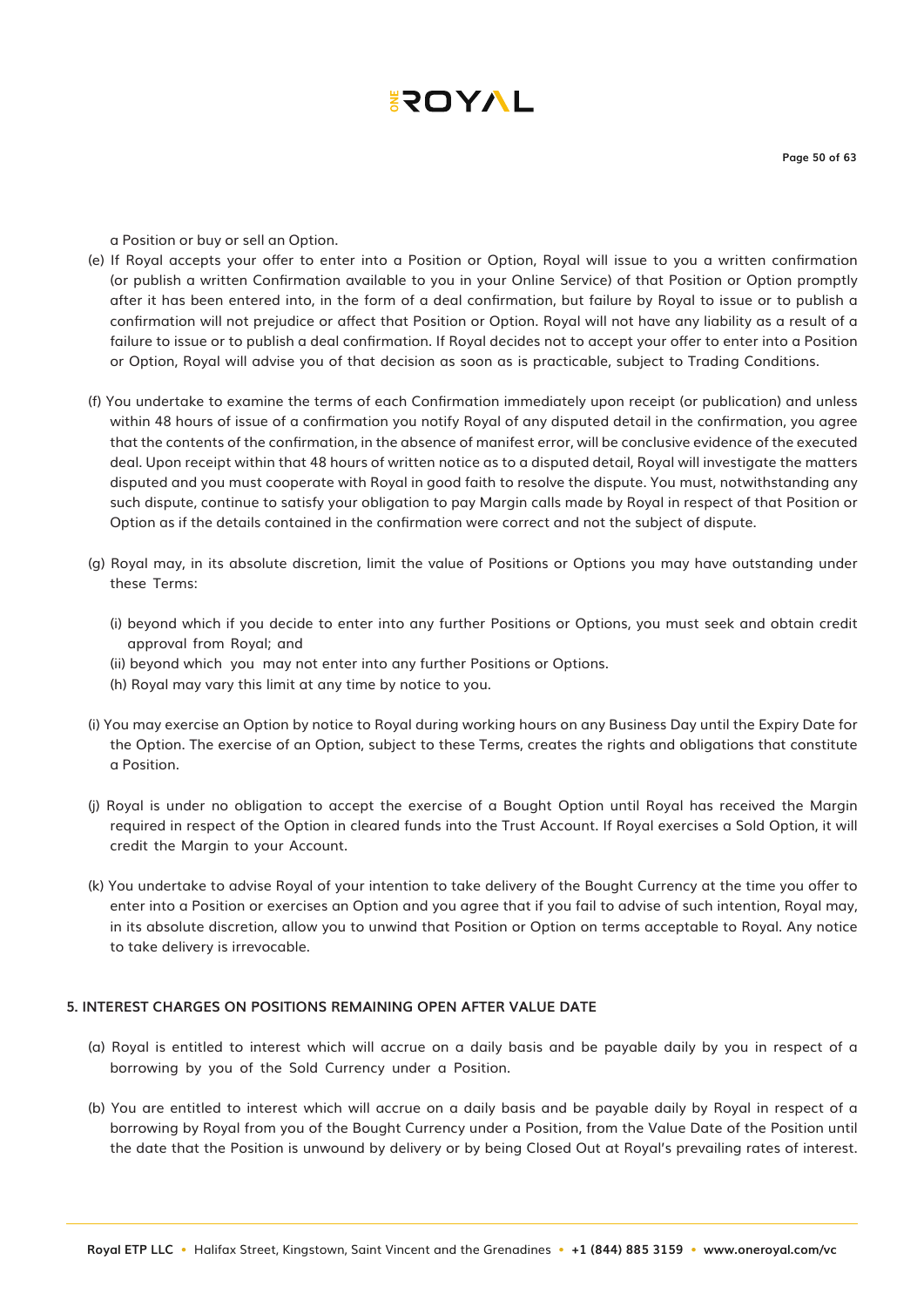# **AYOT!**

- (c) Interest payments will be settled by Royal on each day by debiting or crediting your Account with the daily interest rate differential between the amount of interest payable by you under the Position and the amount of interest payable by Royal to you under the Position. In the event that there is no Free Margin in your Account, you acknowledge that any amount due under this Schedule is a debt due and owing by you to Royal.
- (d) In debiting or crediting interest to your Account, Royal may charge or pay you interest at a rate different to the interest rate which Royal is charged or paid on equivalent borrowings of foreign currency by a bank and may retain the difference.
- (e) The rates of interest applicable under this Schedule may be as agreed between you and Royal from time to time and, in the absence of such agreement, will be a rate determined by Royal in its absolute discretion.

#### **6. CLOSE OUT OF POSITIONS AND OPTIONS**

- (a) You may at any time give Royal notice of your request to have all or any of your Positions or Options Closed Out. Following receipt of such a notice Royal may at a time it chooses in its absolute discretion, enter into a matching an opposite Position or Option to Close Out those Transactions. Without limiting Royal's discretion you acknowledge that this may occur as soon as practicable after the later of:
	- (i) receipt from you of such notice; and
	- (ii) any time and date specified in such notice at which you request the Close Out to occur, Royal will Close Out at the Market Rate for delivery on the later of the Value Date of the original Position and the Spot Date in respect of the matching Position.
- (b) The difference (if any) between the amount of the Bought Currency under the matching Position and the amount of the Sold Currency under the original Position or, in respect of an Option the difference between the Premium paid by you for the original or matching Option and the Premium received by you for the matching or original Option respectively, if positive, will be a "Realised Gain" and, if negative, will be a "Realised Loss".
- (c) The Closing Out of a Position or Option in accordance with this Schedule will constitute a complete discharge of all obligations of Royal and you will give or take delivery of any currency under that Position or Option and has the effect of immediately cancelling the Position or Option so that the only obligations that continue in respect of the Position or Option are those provided for under this Schedule.
- (d) You acknowledge that if you give Royal standing instructions to enter into a Position or Option when a particular price level is reached, then the price at which the Position or Option is entered into might not be that exact price.

#### **7. SETTLEMENT OF CLOSED OUT POSITIONS AND OPTION**

- (a) When a Position or Option is Closed Out in accordance with this Schedule which:
	- (i) results in a Realised Gain, Royal will credit your Account the Realised Gain; or
	- (ii) results in a Realised Loss, you must pay to Royal the Realised Loss in such currency as Royal may require in cleared funds within 24 hours of being advised of the amount so payable.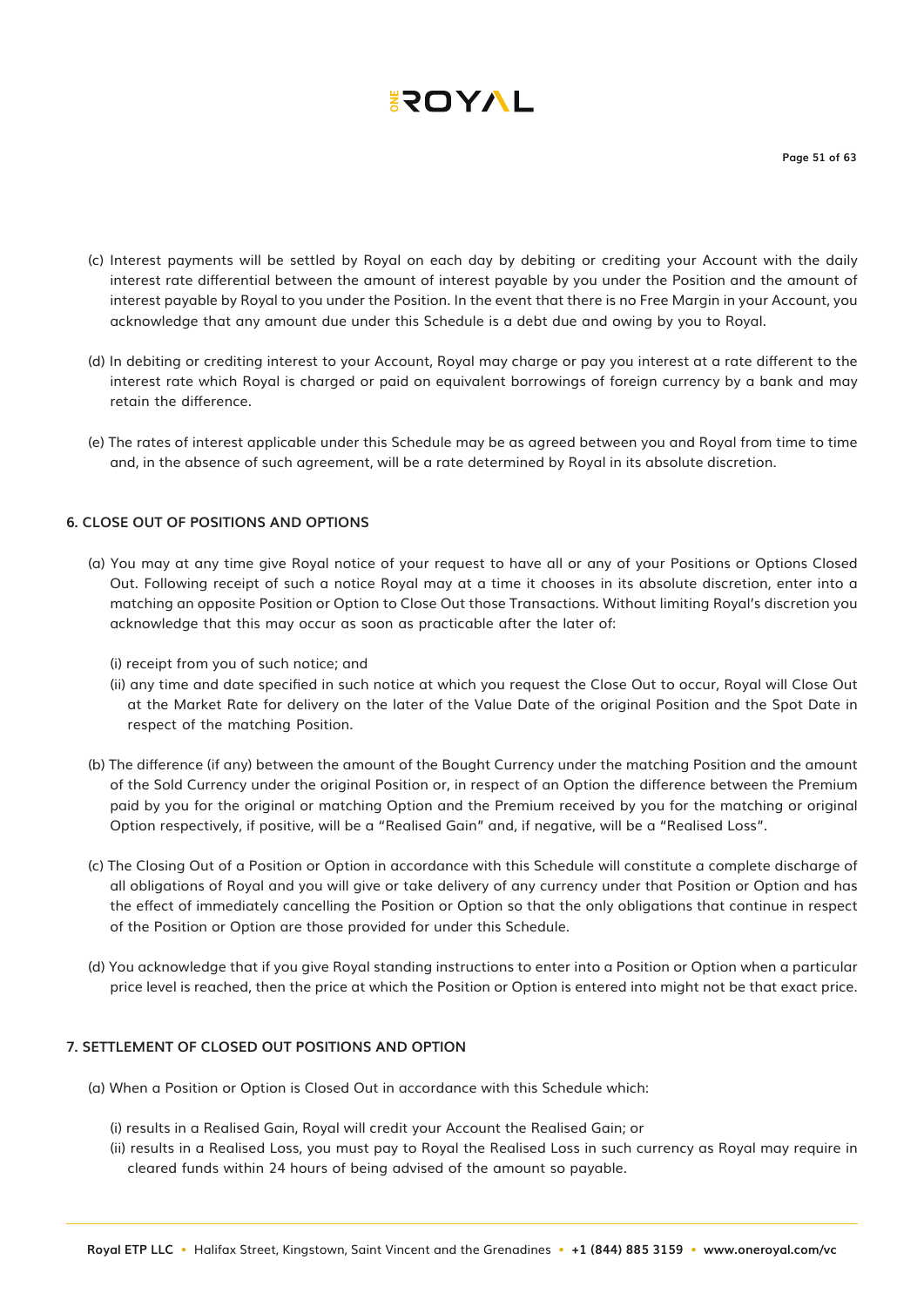# **AYOT!**

- (b) If there is then no Free Margin any amount owing by you under this Schedule may be settled in whole or in part by debiting your Account with Royal.
- (c) If you have requested payment of any money owed to you under this Schedule, Royal will (at its discretion) deduct that money from your Account and pay it to you by cheque or in such other manner as may be agreed between Royal and you.
- (d) Royal may set off any money owed to you under this Schedule against any money owed by you in respect of a Foreign Exchange Transaction. If such a set-off is made, references in this Schedule to Realised Gain and Realised Loss will be read as including the net amount of Realised Gain or Realised Loss (as the case may be) remaining after the set-off.

#### **8. REVALUATIONS**

Royal may at any time, by reference to the Market Rate, revalue all Positions and Options. Such revaluation will be effected in the following manner:

- (a) for the purpose of this Schedule:
	- (i) an Option created by the sale by you to Royal of a Call Option ("Sold Option") will be treated as a Position under which the amount and denomination of the currency specified in the Call Option will be regarded as that amount of currency sold at the Strike Price of the Call Option;
	- (ii) an Option created by the sale by you to Royal of a Put Option ("Sold Option") will be treated as a Position under which the amount and denomination of the currency specified in the Put Option will be regarded as that amount of currency bought at the Strike Price of the Put Option; and
	- (iii) any other Option will be referred to as a "Bought Option";
- (b) in order to carry out a revaluation under this Schedule, Royal will ascertain:
	- (i) in relation to each Position or Sold Option, the amount of the Sold Currency which could be purchased with the amount of the Bought Currency at the prevailing Market Rate; or
	- (ii) in relation to each Bought Option, the rate at which Royal would repurchase the Option;
- (c) if the amount calculated in accordance with sub-clause 9(b):
	- (i) is greater than the amount of the Sold Currency under the Position or Sold Option or greater than the original Premium paid for a Bought Option, then the difference will represent an Unrealised Gain; and
	- (ii) is less than the amount of the Sold Currency under the Position or Sold Option or less than the original Premium paid for a Bought Option, then the difference represents an Unrealised Loss; and
- (d) the sum of each Unrealised Gain will be the "Unrealised Gains" and the sum of each Unrealised Loss will be the "Unrealised Losses".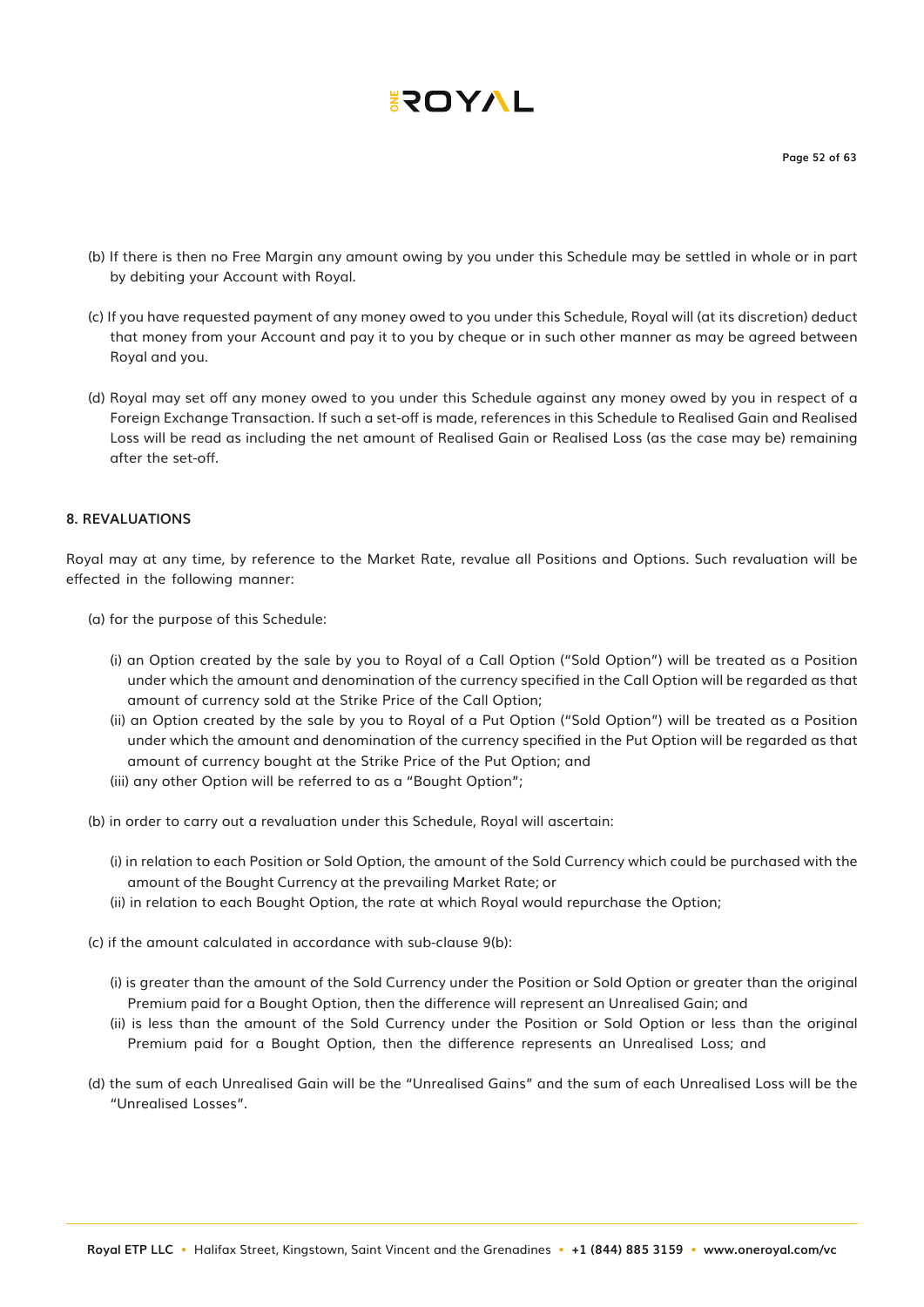

#### **SCHEDULE 4**

#### **SYNTHETIC EQUITIES**

#### **1. INTRODUCTION**

1.1 The following terms will apply to you, and you agree to be bound by them, each time you place an Order with Royal to deal in a Synthetic Equity (as defined in clause 2 of this Schedule).

1.2 Any term not defined in this Schedule has the same meaning given to it in the Terms.

#### **2. INTERPRETATION**

In this clause, the following terms have the following meanings: Adjustment Event means, any event in respect of which Royal considers in its absolute discretion an adjustment to the terms of a Synthetic Equity is appropriate including, for example:

- (a) if the Reference Asset is a share, debenture, unit or other security (or depositary receipt of any kind in respect of any of them) a bonus issue for combination of rights issued, rights issue, stock split, share or other capital consolidation, security reclassification or sub-division return of capital, buy back, special dividend (however legal constituted), in specie distribution, takeover, scheme of arrangement or similar event or other corporate action event in respect of the security, whether or not the event triggers an adjustment to any Exchange traded derivative of it,
- (b) a distribution to existing holders of additional shares or other securities or other Financial Products granting them the right to receive dividends or other proceeds equally and proportionately with payments made to holders of the underlying securities; or securities, rights or warrants granting the right to a distribution of shares or to purchase, subscribe, or receive shares, in any case for payment (in money cash or money's worth) at less than the prevailing market price per share as determined by Royal;
- (c) an event that has a dilutive or concentrative effect on the market value of the shares;
- (d) if the Reference Asset is an index, a substantial adjustment to the composition of the index outside its own terms allowing for adjustments or weightings; a failure to publish the index or a suspension or cancellation of the index; and
- (e) if the Reference Asset is a Derivative which is able to be traded on a Financial Market any event in respect of which the operator of the Financial Market makes an adjustment to the terms of the Derivative.

Close of Business means the normal time of close of trading of the relevant Exchange.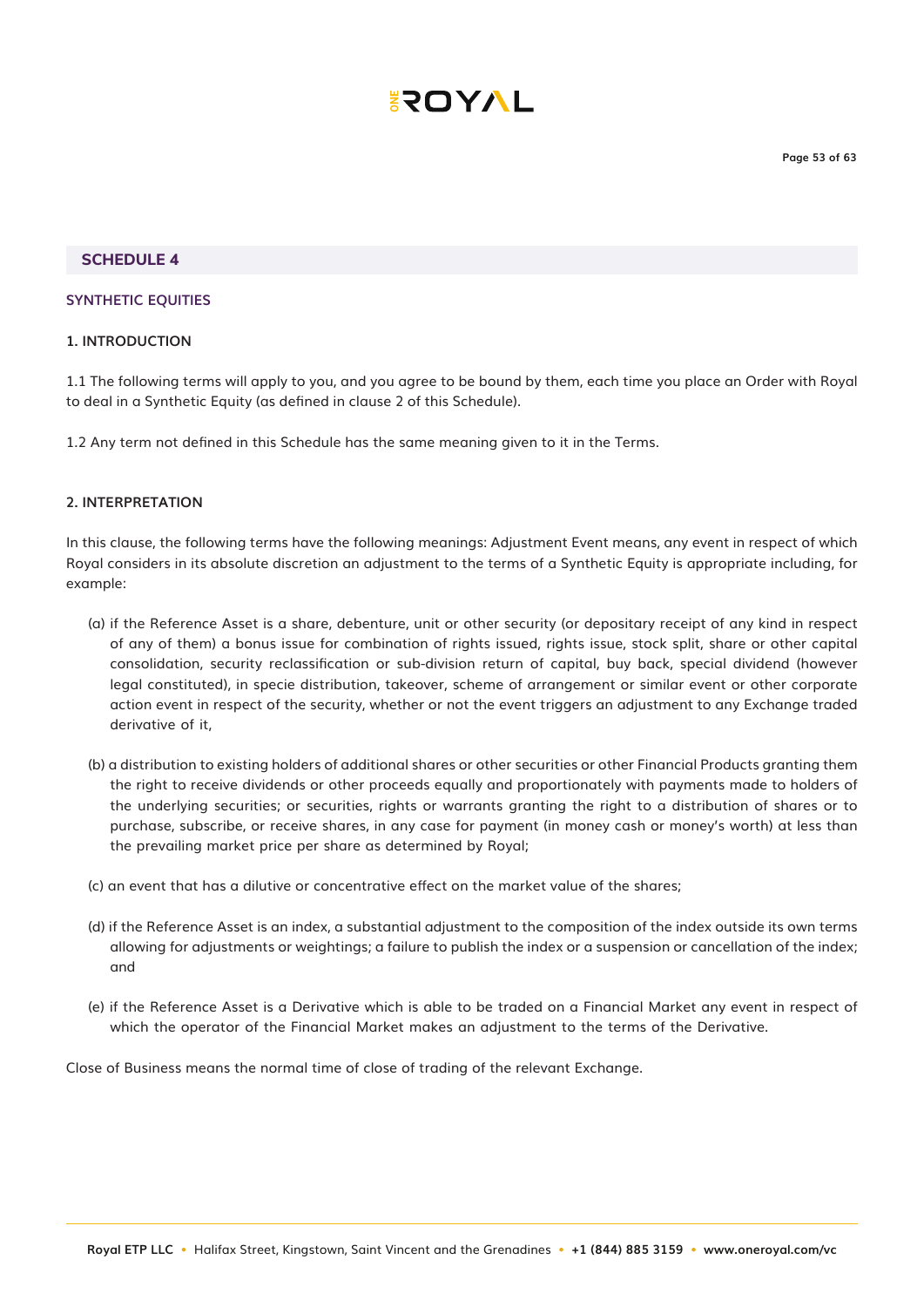Close Out, in relation to a Synthetic Equity Transaction, means discharging or satisfying your obligations to Royal under the Synthetic Equity Transaction and this includes:

- (a) by delivering the amount or value of the Underlying Security (including a dollar multiple of an index) required in accordance with the terms of the Synthetic Equity Transaction; or
- (b) as a result of the matching up of the Synthetic Equity Transaction with a Synthetic Equity Transaction of the same kind under which you have assumed an offsetting opposite position;
- (c) making adjustments for fees and charges.

Closing Date means the date on which the Synthetic Equity Transaction is agreed to be Closed Out, or earlier, if actually or deemed to be Closed Out in accordance with the Terms or the Underlying Security expires according to its terms or the Rules governing its contract specifications. Closing Price means the price of the Synthetic Equity at the Closing Date.

Closing Value means the value determined by multiplying the number of Synthetic Equities by the value or level of the Synthetic Equity's Underlying Security at the Closing Date. Contract Value means the face value of the Synthetic Equity, and is calculated by Royal by multiplying the price (or, if an index, the level) of the relevant Underlying Security by the number of securities (or, if an index, multiplier) specified in the Synthetic Equity.

Hedge Contract means a contract between Royal and a Hedge Counterparty on the same, or substantially similar, terms as the Synthetic Equity (including if one or more Synthetic Equities from you and other clients which in aggregate correspond with the Hedge Contract).

Hedge Counterparty means a person with whom Royal enters into a Hedge Contract to hedge Royal's exposure to Synthetic Equities or other products.

Reference Asset means an Underlying Security, as determined by Royal and, in the case of a Synthetic Equity Transaction, the Underlying Security specified in the Confirmation. The Reference Asset can refer to an index, in which cases, references in these Terms must be applied and interpreted with such changes as necessary to reflect an index instead of a Financial Product. Synthetic Equity means a Transaction, being a Derivative, which derives its value by reference to one or more Reference Assets and is on the Terms including this Schedule. Synthetic Equity Transaction means a Transaction in respect of one or more Synthetic Equities.

#### **3. ACKNOWLEDGEMENTS**

In these Terms you acknowledge the following in favour of Royal:

- (a) Synthetic Equity Transactions are cash settled with no physical exchange of the Underlying Security;
- (b) there is no definitive time to the life of a Synthetic Equity, so such a contract will continue until the Closing Date (including when the Closing Date occurs by reason of the Underling Security expiring).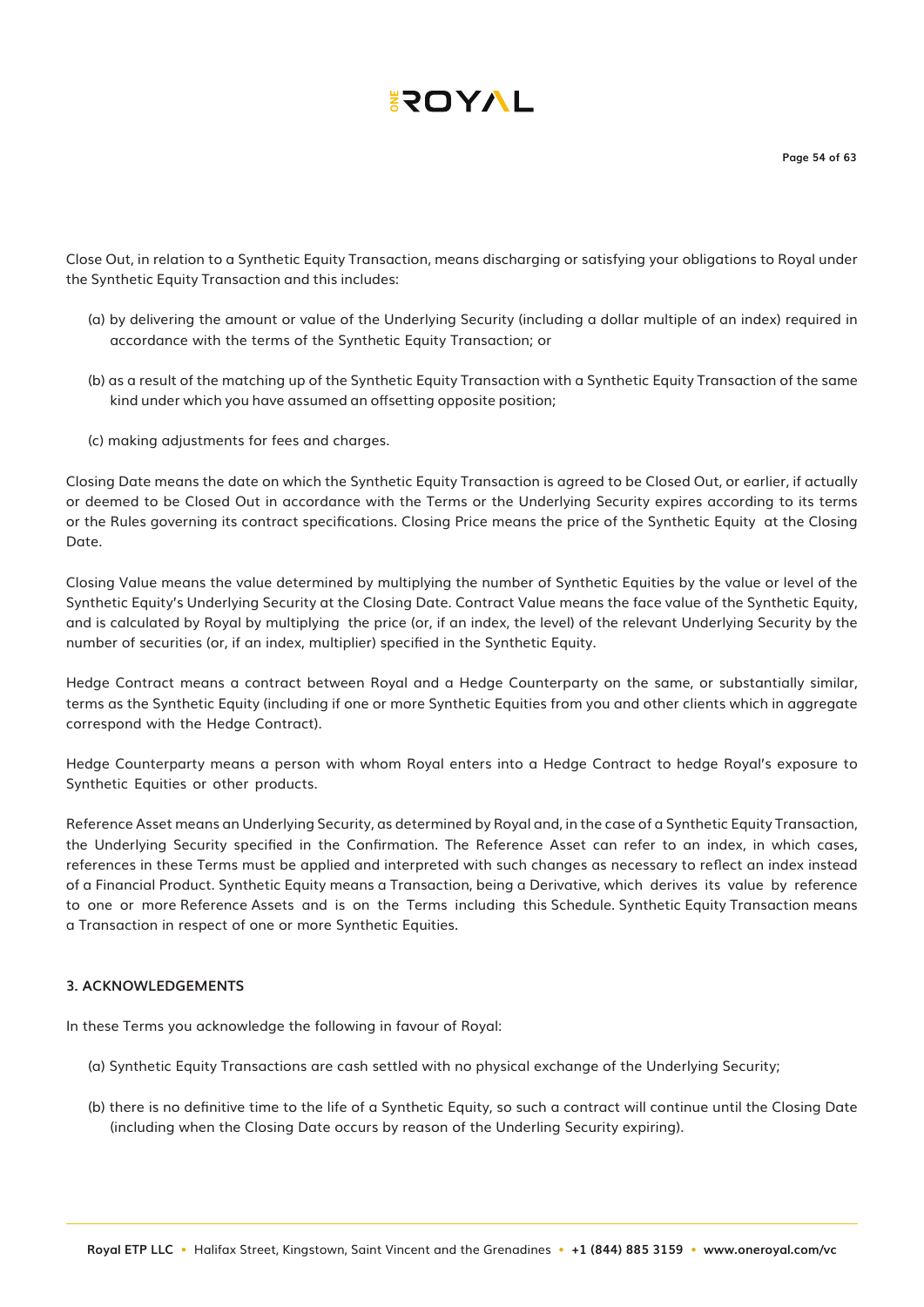

#### **4. OPENING AND CLOSING SYNTHETIC EQUITY TRANSACTIONS**

4.1 All Synthetic Equity Transactions are entered into between you and Royal as principal. The acquisition of a Synthetic Equity involves entering into, or opening, a Synthetic Equity. The disposal of a Synthetic Equity requires Closing Out an open Synthetic Equity.

4.2 Royal will from time to time state the prices or values at which it may enter into a Synthetic Equity Transaction with you, either to open or to Close Out a Synthetic Equity. If you wish to enter into a Synthetic Equity Transaction you may submit an Order to Royal (including by Online Service). Royal is not bound to enter into any Synthetic Equity Transaction with you and reserves the right to state another price or value at which it may deal with you.

- (a) You may request on any given Business Day Royal to quote a price at which Royal may be prepared to enter into a Synthetic Equity. You agree to and acknowledge that a price quotation pursuant to this request does not constitute an offer to enter into a new or close an existing Synthetic Equity.
- (b) Upon receiving the quote from Royal, you may offer to enter into a Synthetic Equity with Royal at the price quoted by Royal.
- (c) Royal is not obliged to accept your offer to enter into a Synthetic Equity and, without limitation, is not obliged to accept your offer to enter into a Synthetic Equity:
	- (i) if you have exceeded or would exceed a pre-determined limit imposed on you under clause 4.2(g) below; or (ii) until Royal has received from you the Initial Margin required in the form of cleared funds to enter into the respective Synthetic Equity.
- (d) The Initial Margin required to enter into a Synthetic Equity, if not already received from you, will be payable to Royal upon acceptance by Royal of your offer to enter into the Synthetic Equity.
- (e) If Royal accepts your offer to enter into a Synthetic Equity, Royal will issue to you an electronic Confirmation of the Synthetic Equity entered into shortly after it has been entered into. Failure by Royal to issue a Confirmation will not prejudice or affect the relevant Synthetic Equity. Royal will not bear any liability whatever resulting from the failure to issue a Confirmation. Royal will promptly advise you if Royal decides not to accept your offer to enter into a Synthetic Equity.
- (f) You agree to examine the terms of each Confirmation immediately upon receipt and you agree that the contents of the Confirmation, in the absence of manifest error, will be conclusive evidence of the executed deal, unless within 48 hours of issue of a written Confirmation you notify Royal of any disputed detail in the Confirmation received by you. Upon receipt of written notice within 48 hours of a disputed Transaction, Royal will investigate the dispute and in cooperation with you must endeavour to resolve the dispute in good faith. Notwithstanding any such dispute, you must continue to satisfy your obligations to maintain Margin Cover and to pay Margin calls made by Royal in respect of the Synthetic Equity as if the Confirmation was correct and the details contained in the Confirmation were not the subject of dispute.
- (g) In its absolute discretion, Royal may limit the value of Synthetic Equities you may have outstanding under these Terms. If you wish to enter into any further Synthetic Equities, you must seek and obtain approval from Royal, beyond which you may not enter into any further Synthetic Equities whatever.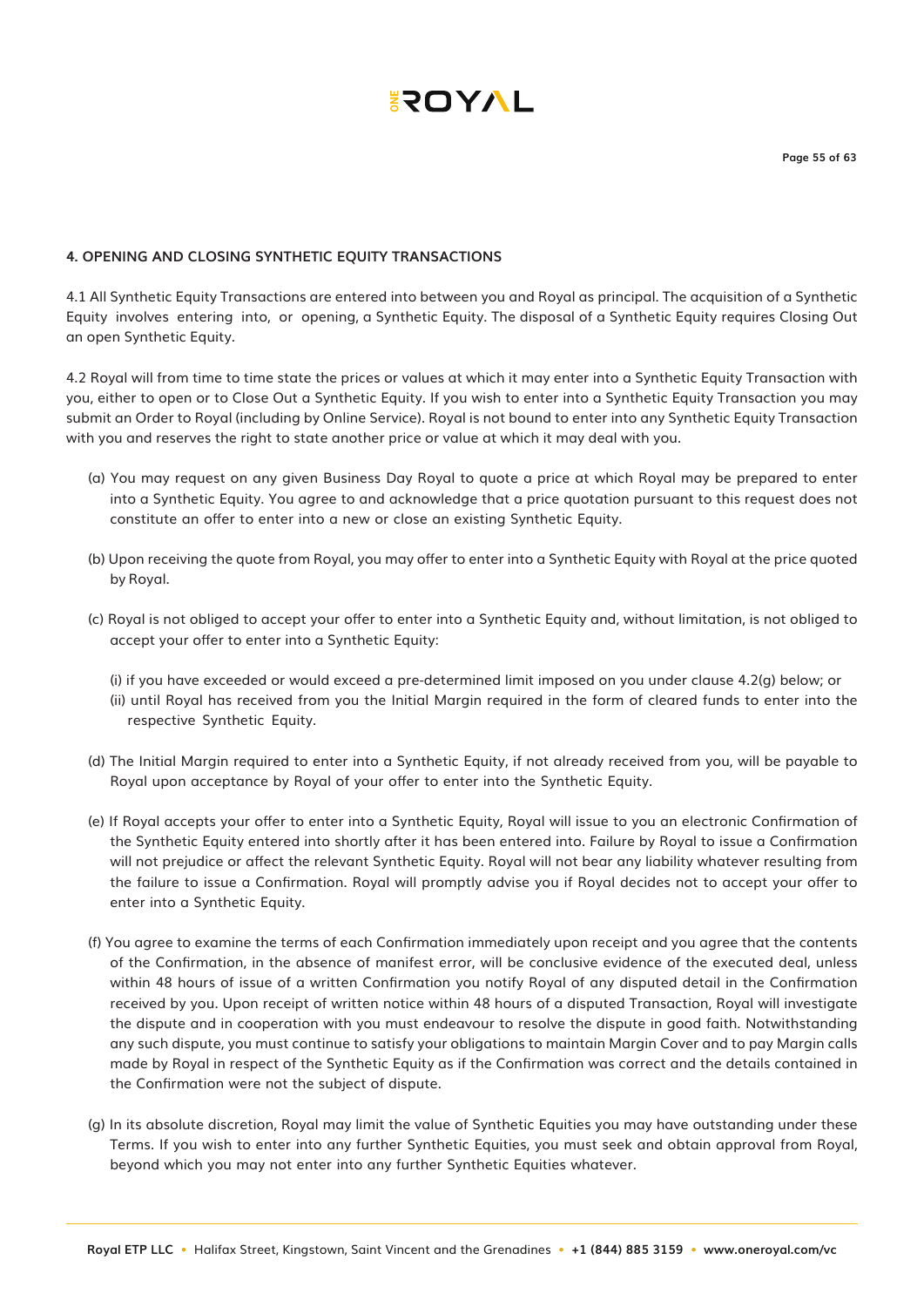### **AYOT!**

(h) Royal may vary the limit imposed at any time in its absolute discretion.

- 4.3 If Royal enters into a Synthetic Equity Transaction with you for the acquisition of one or more Synthetic Equities:
	- (a) Royal will give you a Confirmation in respect of the Synthetic Equity Transaction setting out, among other things, the number of Synthetic Equities acquired and the amount or amounts which you are required to pay, or are entitled to receive, in connection with the acquisition of the Synthetic Equity; and
	- (b) you or Royal (as applicable), must pay the relevant amount referred to in paragraph (a) by the time specified in the Confirmation.

4.4 If Royal enters into a Synthetic Equity Transaction with you for the disposal of one or more Synthetic Equities (by way of Closing Out that contract):

- (a) Royal will give you a Confirmation in respect of the Synthetic Equity Transaction setting out, among other things, the number of Synthetic Equities disposed of and the amount or amounts which you are required to pay, or are entitled to receive, in connection with the disposal of the Synthetic Equity; and
- (b) you or Royal (as applicable) must pay the relevant amount referred to in paragraph (a) by the time specified in the Confirmation or Trading Conditions, subject to this Schedule.

4.5 All communications, notices, offers, statements and Orders for Synthetic Equities must be made by an Online Service unless Royal expressly agrees that they may be made by telephone or otherwise.

#### **5. SETTLEMENT OF DIFFERENCE**

- (a) After Close of Business on each Business Day over the term of an open Synthetic Equity, Royal will determine at Close of Business the Contract Value of the Synthetic Equity.
- (b) If the Contract Value determined by Royal in accordance with clause 5(a) above is higher than the Contract Value determined by Royal in respect of the previous Close of Business, then the Short Party must pay to the Long Party the difference.
- (c) If the Contract Value determined by Royal in accordance with clause 5(a) above is lower than the Contract Value determined by Royal in respect of the previous Close of Business, then the Long Party must pay to the Short Party the difference.
- (d) In order to determine in accordance with clause 5(b) or 5(c) the Contract Value at Close of Business on the Business Day on which the Synthetic Equity is entered into, the Contract Value will be determined by Royal using the Underlying Security Price at which Royal and you agreed to enter into the Synthetic Equity.
- (e) If Royal determines that the Contract Value of a Synthetic Equity at Close of Business cannot be determined in accordance with clause 5(a) above for any reason, the Contract Value at Close of Business will be the value determined by Royal in its sole discretion.
- (f) Without limiting clause 5(e), if at any time trading on an Exchange is suspended or halted in any Underlying Security, Royal will, when determining the Contract Value, at its discretion consider (but is not limited to) the last traded price before the trading suspension or halt.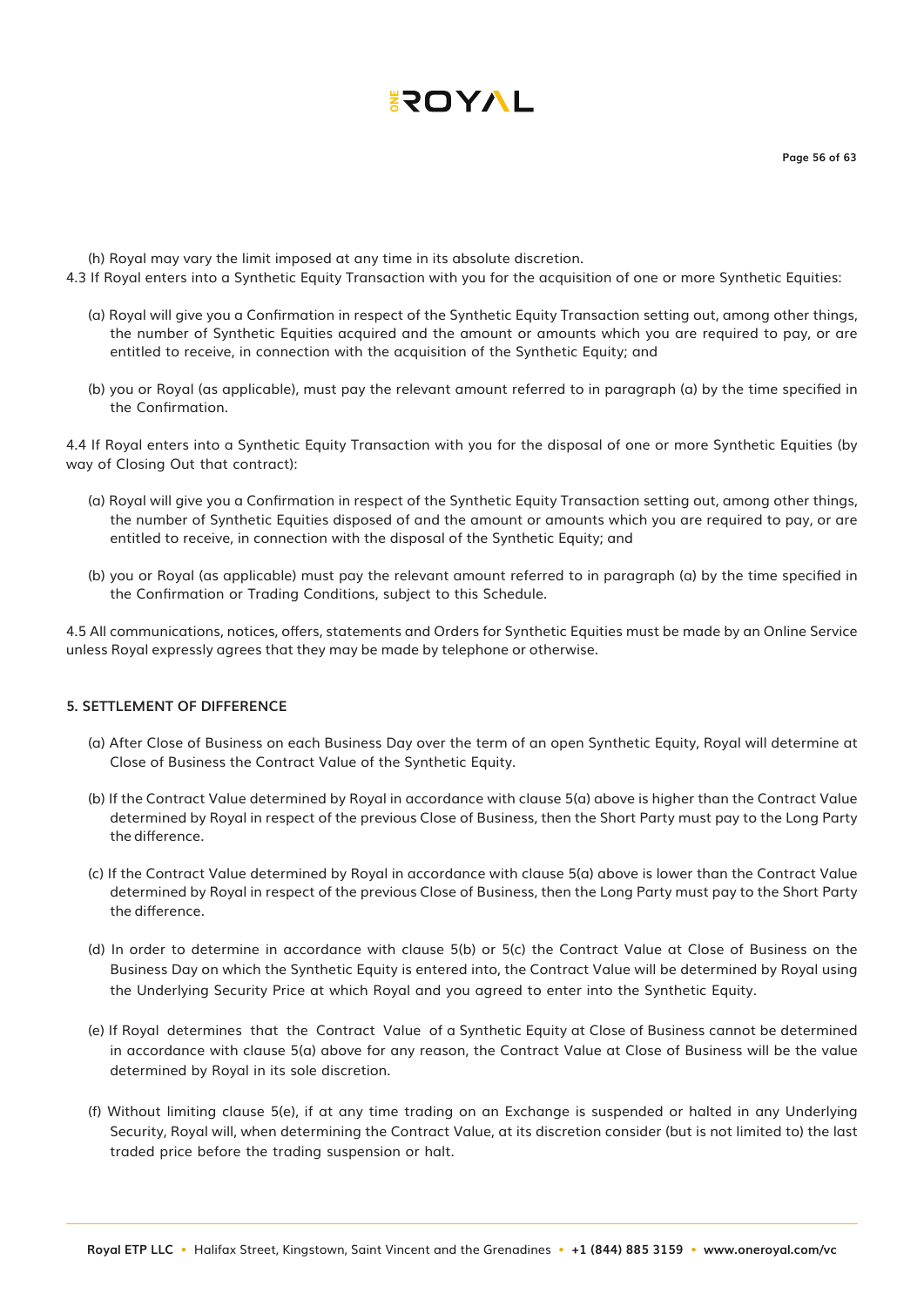

#### **6. DIVIDEND PAYMENT AND RECEIPT**

- (a) If you are the Long Party to a Synthetic Equity, and the issuer of the Reference Asset makes a cash distribution in respect of the Reference Asset (for example, a dividend in respect of a Reference Asset which is a security), Royal will credit to your Account in respect of the Synthetic Equity an equivalent amount (less any Taxes and costs) within a reasonable period following the date the cash distribution is paid in respect of the Reference Asset corresponding with your Synthetic Equity being the amount that will be equal to the cash dividend payable to the holder of the Underlying Security multiplied by the quantity on the first Business Day following the ex-dividend date for the Underlying Security. Royal is not obliged to pay to you any amount under this clause (a) unless and until it receives that amount as the owner of the Reference Asset or an equivalent amount under the Hedge Contract acquired in respect of the Synthetic Equity. Further, Royal is not liable to pay to you any amount in excess of the amount (less any Taxes and costs) which Royal itself receives either as the owner of the Reference Asset or pursuant to a Hedge Contract acquired in respect of the Synthetic Equity.
- (b) If you are the Short Party to a Synthetic Equity, Royal will debit your (relevant) Account with an amount that will be equal to the cash dividend plus any imputation or franking credits payable to the holder of the Underlying Security multiplied by the quantity on the first Business Day following the ex-dividend date for the Underlying Security.

#### **7. CLOSING OUT A SYNTHETIC EQUITY**

- (a) At any time you may give Royal notice of your intention to close any Synthetic Equity (whether in whole or part) by specifying the Underlying Security and the quantity of Synthetic Equities that you wish to close.
- (b) Upon receipt of notice of intent to close a Synthetic Equity, Royal will use reasonable endeavours to provide a quote for the Closing Price and notify you of that quote (by telephone or otherwise). It is your obligation to notify Royal as soon as possible as to whether you are willing to accept the Closing Price quote. If you accept the Closing Price quoted by Royal, the Synthetic Equity, or relevant portion of the Synthetic Equity, will be closed on the Closing Date by issuing you with a Synthetic Equity which is equal but opposite to the open Synthetic Equity, or relevant portion of the Synthetic Equity, to be closed.
- (c) If the Underlying Security for the Synthetic Equity is on terms that provide for its redemption, exchange or termination and you do not give notice to Royal of your intention to Close out the Synthetic Equity or to roll it over on terms and by the time acceptable to Royal (whether or not you have any prior notice of that), you will be deemed to have given notice to Royal to Close Out that Synthetic Equity at the Closing Price reasonably determined by Royal. In this case, Royal will Close Out the Synthetic Equity as at the time determined by it.
- (d) At the Close of Business on the Closing Date, if there is a difference between the Closing Value and the Contract Value of the Synthetic Equity (or portion of it closed under clause 7(b)) it must be accounted for in the following way:
	- (i) If the Closing Value is greater than the Contract Value, the Short Party must pay to the Long Party the difference; and
	- (ii) If the Closing Value is less than the Contract Value, the Long Party must pay to the Short Party the difference.
- (e) If the issuer whose security represents the Underlying Security on which all or part of a Synthetic Equity is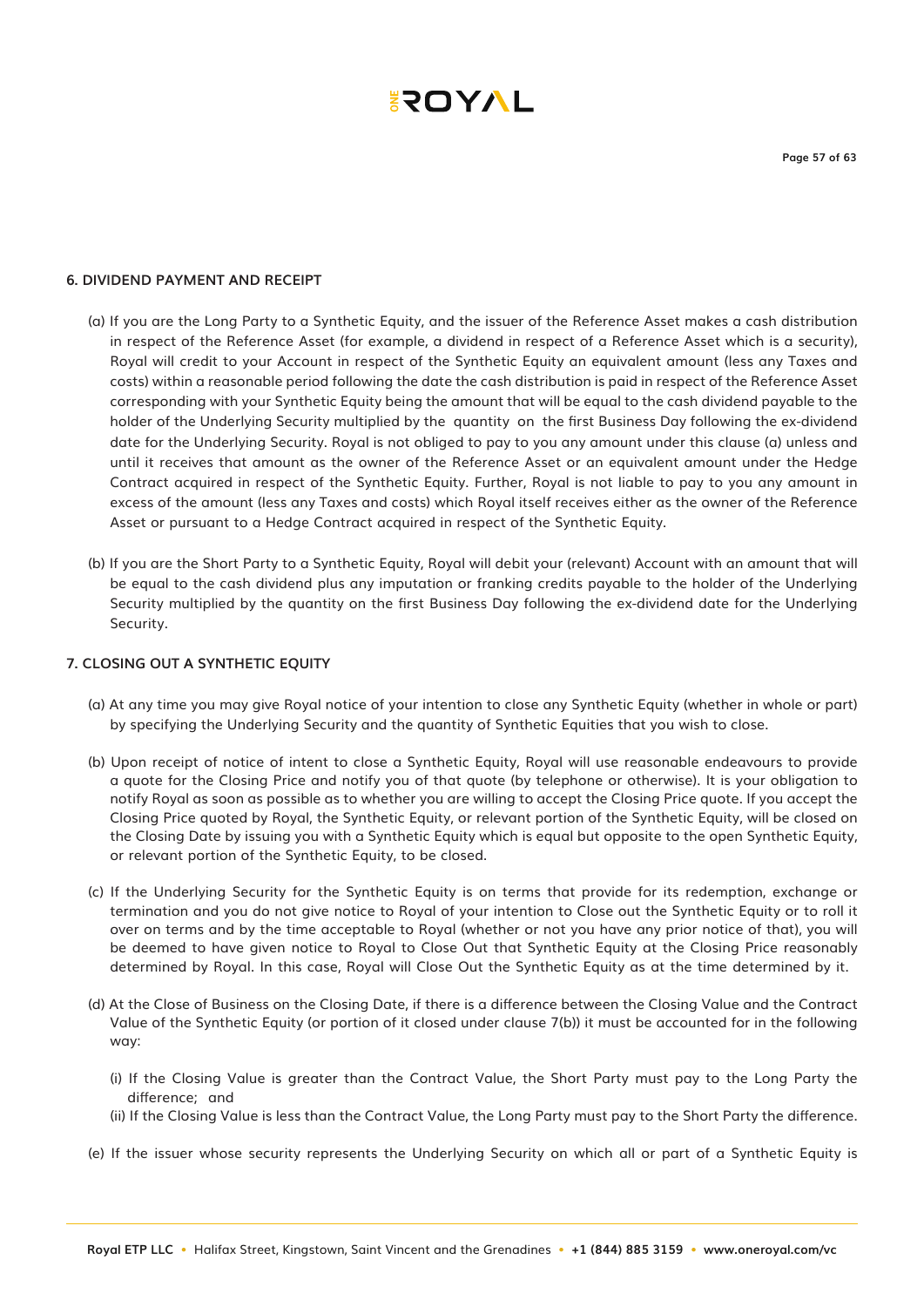

based becomes externally administered in accordance with the meaning in the Companies Act (or equivalent legislation), the Synthetic Equity will be taken to have been Closed at that time. The Closing Price of the Synthetic Equity will be determined by Royal who may consider a number of factors it deems appropriate including, for example, the last traded price of the Underlying Security.

(f) If the Underlying Security on which the Synthetic Equity is based ceases to be listed for quotation on an Exchange, or is suspended from quotation for 5 consecutive Business Days, Royal may, in its absolute discretion, without limiting clause 7(g) elect to terminate the relevant Synthetic Equity. If Royal elects to do so then:

(i) the Closing Date will be deemed to be the date which Royal determines (Early Closing Date); and (ii) you will be treated as having given notice under clause 7(a) on the Early Closing Date.

- (g) If Royal determines that the Closing Value of a Synthetic Equity cannot be calculated on or with effect on the Closing Date for any reason, the Closing Value will be the value determined by Royal in its sole discretion.
- (h) Without limiting clause 7(g), if at any time trading in the Underlying Security on an Exchange is suspended or halted at any time, Royal will, in its absolute discretion in determining the Closing Value of a Synthetic Equity, have regard to (but is not limited by) the last traded price before the suspension or halt.
- (i) All calculations made by Royal in accordance with these Terms in the absence of any manifest error will be binding on you.

#### **8. SETTLEMENT OF POSITIONS**

- (a) Payments to be made to you with respect of any Synthetic Equity must be made in accordance with this clause 8.
- (b) If a Synthetic Equity is Closed Out in accordance with clause 7 above, or settlement for difference being made in accordance with clause 5 above:
	- (i) Royal will credit to your (relevant) Account any amount payable by Royal to you; or
	- (ii) subject to clause 8(c) below you must pay to Royal any amount payable by you to Royal in cleared funds in any such currency that Royal may require immediately upon the payment request being made.
- (c) If there is any Free Margin in your Account, any amount owing by you in accordance with clause 8(b) above will be settled in whole or in part by debiting your Account with Royal.
- (d) If you request payment of any money owed to you under this clause 8, Royal will deduct the amount of the requested payment from your Account and pay you, electronically, by cheque or in any other manner as agreed. Money owed to you that has not been the subject of any payment request by you will remain in your Account.
- (e) Royal may offset any money owed to you under these Terms or any other agreement against any moneys owed by you under these Terms or any other agreement.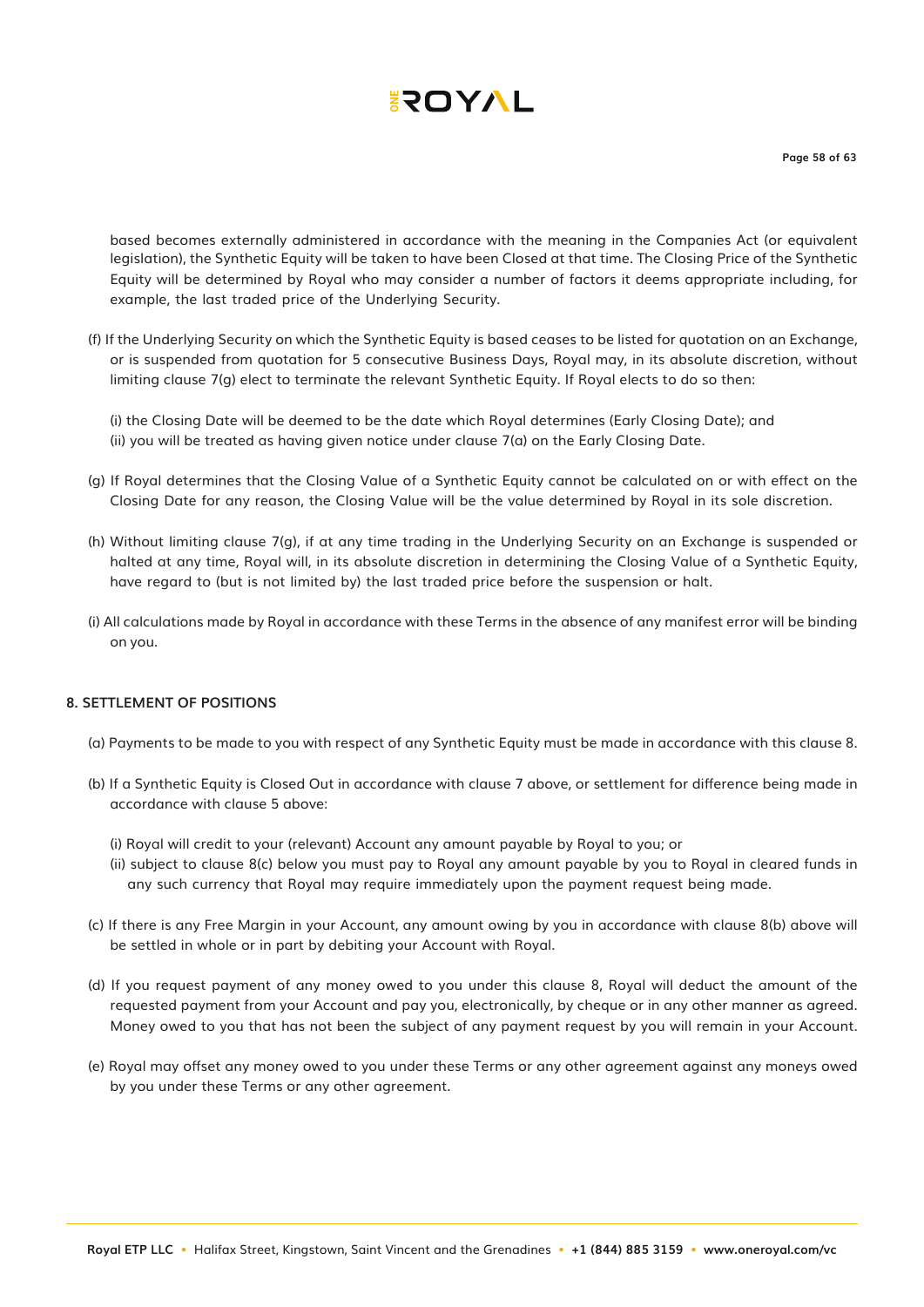

#### **9. ADJUSTMENT EVENTS**

- (a) If the Underlying Security on which a Synthetic Equity is quoted is subject to an Adjustment Event or possible Adjustment Event, Royal will determine the adjustment, if any, that will be made to the Contract Value of that Underlying Security, the related quantity (or both) that would have placed the parties in substantially the same economic position they would have been in had the event not occurred. Royal will notify you as soon as practicable of the adjustment. In the absence of any manifest error any adjustment determined will be deemed to be conclusive and binding on you.
- (b) Royal may give you an opportunity to elect to participate in an adjustment to the Synthetic Equity which corresponds with the Adjustment Event, but Royal is not obliged to give you that opportunity, or give reasonable notice of it or make its terms correspond exactly with the Adjustment Event, nor is Royal obliged to accept in part or at all any election you make to participate. Any adjustment will take effect at the time determined by Royal.
- (c) If the Underlying Security is subject to a takeover offer or similar event, Royal may at any time prior to the closing date of the offer provide you notice of Royal's intention to Close the Synthetic Equity, in accordance with clause 7, with the Closing Price being the price notified to you by Royal.
- (d) If at any time an Adjustment Event occurs and it is not reasonably practicable as determined by Royal in its absolute discretion to make an adjustment in accordance with clause 9(a) above, then without limiting 9(a) above, Royal may at any time after the Adjustment Event give you notice of Royal's intention to Close Out the Synthetic Equity. If this occurs you will be taken to have been provided with Closing Notice in accordance with clause 7 above, with the Closing Price being the price notified to you by Royal.

#### **10. INTEREST ON OPEN SYNTHETIC EQUITY POSITIONS**

- (a) Finance Charges:
	- (i) when you are a Long Party under a Synthetic Equity, Royal charges you a Finance Charge by interest payments which accrue on a daily basis and are payable to Royal daily by you; and
	- (ii) when you are a Short Party under a Synthetic Equity, you may be entitled to receive interest payments (which is a credit of a Finance Charge in your favour) which will accrue on a daily basis and are payable to you by Royal daily, from the date the Synthetic Equity is entered into until the Closing Date at the interest rate and on the terms referred to in accordance with clause 10(e) below.
- (b) Each day Royal will make interest payments by debiting or crediting your Account with the interest rate differential between the Finance Charges (being the amount of interest payable by you under the Finance Charges and the amount of interest payable by Royal to you as a credit of Finance Charges). If you have insufficient free equity in your Account such that there is a net Finance Charge payable by you, under this clause you acknowledge that any such amount is a debt owed by you to Royal.
- (c) When debiting or crediting amounts of interest to your Account, Royal may charge or pay you interest at different rates and at rates that are different from the rates which Royal is charged or is paid on equivalent borrowings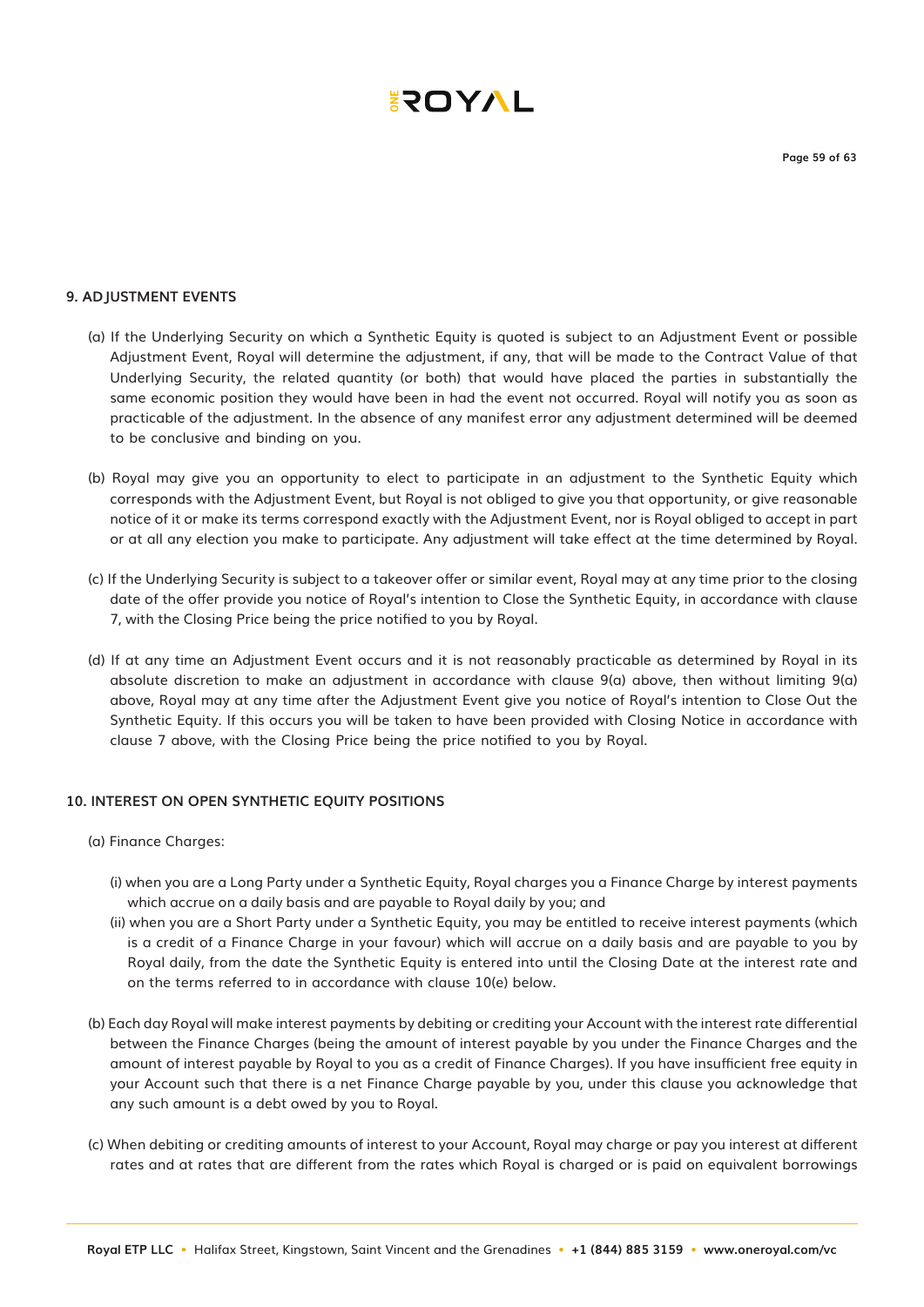

from its bank or any other client or counterparty, including Hedge Counterparties.

- (d) Royal will retain the difference between the amount Royal may charge or pay you and the amount Royal may charge or paid on equivalent or similar borrowings with its bank or counterparty.
- (e) The interest rate applicable under this clause is the Base Rate. The basis for charging you the Finance Charge or crediting you the Finance Charge will be as notified to you from time to time, including by a PDS or to the extent permitted, by email to you or posting the information on Royal's website or on the Online Service which is accessible by you.

#### **11. MARGIN REQUIREMENTS**

- (a) This clause 11 supplements clause 15 of the Terms and only prevails over it to the extent of any inconsistency.
- (b) Prior to entering into a Synthetic Equity with Royal you acknowledge that Royal requires you to pay cleared funds into the Trust Account as an Initial Margin and to maintain the minimum Margin Cover determined by Royal in its absolute discretion from time to time. The Margin Cover requirements may be determined automatically by an Online Service. The required Margin Cover may change at any time, including outside of trading hours and without prior notice to you. The amount of Initial Margin required by Royal and the time at which it is required will be at the absolute discretion of Royal. Royal is not obliged to permit any offset of any Initial Margin required by Royal.
- (c) A Margin payment is credited by Royal at the time cleared funds have been received into the Trust Account or such earlier time as allowed by Royal so a Margin Cover requirement or a Margin call is not satisfied until your payment is received in cleared funds into the Trust Account.
- (d) You have an absolute obligation to maintain the amount of Margin Cover required by Royal from time to time, even if Royal also calls for more Margin. Your failure to maintain the required Margin Cover is automatically a Default.
- (e) The Initial Margin requirement applicable in respect of any Synthetic Equity may be increased by Royal in its absolute discretion in respect of the time for payment and the amount of it. In the event of such an increase Royal may require that you pay Royal additional cleared funds equal to such an increase.
- (f) Without affecting your obligation to maintain the required amount of Margin Cover, at any time in the discretion of Royal you may be required by Royal to pay additional Margin by paying Royal cleared funds into the Trust Account.
- (g) Without affecting your obligation to maintain the required amount of Margin Cover, if Royal requires additional funds from you to pay Margin (sometimes referred to as "calling for more Margin") or making a Margin call you must pay the amount called by Royal by the time required by Royal, which could be immediately. If no time is specified, the time specified for payment of the Margin is within 24 hours of the Margin call being made, whether or not you actually receive notice of the Margin call. Failure to satisfy a Margin call will result in you being taken to be in Default under these Terms. Royal may require payment within a shorter time period (for example, without limitation, when there is Unusual Volatility).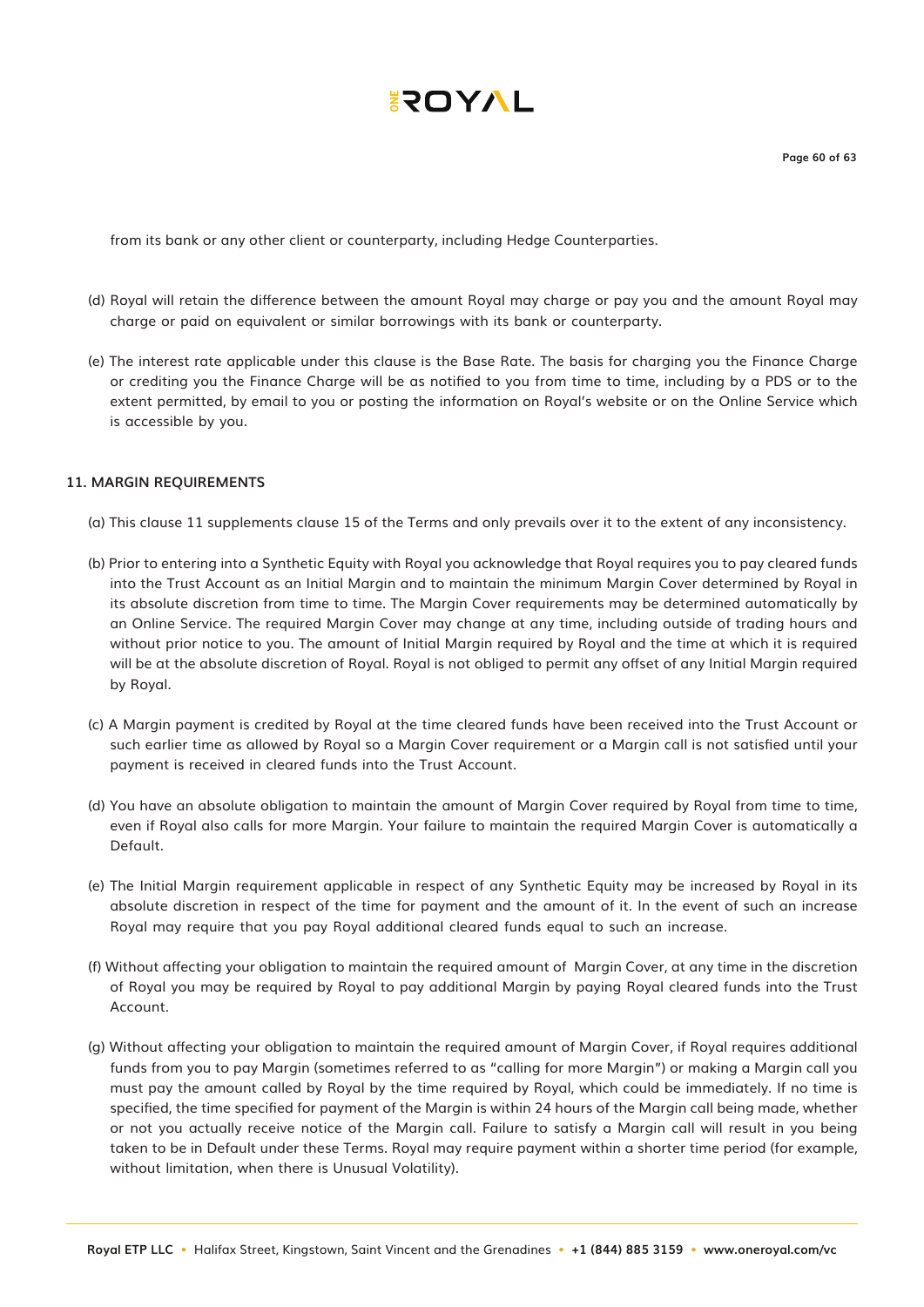- (h) Your payment into a Trust Account will not satisfy your obligation to make payment to Royal in cleared funds, even if Royal temporarily waives reliance on this term. The payment obligation is not satisfied unless and cleared funds are received for the benefit of Royal.
- (i) In all respects, time is of the essence for all of your payment obligations to Royal.
- (j) If Royal increases the required Margin Cover or makes a call for more Margin, you acknowledge and agree that Royal may refuse any request by you to enter into any further Synthetic Equity positions until Royal has confirmed the receipt of the payment for more Margin in the form of cleared funds.
- (k) Any net positive amount of Margin credited to your Account will not constitute a debt due by Royal to you. Subject to you meeting all Margin Cover requirements and all Margin calls, you are entitled to be paid by Royal an amount equal to the Withdrawable Funds and, on being paid, there will be a corresponding reduction in the balance of your Account.
- (l) You acknowledge that your liability with respect to maintaining Margin Cover or to pay calls for more Margin (if any) is not limited to the amount you initially or later pay Royal. You authorise Royal to withdraw or otherwise apply funds or Financial Products held for your benefit by Royal in any Account, or funds in any Trust Account, to satisfy partially or fully any liability you have to maintain Margin Cover or to pay a Margin Call.
- (m) Royal will have sole, absolute and unfettered discretion, as to the exercise of any power or right under this clause 11, including, without limitation, the calling of Margin.
- (n) Any power or right exercised by Royal under this clause 11, including, without limitation, the calling of Margin, will be binding upon you.
- (o) Any reference to time under this clause 11 includes weekends and public holidays.

#### **12. ACTIONS FOLLOWING A DEFAULT**

- (a) Upon or after any Default occurs, Royal, without prejudice to any other rights it may have under these Terms, has the right and power in its sole absolute and unfettered discretion and without necessity to give prior or any notice to you to do any one or more of the following:
	- (i) in accordance with clause 15 terminate these Terms;
	- (ii) Close Out all or any open Synthetic Equity positions you may have as if you had given a Closing Notice to Royal and had accepted the Closing Price determined by Royal in accordance with clause 7;
	- (iii) in accordance with clause 12(d) treat all or any open Synthetic Equity positions as having been terminated by you;
	- (iv) terminate any agreement or account whatever you have or may have with Royal;
	- (v) in the event of there being insufficient funds in your Account to satisfy amounts owing to Royal (including to maintain the Margin Cover), Royal may cancel any outstanding Orders in order to close your Account;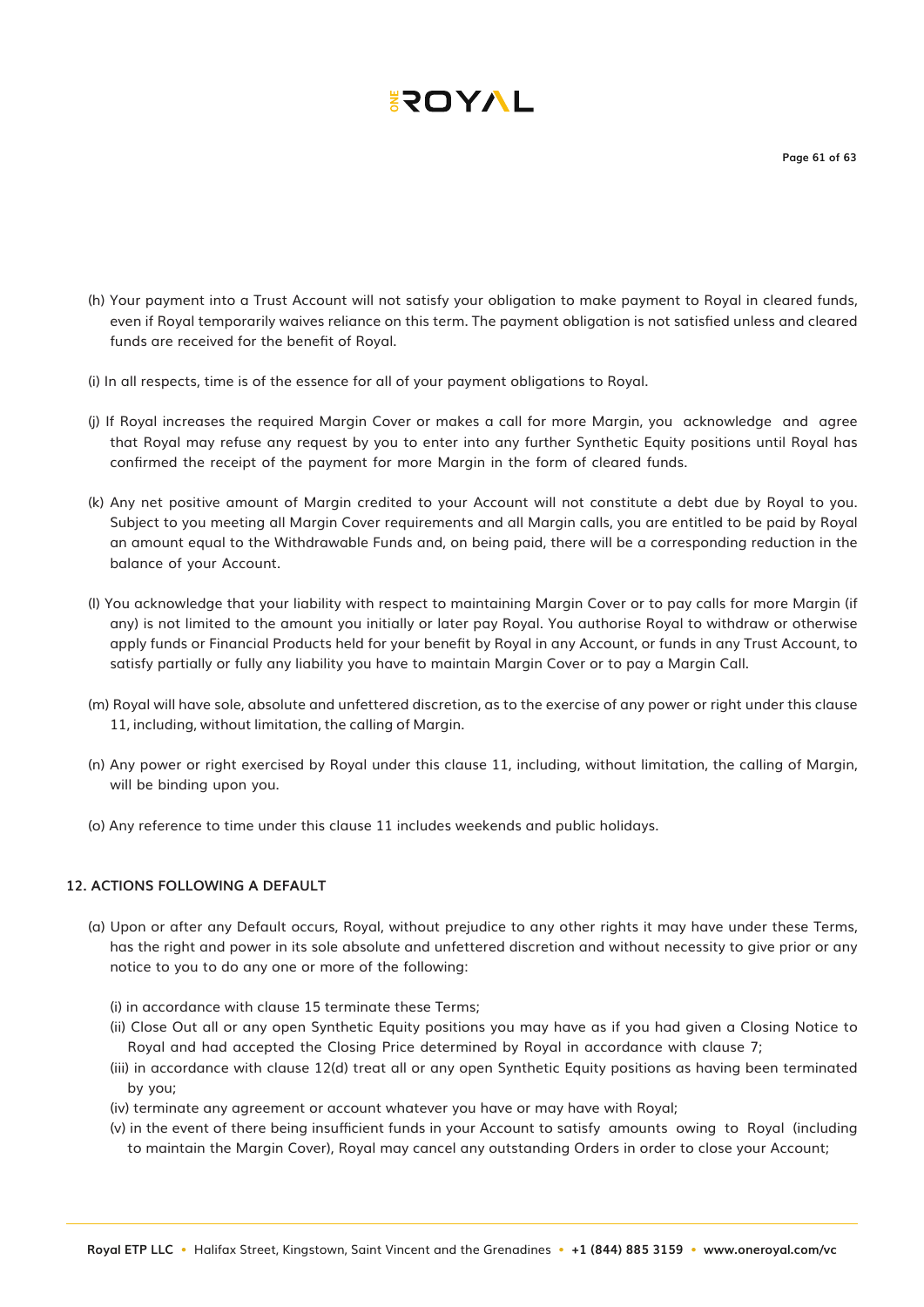- (vi) satisfy obligations that you have to Royal out of any property belonging to you including, money or security in Royal's custody or control including, without limitation, the Trust Account or by selling securities lodged by you with Royal or setting off obligations such that security transferred as collateral is not required to be returned but instead the value of them (as determined by Royal) is applied in calculation of the set-off of obligations and to enforce any asset or security held by Royal in such manner as it sees ft at your risk and expense;
- (vii) transfer from your other accounts or the Trust Account, if any, such funds as may be required for that purpose to satisfy any obligation you may have to Royal; and
- (viii) exercise any power or right that Royal may have in accordance with these Terms or in law or equity or take any other form of action may be required to take.
- (b) Royal does not forgo any of the rights outlined in this clause 12 incurred as a result of a delay in the exercise of such rights. If Royal does not exercise any of its rights.

#### **13. ILLEGALITY**

If any event occurs which has the effect of making or declaring it unlawful or impracticable for Royal to offer or to maintain Synthetic Equities to you in accordance with the terms outlined in these Terms, Royal may immediately terminate these Terms by providing you written notice of that. A termination of these Terms will also result in the closure of all Synthetic Equities in accordance with clause 12(c) as if it were a Default. Any such termination will not relieve you of any obligations you may have to Royal in accordance with these Terms prior to its termination.

For this clause, events include any change in law, regulation, treaty, order, official directive or ruling or in their interpretation or application by any governmental authority or agent, and the introduction, implementation, operation or taking effect of, any law, regulation, treaty, order or official directive or ruling.

#### **14. HEDGE COUNTERPARTY ARRANGEMENTS**

14.1 You acknowledge that if you acquire a Synthetic Equity, you have no right to, or interest in, the Reference Asset or any Hedge Contract.

#### **15. TERMINATION OF A SYNTHETIC EQUITY TRANSACTION**

15.1 You acknowledge that Royal may terminate a Synthetic Equity (apart from any other right to terminate) if:

- (a) the Reference Asset ceases to be able to be traded on a relevant market or is subject to a trading suspension or trading halt for a period of more than two (2) Business Days;
- (b) an Adjustment Event occurs and Royal determines that it is not reasonably practicable to make an adjustment to the terms of a Synthetic Equity under this Schedule;
- (c) the relevant Hedge Contract, or Royal's rights under the relevant Hedge Contract or in respect of the relevant